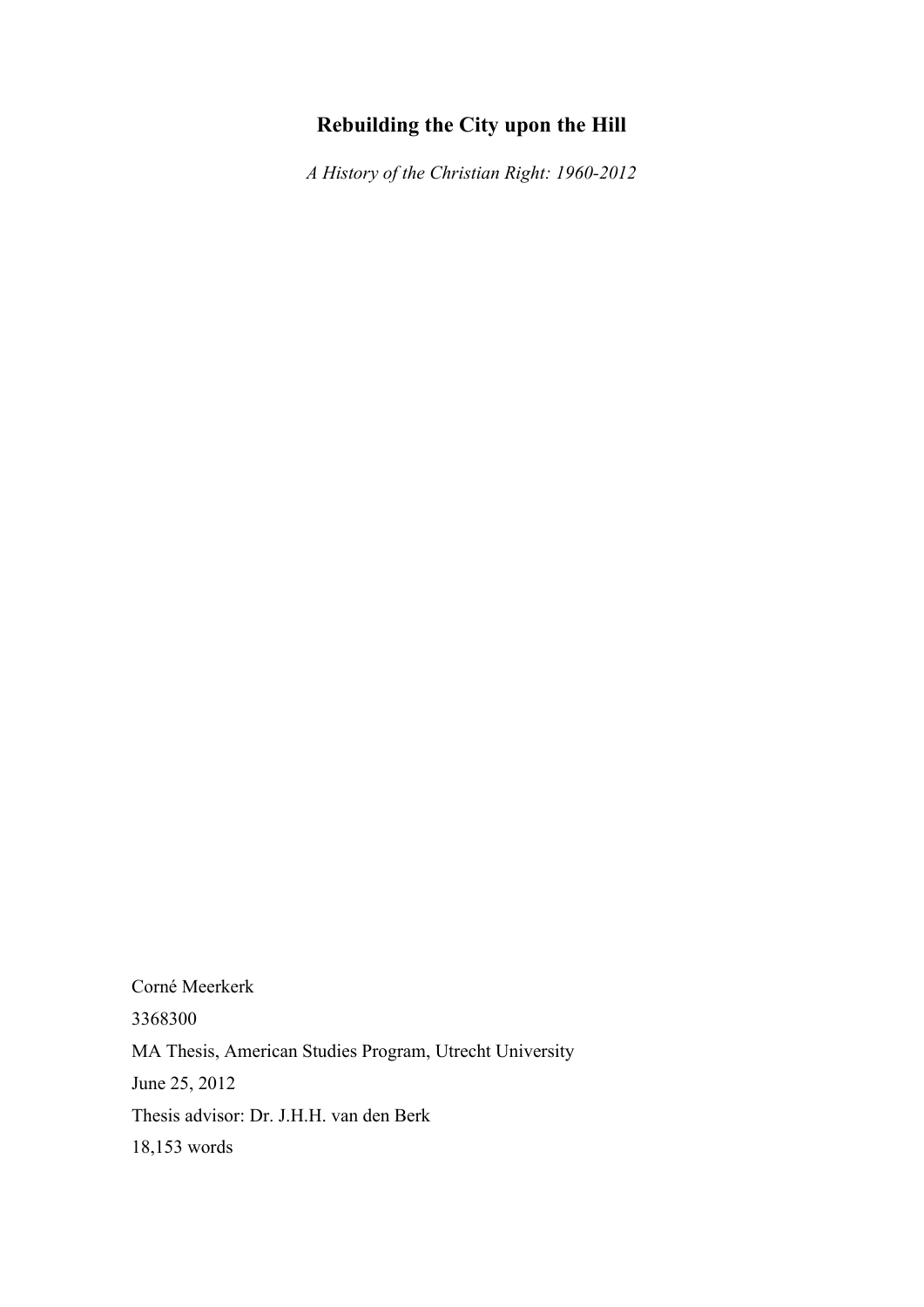### **Introduction**

During his candidacy and presidency, Jimmy Carter never made a secret of his faith. His beliefs were not solely confined to his private life. He once said, "I had a different way of governing," influenced by his religious convictions.<sup>1</sup> For him, the presidency was a means of serving God through his policies.2 Such openness about faith and religion had not always been customary in American politics. Most of Carter's predecessors were not open about their beliefs, nor was it expected from them. However, in the second half of the nineteenth century, conservative Christians became more active politically, which also contributed to a renewed interest in religion and politics. The Christian conservative wing attracted a lot of attention and came to be known as the Christian Right. Although many evangelicals could identify with Carter's faith, his politics failed to keep them engaged. In 1980, many of the Christians who had voted for *Johnny Who?* in 1976, now threw their support behind the Republican Ronald Reagan, whose courtship with the Christian Right suggested they would have access to the highest levels of government.

Reagan's victories in 1980 and 1984 have partly been attributed to the support he received from Christian conservatives. Indeed, for a while their leadership had access to the White House, and friend and foe alike asserted that conservative Christians were politically powerful, even if this was often exaggerated. Nevertheless, even in the heydays of the movement, scholars began speculating about its future. They questioned its actual political successes and argued that the movement would soon disappear. Indeed, after the Reagan administrations, it seemed the movement had lost its momentum. Then, in 2000,

<sup>&</sup>lt;sup>1</sup> D. Jason Berggren, "'I Had a Different Way of Governing': The Living Faith of President Carter," *Journal of Church and State* 47.1 (2005), 43.

<sup>2</sup> Berggren, "Living Faith," 44-45.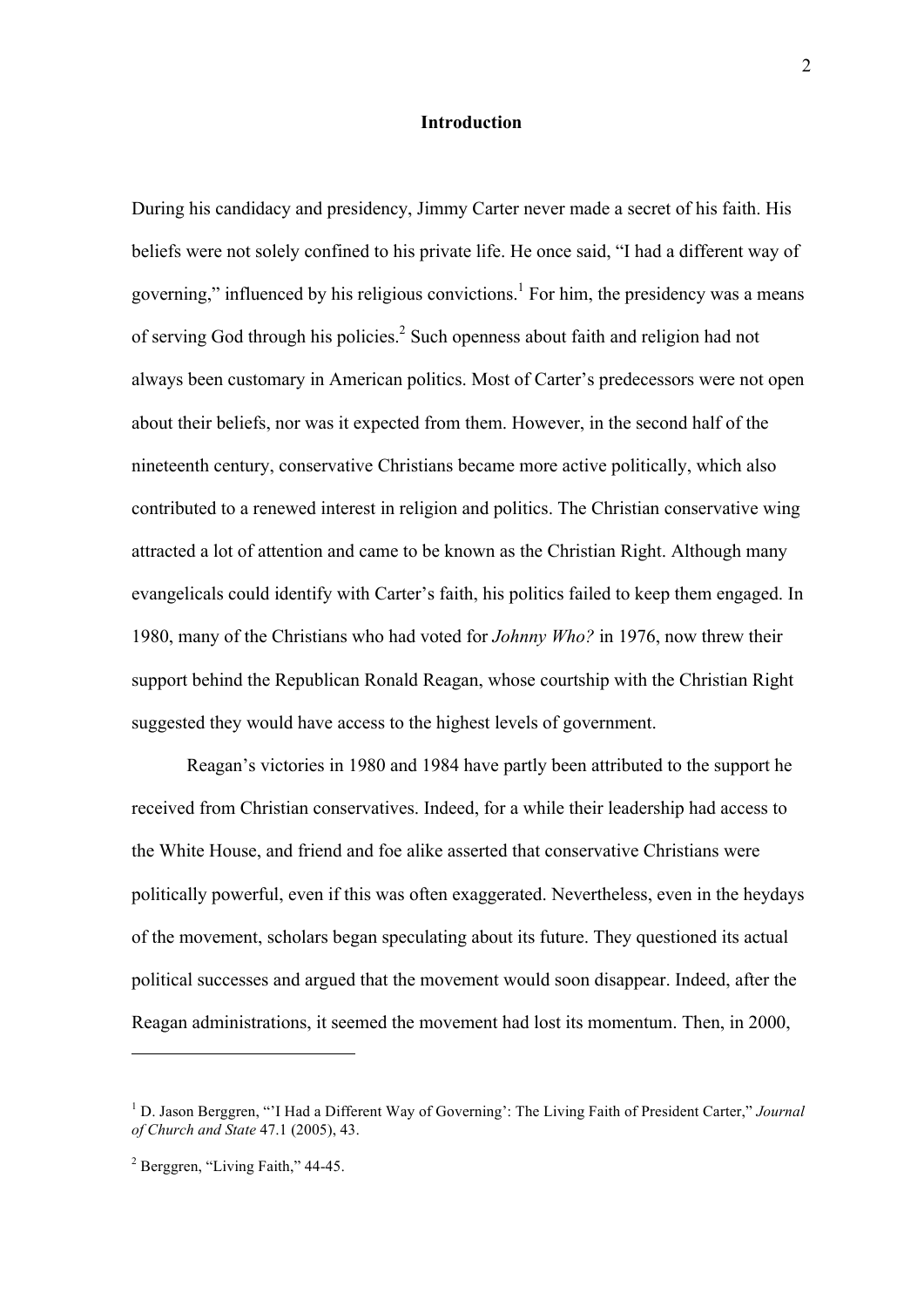George W. Bush - a very conservative and Christian Republican - was elected to the presidency. It seemed that evangelical politics was not quite dead after all. After two terms with Bush Jr. at the helm, the country turned to a liberal candidate, who promised hope and change. Few were the questions about his faith and personal relationship with God. Where was the Christian Right?

This paper will focus on the Christian Right in a contemporary context. Its central question is: Forty years after the Christian Right was first noticed, does there still exist a coherent Christian conservative movement with representative organizations or leaders? Several sub questions serve as waypoints to guide the discussion. The first chapter looks at the historical context in which the movement appeared and in what ways it has developed since it first began. Because the third chapter uses president Obama's healthcare reform plan as a case study to analyze the current status of the Christian Right, the second chapter provides a brief overview of the history of the American welfare state and the political ideologies that have driven it. The third chapter analyzes conservative opposition against Obama's plans, trying to find specifically Christian elements that may provide evidence towards concluding whether the Christian Right still exists.

#### Terminology

Throughout the paper, several terms will be used that should be properly defined to avoid confusion. Like other authors, this paper may sometimes refer to the Christian Right's supporters as *evangelicals*. Others prefer the more pejorative *fundamentalists*. A central concept is the evangelical / fundamentalist dichotomy. The term *evangelical* is used in different ways and does not have a set meaning. In this paper, its definition will be a rather narrow one. *Evangelical* denotes those people who believe in the authority of the Bible, emphasize a personal conversion experience, and believe in their responsibility to organize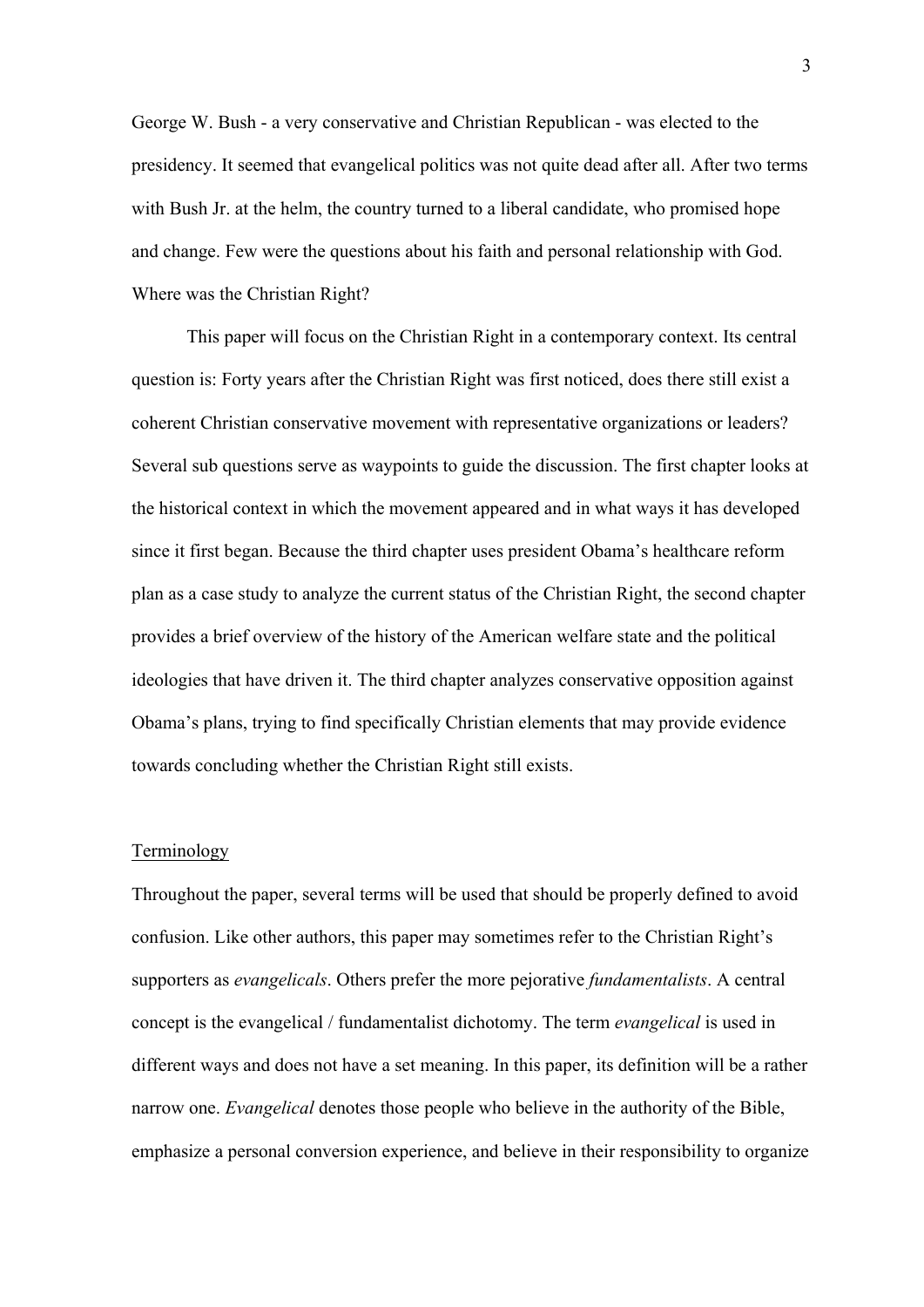society according to those principles. Since this description is still too broad for use in this context, the focus will primarily be on evangelicals associated with organizations like the National Association of Evangelicals and politically active organizations like *Moral Majority*, *Concerned Women for America* and affiliated with such platforms as *Christianity Today*, *The Christian Post*, and the *Evangelical Outpost*.

*Fundamentalists* in this context refers to those who believe in the necessary separation from society or any organization that endorses "questionable doctrinal beliefs or moral practices." Fundamentalists are often evangelical, but evangelicals are not necessarily fundamentalist. Both definitions in this section are based on those from Wheaton College's Institute for the Study of American Evangelicals.<sup>3</sup> However, even with defined terminology, it is important to remember that the Christian Right has also received support from Catholics and other denominations, although authors like Hill and Owen, Geerling, and Cromartie<sup>4</sup> agree that its most significant base of support lies among evangelical Christians. This does not mean, however, that all evangelicals have thrown their support behind the movement.

## Academic discussion

 $\overline{a}$ 

Since the recognition of a political Christian Right in the late 1970s, much has been written about it. As early as 1982, religious historians Samuel S. Hill and Dennis E. Owen wrote about what they called the "New Religious Political Right", or NRPR<sup>5</sup>. The authors

<sup>3</sup> "Defining Evangelicalism." *Institute for the Study of American Evangelicals*. http://isae.wheaton.edu/defining-evangelicalism/ (accessed February 14, 2012).

<sup>4</sup> For a more detailed discussion of these authors, see pp. 4-8.

 $<sup>5</sup>$  Different authors use different names for the movement, although they all mean the same thing. This paper</sup> will use *Christian Right*, but other authors have used terms like *(New) Religious (Political) Right* and *(New) Christian (Political) Right.*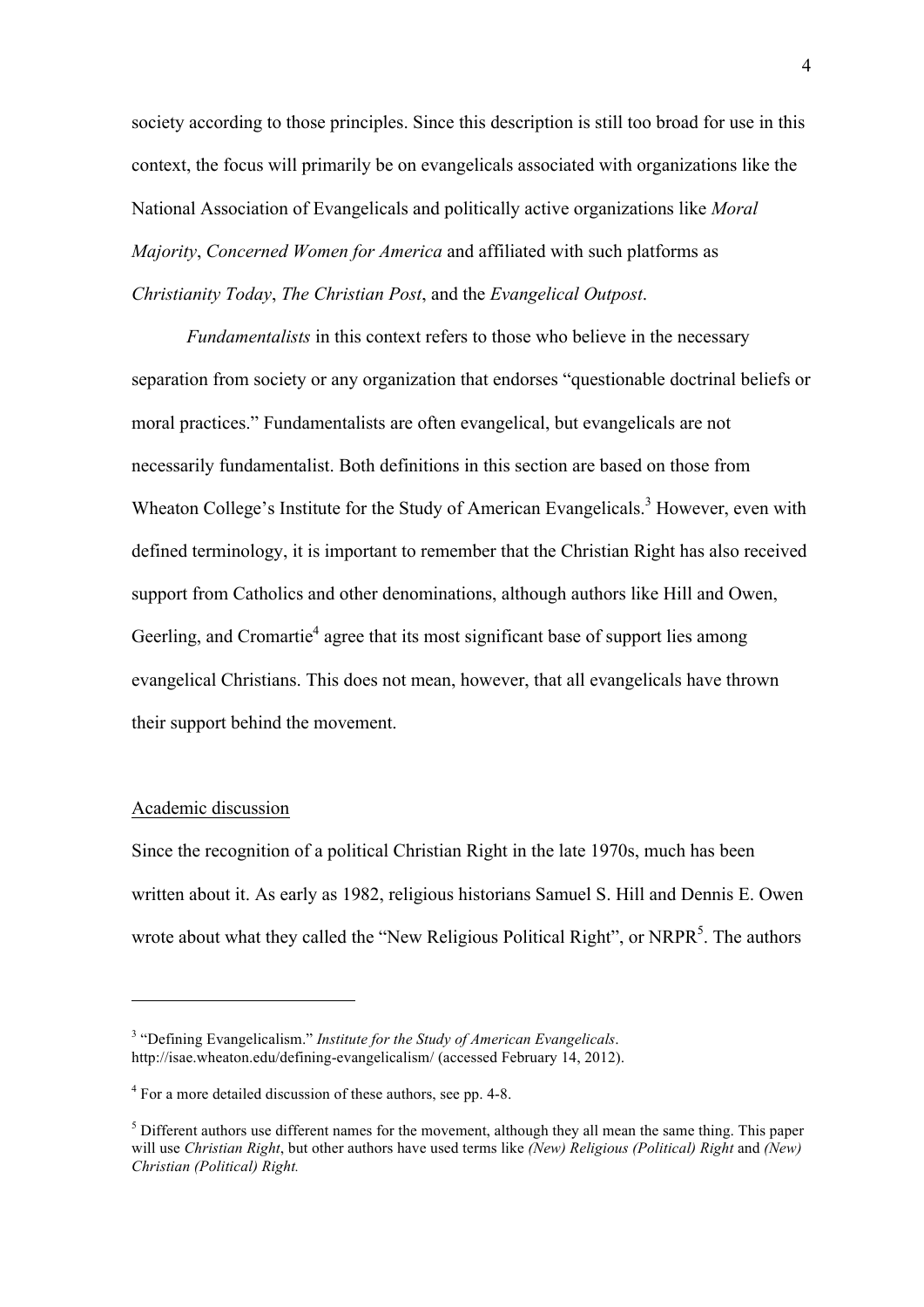use the term for a collection of organizations with a set of relatively clearly defined and corresponding objectives. According to them, the NRPR endeavored to organize American society based on Biblical values that were little understood by the majority of the population. The movement particularly attracted "Fundamentalists" and the "not-so-veryreligious" who nonetheless identified with its political ideas. Throughout their work, Hill and Owen's opposition to this movement glimmers through and they rave against its "spirit of intolerance and domination." Interestingly, they claim evangelicals did not support the movement and organizations like the *Moral Majority*. This discrepancy might be due to a difference in terminology. Hill and Owen see the Christian Right mostly as a fundamentalist reaction against progressive developments in American society.<sup>6</sup>

The British sociologist Steve Bruce argued that Christian conservatism always existed and changed little, but that public awareness of its viewpoints was raised during the eighties. New technology facilitated evangelicals with means of reaching large audiences with their message. At the same time, liberal and secular values encroached upon the "social space" in which fundamentalists had previously been allowed to practice their own beliefs, which led to "boundary disputes."<sup>7</sup> Bruce gives a thorough overview of the Christian Right's ideology and political success during the early 1980s. As is clear from the title of his work, and further explained in his final chapter, he did not think the movement would survive beyond his decade.

Bas Geerling also provided an interpretation of the movement, arguing that religion initially played a role in the private sphere, but that Christians became more active in response to the moral decline they saw in society. The movement's rise to national

<sup>6</sup> Samuel S. Hill and Dennis E. Owen, *The New Religious Political Right in America* (Nashville: Abingdon, 1982).

<sup>7</sup> Steve Bruce, *The Rise and Fall of the New Christian Right* (Oxford: Clarendon Press, 1988), 170.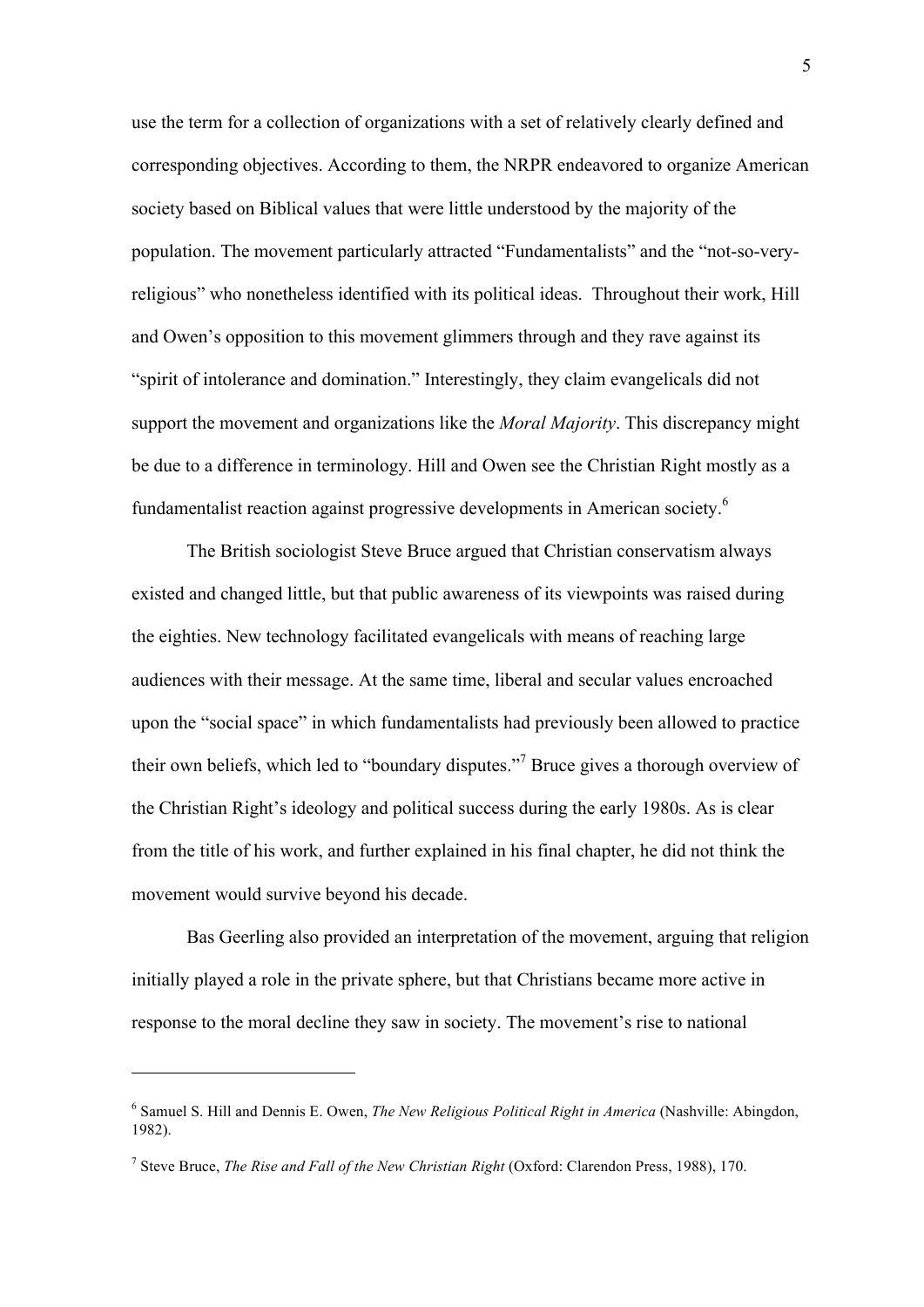prominence should be seen in its historical context – i.e. the resurgence of conservatism and the growing influence of televangelists. According to Geerling, the political and cultural climate was favorable, facilitating its success. He argues that the supporters were motivated by a theology of millennialism, and became particularly active to fix society's wrongs because they feared God's impending doom over the nation. Geerling questions the political success of the movement. $8<sup>8</sup>$ 

The *Ethics and Public Policy Center* published a collection of essays about the Christian Right. Its contributors also question the successes of the movement. They note that Ronald Reagan's rhetoric was very appealing to the evangelicals, but that his policies could not but disappoint them. According to them, the movement focused on a specific set of issues, on which they challenged a hostile and indifferent culture. By the 1990s, they argue, its momentum had slowed and internal divisions threatened its survivability.<sup>9</sup>

In her detailed history of the American Right, Lisa McGirr puts the emergence of the Christian Right in the context of the development of the political right wing. She argues that the roots for evangelical political activism lie in the 1960s and 1970s with increasing tolerance of alternative lifestyles and the legalization of abortion. These events caused a reawakening among American Christians that subsequently led to increasing political activism.10

Most of the books about Christian conservatism are studies of its emergence and the successes and failures of the 1980s. Little to none has been written about its development into the nineties and early twenty-first century. However, some books about

<sup>8</sup> Bas Geerling, "The New Religious Right," in *Utrechtse Historische Cahiers* (Utrecht: Rijksuniversiteit Utrecht, 1993).

<sup>9</sup> Michael Cromartie ed. *No Longer Exiles* (Washington: Ethics and Policy Center, 1993).

<sup>10</sup> Lisa McGirr, *Suburban Warriors: The Origins of the New American Right* (Princeton: Princeton University Press, 2001), 217-61.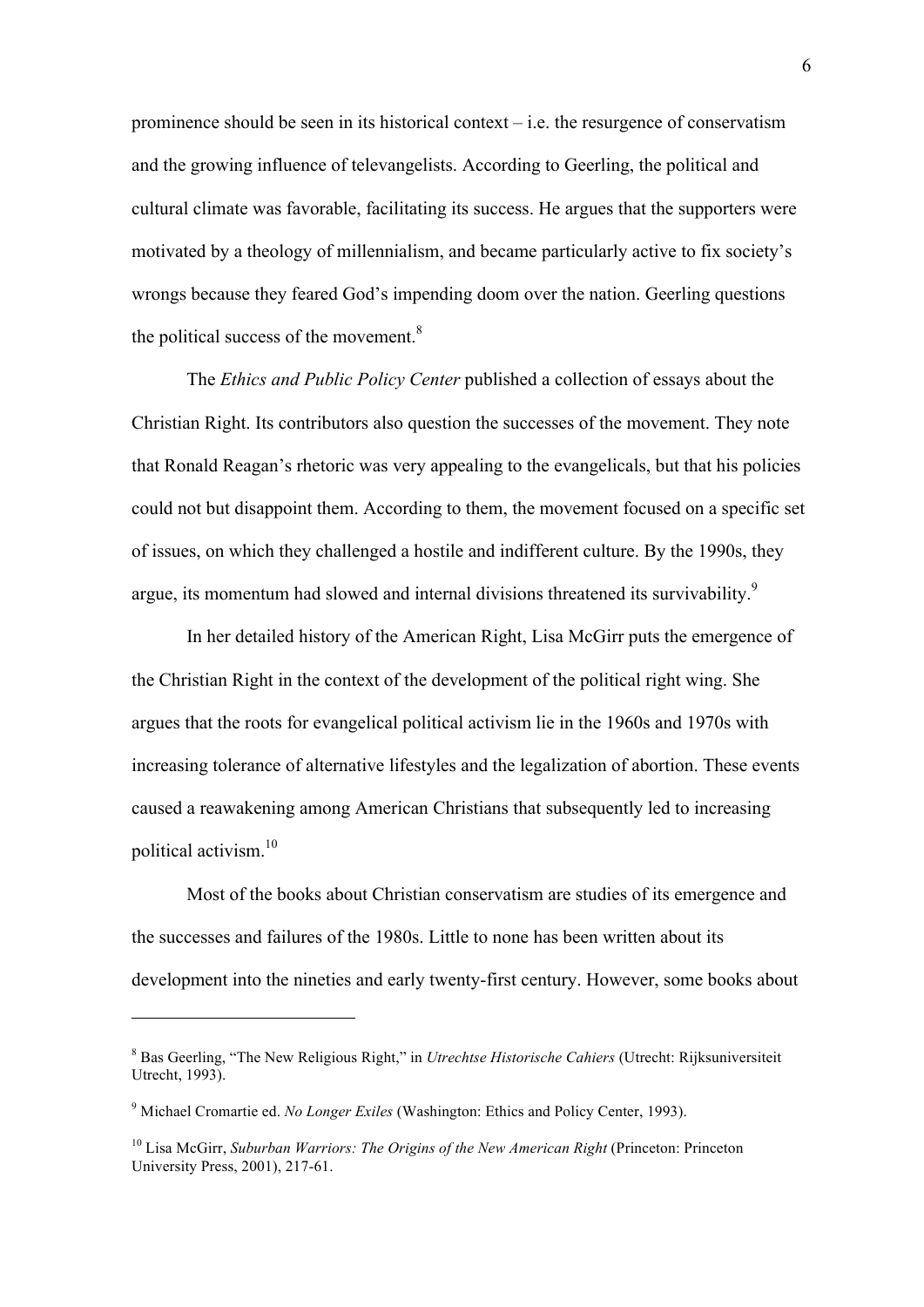broader conservatism do also deal with the Christian Right. McGirr devotes a chapter to the movement, and it also features in some other works. Randall Balmer, a professor of American religious history, has written a study about the influence and importance of religion in the presidency. He argues that a candidate's faith first became an issue when the Catholic Kennedy ran for the White House, but remained important also in subsequent elections. Balmer also mentions the rise of the Christian Right and what influence it had on the elections of the late seventies and eighties. He analyzes Clinton and Bush Jr.'s candidacy and presidency, noting that the Christian Right survived beyond the Reagan years although it did not have as much access to political leadership during the Clinton years. He argues that the Religious Right has had "precious little" to show for all its political clout. Indeed, he concludes, "Religion always functions best from the margins of society and not in the councils of power."<sup>11</sup>

History professor David Farber published a work tracing conservative ideology from the past to the present, focusing on politicians and grassroots mobilizers who carried the banner of modern conservatism. Farber devotes at least three chapters to heroes of the Christian Right, Phyllis Schlafly, Ronald Reagan, and George W. Bush. He focuses mainly on the broader conservative ideology, only occasionally referring to distinctively Christian issues. Like Balmer, Farber argues that Bush Jr. was a president belonging to the Christian Right, but after his second term left the movement – and indeed modern conservatism – "without sure directions or answers that the long conservative ascendancy had bequeathed to the American people."<sup>12</sup>

<sup>&</sup>lt;sup>11</sup> Randall Balmer, *God in the White House: A History* (New York: HarperOne, 2008), 166-67.

<sup>12</sup> David Farber, *The Rise and Fall of Modern American Conservatism: A Short History* (Princeton: Princeton University Press, 2011), 259.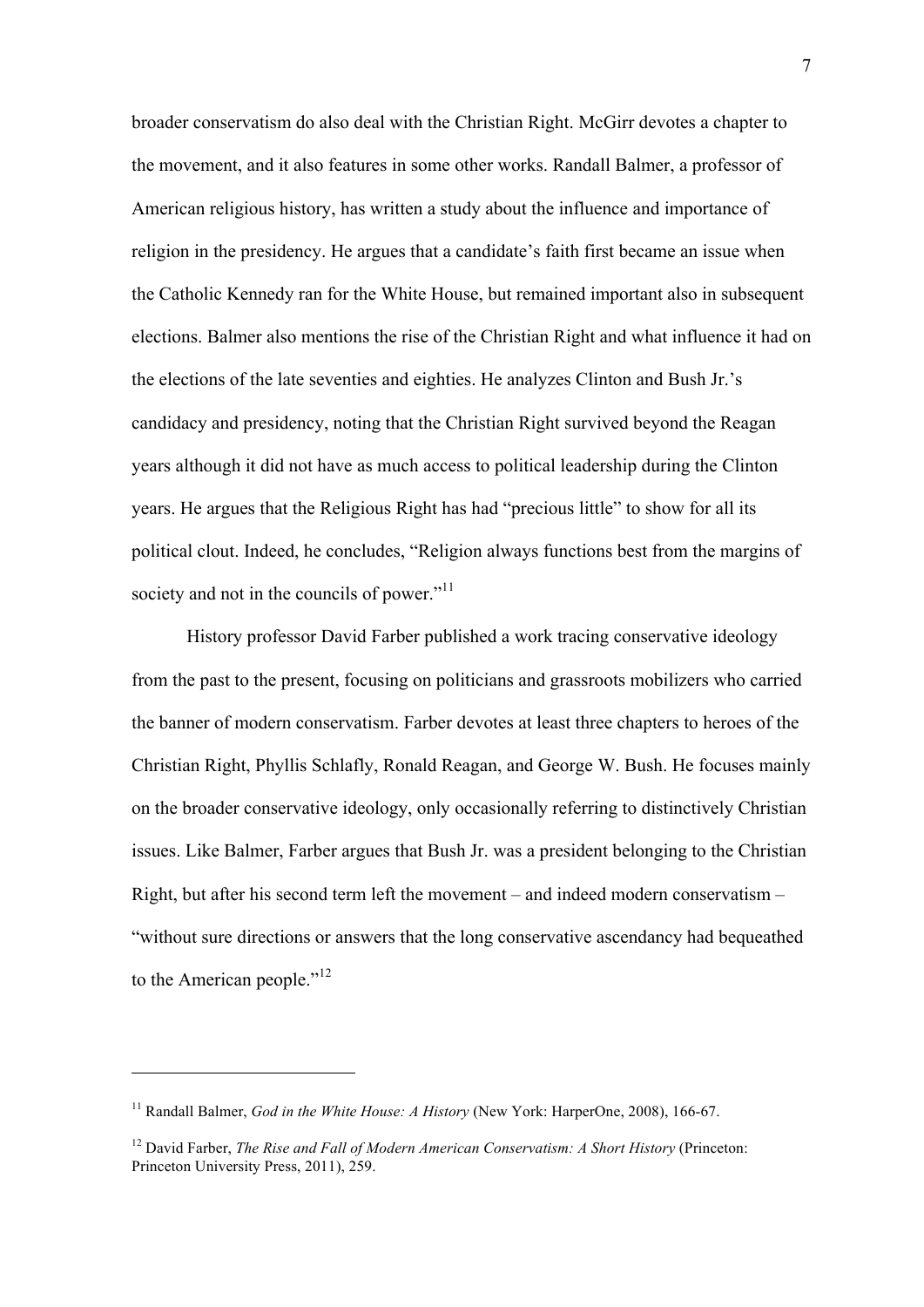This discussion shows that several of the works focusing exclusively on the Christian Right argue that the movement failed and disappeared when Reagan or Bush Sr. left office. Other authors, like McGirr, Balmer, and Faber, place the movement in the larger context of modern conservatism, arguing that it did not merely die in the nineties but indeed revived when George W. Bush was elected. This paper joins the second group of authors, trying to ascertain whether there still exists a Christian Right today.

#### Methodology

To achieve its purpose of researching the political (ideological) development of evangelicals, this paper will primarily be a discussion of primary and secondary sources. Academic works by McGirr, Bruce, and Cromartie will provide a good starting point in establishing the roots and early development of the Christian Right. Other historical overviews will be used to guide the research chronologically.

The third chapter is a case study to analyze the current status of the American Christian Right. When president Obama came into office in early 2009, he immediately began working on what was supposed to be one of the hallmarks of his presidency: health reform. His proposals received much criticism, especially from the conservative flank. This case study attempts to find a distinctively Christian conservative voice among the opposition. The first chapter analyzes the emergence of the Christian Right in the second half of the twentieth century and what sets it apart from the conservative Right – the third chapter tries to find evidence of these same distinctive arguments in the current debate.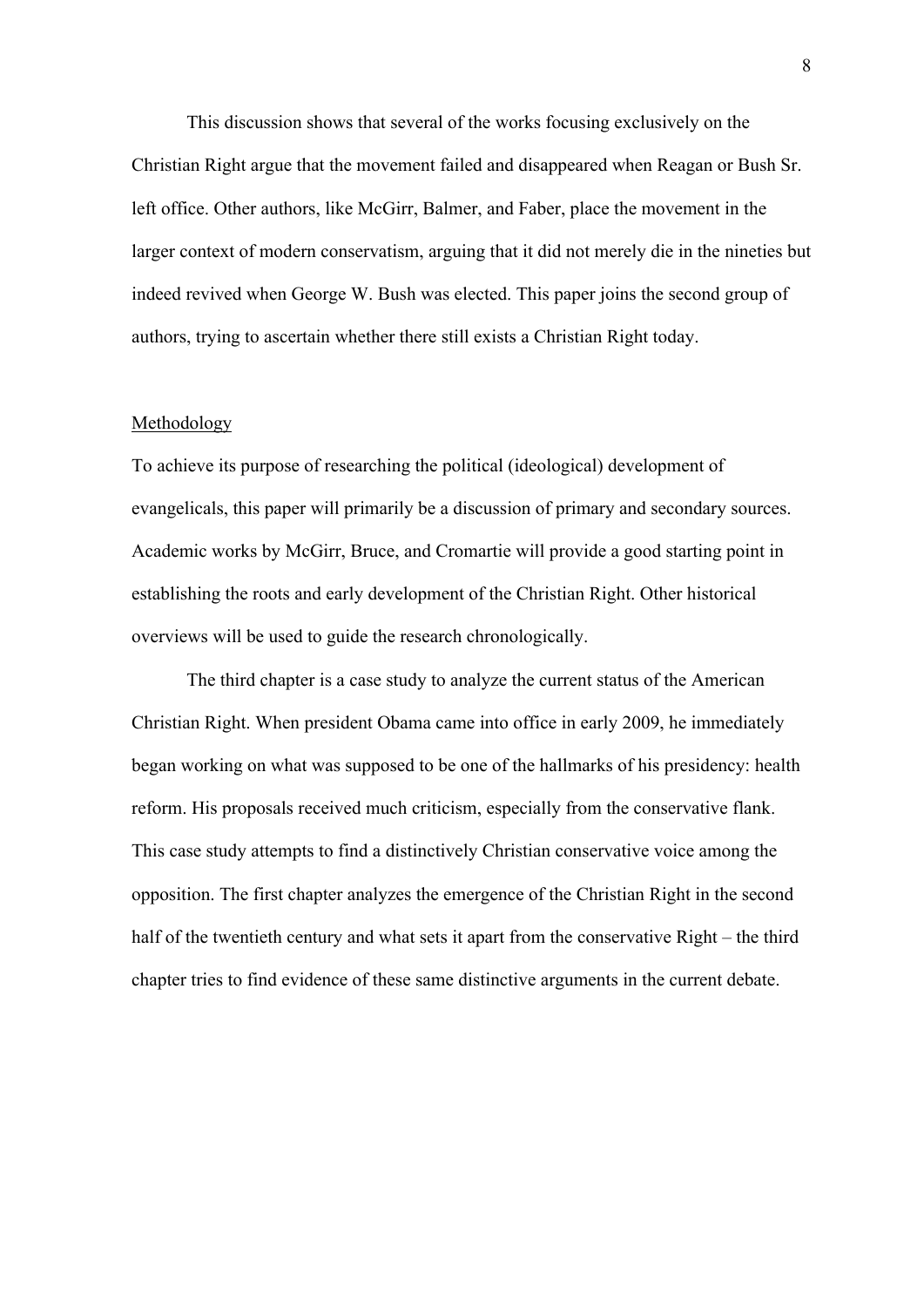#### **For God and Country**

*A history of the Christian Right.*

In 1925, Christian fundamentalism was challenged by modernists who opposed a recently introduced bill forbidding the teaching of evolution in public schools in Tennessee. John Thomas Scopes volunteered to break the law intentionally, and was subsequently arrested. Civil liberties organizations rallied behind Scopes and helped build his case against the state. The trial became a huge media event and received a lot of attention during that summer. William Jennings Bryan represented the prosecution and went on the stand to affirm traditional Biblical truths such as the literal interpretation of the story of creation, Jonah being swallowed by a fish, and other stories. Christians cheered Bryan for standing up for their principles, but the liberal press made him a mockery. Scopes was convicted, but the modernists still claimed victory. This case had, in their opinion, clearly shown the irrationality of fundamentalism. Nevertheless, churches like the Southern Baptist Convention continued to grow. In turn, this led to the founding of church-related organizations and schools, thus providing a relatively sheltered sub-culture for fundamentalists.13 Some authors have argued that this trial made evangelical and fundamentalist Christians feel marginalized. They retreated from active political engagement and practiced their faith in private.<sup>14</sup>

The Scopes trial is an example of a conservative defense against progressive changes in society. The early twentieth century saw important social changes, upending traditional norms. Women gained ever more rights and asserted their equality with men. In several places, homosexual culture became more visible as it became more widely

<sup>&</sup>lt;sup>13</sup> Mary Beth Norton et al., *A People & a Nation*, 9<sup>th</sup> edition (Boston: Wadsworth, 2012), 667-8.

<sup>14</sup> Randall Balmer, *God in the White House: A History* (New York: HarperCollins, 2008), 80.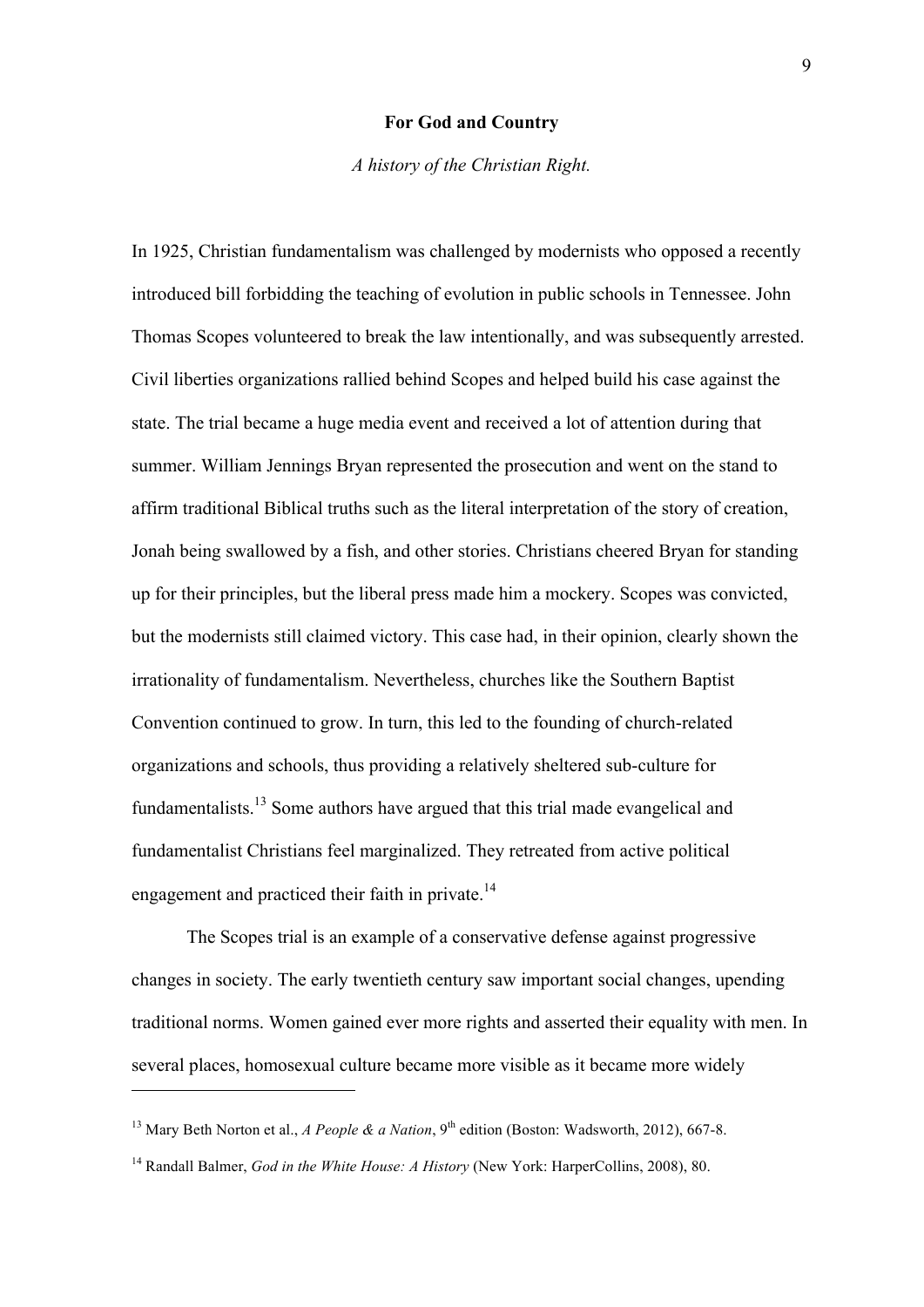accepted, if still illegal. Such developments sparked defensive action from conservatives, as in the Scopes trial. During the 1960s, a new right-wing conservative movement emerged. This new conservatism was not necessarily based on Christian values. However, evangelicals also found their way back into politics and eventually became part of the broader conservative movement. There were certain key issues that distinguished the evangelicals from the rest of the Right. This narrower movement came to be known as the Christian Right.

To understand the re-emergence of a new Christian conservative political movement during the 1960s and 1970s, it is important to understand the historical environment out of which this movement emerged. The central question in this chapter is, What is the Christian Right? To formulate a satisfactory answer, the following questions need also be answered: How can the rise of the Christian Right be explained in the historical context of its emergence? How does it relate to the rise of the New Right?

### Decades of change

 $\overline{a}$ 

The 1960s was a decade of change. Norton et al. describe it as "tumultuous."15 Several defining issues upset the status quo in American society. In 1960, John F. Kennedy became the first Catholic ever to win the presidential elections. Even though anti-Catholic sentiment was not as vehement as it had been during the nineteenth century, many Protestants were uneasy about a Catholic in the White House. They mobilized in an effort to keep Kennedy from becoming president. Randall Balmer notes that "in a twist of irony," Kennedy's outreach to Martin Luther King's wife during his imprisonment may indeed

<sup>15</sup> Mary Beth Norton et al., *A People & a Nation* (Boston: Wadsworth, 2012), 824.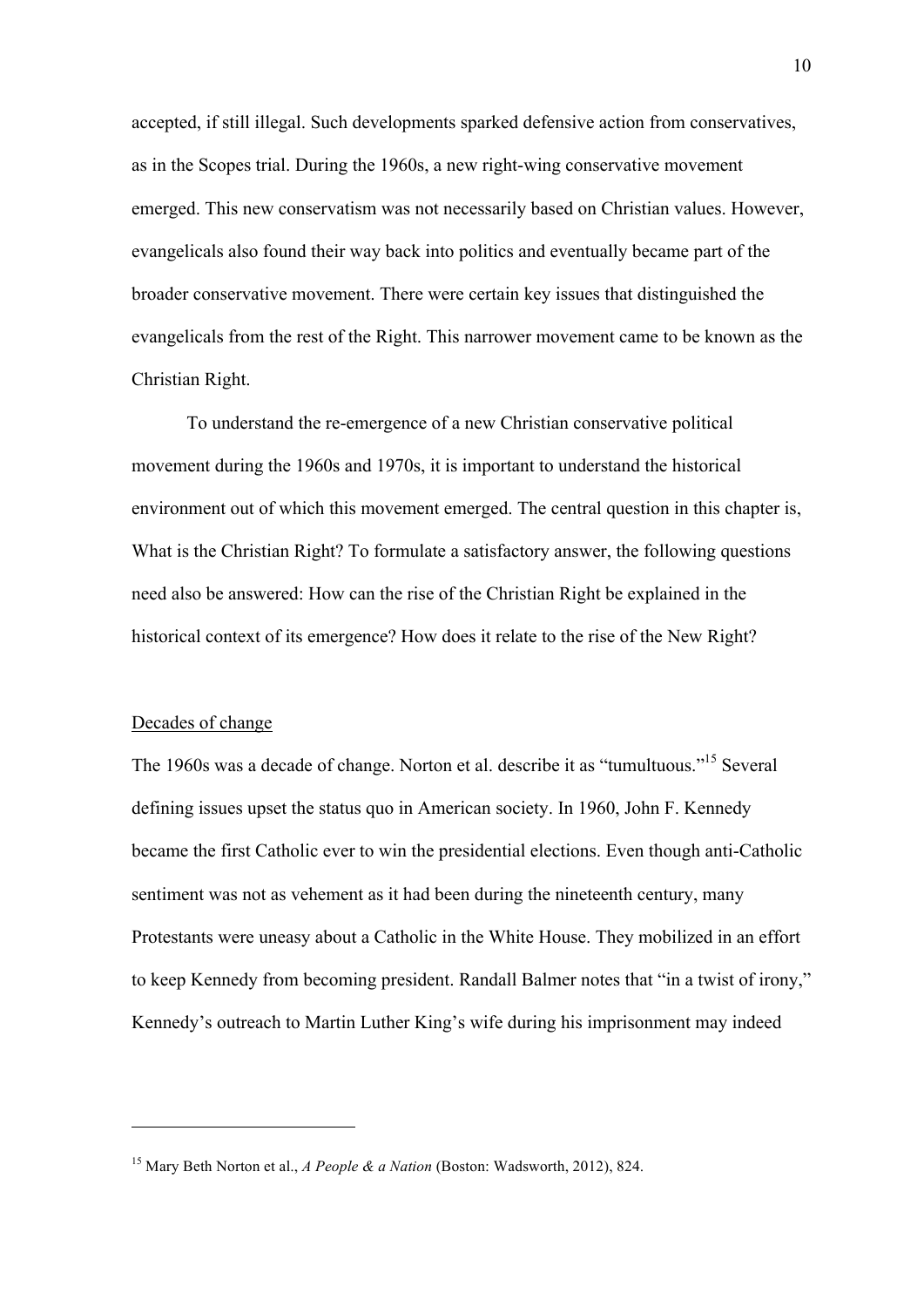have given him the support from Black Baptists needed to win the election.<sup>16</sup> As a candidate, he stressed the importance of the separation of church and state, trying to make theological differences between Catholics and Protestants less relevant for the presidency.<sup>17</sup> Kennedy's presidency could not lessen – but rather contributed to a general sense of unease and turmoil. The U.S. and the Soviet Union only just avoided a nuclear war over the Cuban missile crisis and the failed Bay of Pigs invasion.

The 1960s was also a decade of unprecedented public activism. The Civil Rights movement gained momentum and organized sit-ins and freedom rides to end segregation. Tens of thousands of Americans all across the country were organized to challenge Jim Crow laws. Most were non-violent, but in some instances blood was shed. To show support for Kennedy's civil rights bill, hundreds of thousands of supporters marched on Washington in 1963. The Civil Rights movement sought to end segregation through affirmative action from the federal and state governments.<sup>18</sup> The activists forced the president's hand to end segregation and discrimination. Faced with opposition from Southern Democrats in Congress, JFK seemed reluctant to act swiftly. On November 22, 1963, the president was assassinated in Dallas.

That same day, Kennedy's vice president, Lyndon B. Johnson, was sworn in as the new president. Johnson put civil rights at the top of his agenda, and in 1964 the Civil Rights Act was passed, ending all *de jure* discrimination on the basis of color or race. LBJ used and expanded the federal government's power by enforcing racial equality. Many Americans believed the government was overstepping its boundaries. In 1964, Johnson

<sup>16</sup> Balmer, *God*, 43-44.

 $17$  Ibid., 7.

<sup>18</sup> Michael Kazin, *American Dreamers: How the Left Changed a Nation* (New York: Albert E. Knopf, 2011), 221.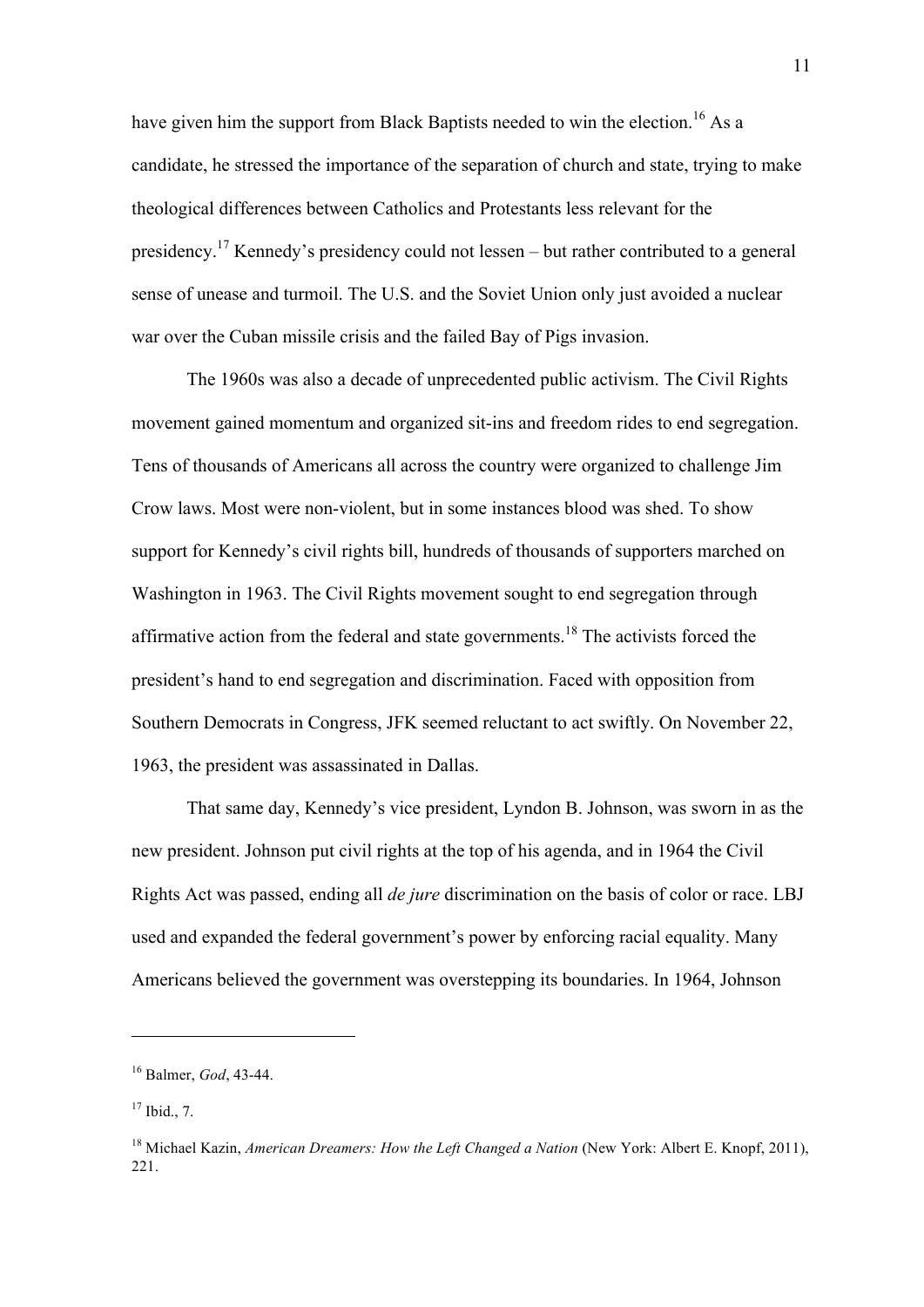was challenged by the conservative Republican Barry Goldwater but won a landslide victory. Not only was LBJ elected back into the Oval Office, the elections also gave him a very liberal congress. Like Franklin D. Roosevelt in the 1930s, Johnson's goal was to improve American society through the federal government. He actively fought poverty and endeavored to let as many Americans as possible share in the common wealth. He envisaged a *Great Society*. Johnson was a member of the Christian Church (Disciples of Christ), a Restorationist movement emphasizing good works. His *Great Society* plans for greater equality and an expanded welfare system were likely partly based on his religious beliefs.<sup>19</sup>

During Kennedy's presidency, tensions over Vietnam had steadily increased. Under LBJ, American involvement was escalated to a full-blown war. Johnson sent hundreds of thousands of troops to the region to fight a war that would ultimately be a failure, and mean the end of his administration. The war further divided a nation that was already becoming increasingly polarized over issues of civil rights, social, and economic policies. In 1968, the president decided that he would not run for re-election.<sup>20</sup>

The decade also saw more extreme forms of activism. Several African Americans joined Black Power movements that resorted to violence. Best known were the Black Panthers, who killed several police officers and sought to end capitalism. They did not only resort to violence, but also tried to improve ghetto life through food distribution programs. The movement was popular among younger Blacks but alienated the white public because of its violence. $21$ 

<sup>19</sup> Balmer, *God*, 50-62.

 $20$  Ibid., 62.

<sup>21</sup> Kazin, *Dreamers*, 222-28.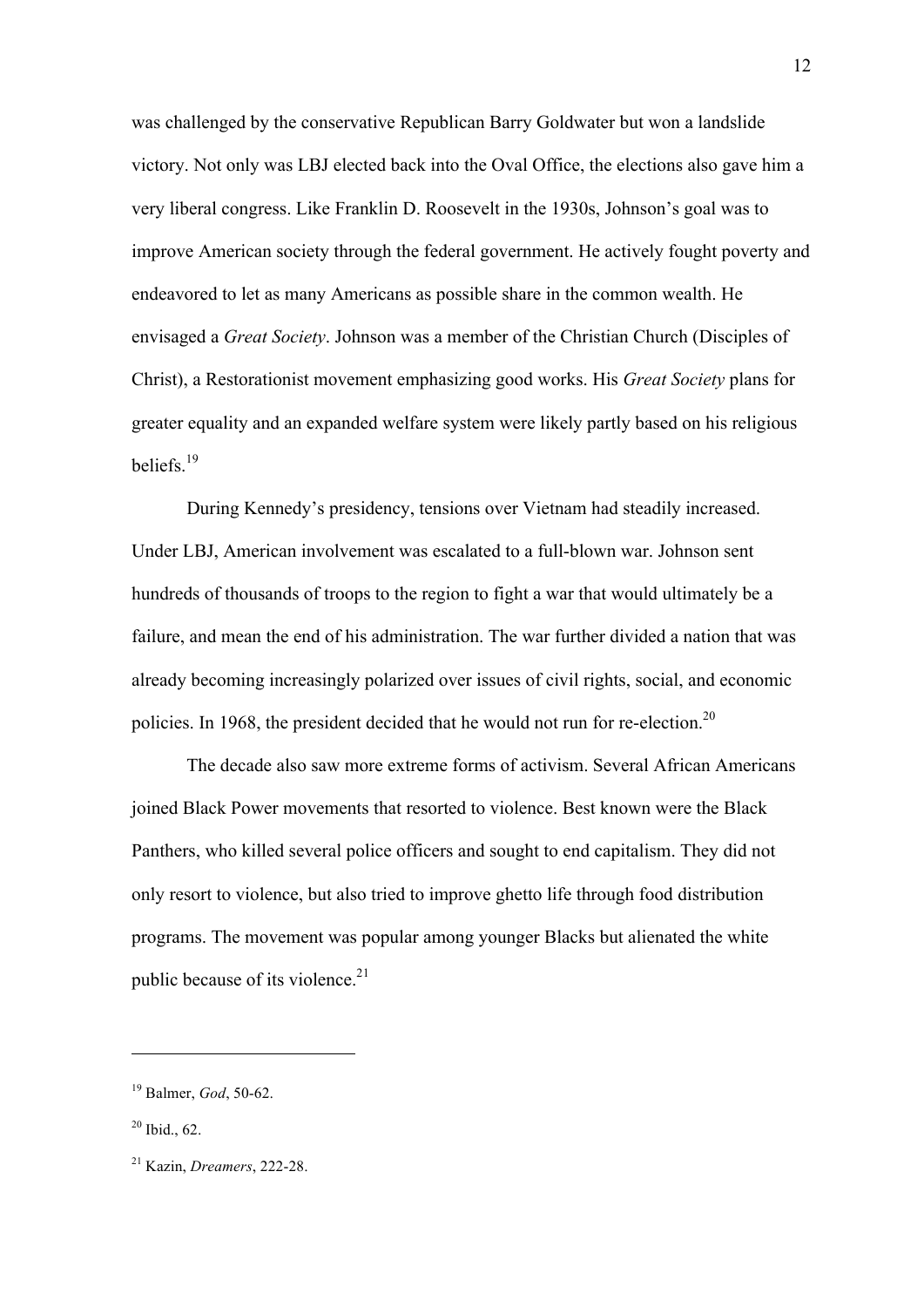Youth culture also became more visible and politically active during the sixties. A group of conservative students wrote the *Sharon Statement* in 1960, opposing liberal New Deal policies and affirming conservative traditions. The Young Americans for Freedom embraced anticommunism and limited government. In 1962, another group of young Americans wrote the *Port Huron Statement*, directly opposing such conservative views. They believed in a liberal organization of society featured by an interracial democracy, but their views differed from traditional liberal ideology.<sup>22</sup> In other places, students organized to protest the doctrine of *in loco parentis*, which gave universities the legal status of parents. Students also sought to end discrimination in their institutions.

Some hoped to turn youth rebellion into a lifestyle. Older generations could not understand the culture and lifestyle of youngsters and were frequently angered by it. Music became a unifying element of youth culture. It grew into a counterculture, propagating looser morals and completely different fashion styles. Particularly upsetting to Christians was the promotion of sex, drugs, and alternative lifestyles. Nevertheless, Kazin notes that many of the ideas considered "ultra-radical in the 1960s," had become seemingly normal for American society in the twenty-first century.<sup>23</sup>

These developments continued into the 1970s. In 1968, Richard Nixon became the next president, after a tumultuous year in which Martin Luther King and JFK's brother and presidential candidate, Robert F. Kennedy, were assassinated. Nixon vowed to end the costly war in Vietnam and bring calm to a nation in turmoil. His record has been quite confusing to historians, because he continued and expanded several liberal programs while also pushing some conservative issues. Some have suggested that Nixon's policies were

 $22$  Ibid., 251.

 $^{23}$  Ibid., 253.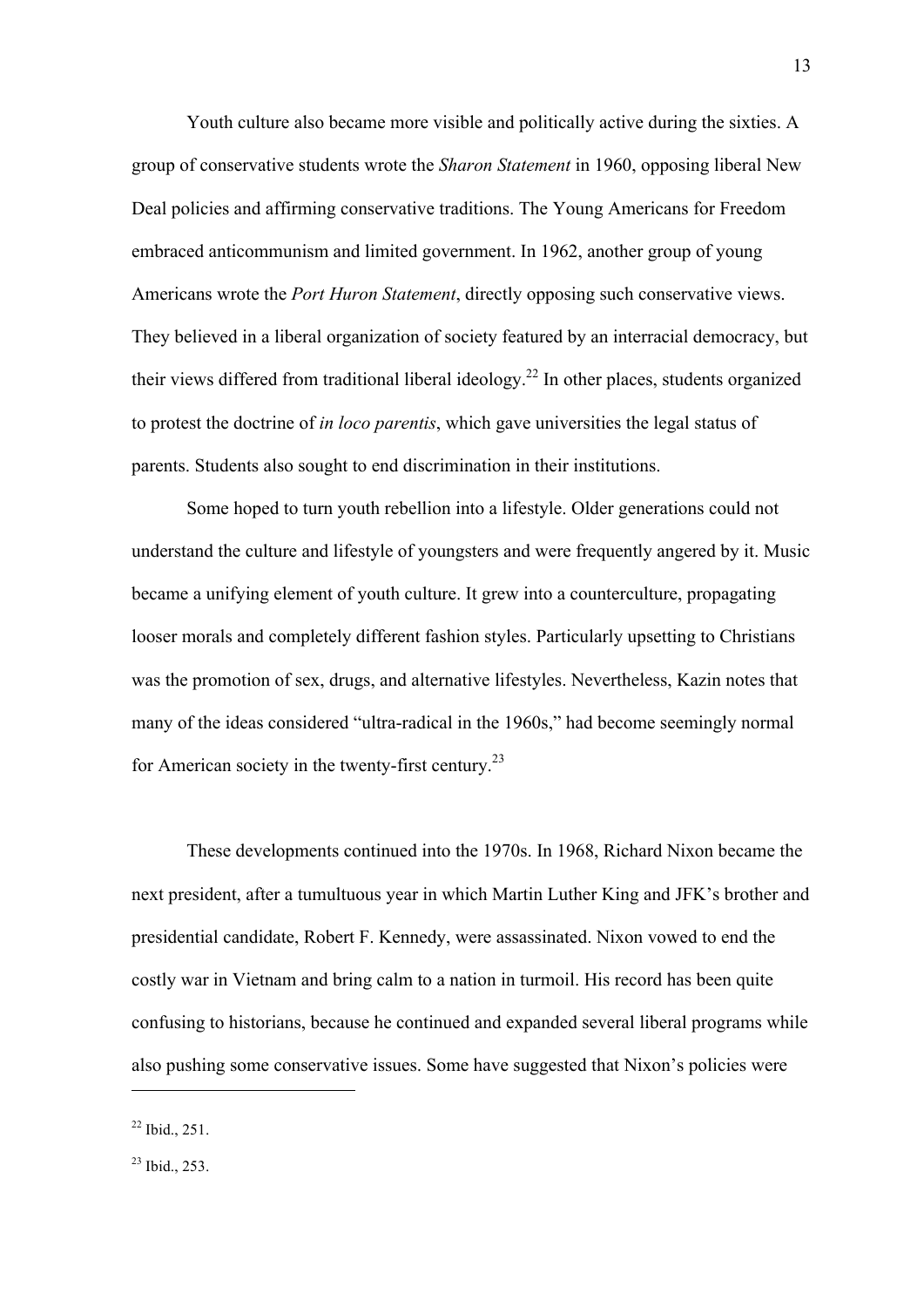not as much ideological, but more of a pragmatic nature.<sup>24</sup> The president did end the war in Vietnam and took a new direction in U.S. relations with China. Nixon and his staff believed that maintaining stability was very important. This belief was challenged by developments in Vietnam and the Middle East.

Nixon was re-elected in 1972 but would not be able to complete his second term. In 1973, vice president Agnew resigned over allegations of bribery. By that time, the investigation into the Watergate scandal was well under way. The president, who had not been directly involved in the actual crime, tried to cover it up and even ordered the CIA to stop the FBI investigation. The president was ordered to release recordings made in the White House, which shocked the nation because of Nixon's obscene and racist language. Nevertheless, several of the convicts in the Watergate case became religious while in the criminal-justice system. Some, like Charles A. Colson, would later even become figures of some importance in the Christian Right.<sup>25</sup> Facing impeachment and possible conviction, the president resigned in August 1974. Nixon's new vice president, Gerald Ford, was sworn in as president. Americans' trust of government had been severely impaired by these developments. Ford pardoned Nixon in an attempt to "salve the wounds of a nation and to put Watergate to rest" but could not accomplish much while in office.<sup>26</sup> Although the president was not personally involved in the scandal, the legacy of Watergate still loomed over his administration.

Even as the political crisis unfolded, social developments continued to challenge traditional norms and values. The women's movement, which had been growing since the

<sup>24</sup> Norton et al, *A People*, 873.

<sup>25</sup> Balmer, *God*, 66-67.

 $26$  Ibid., 74-77.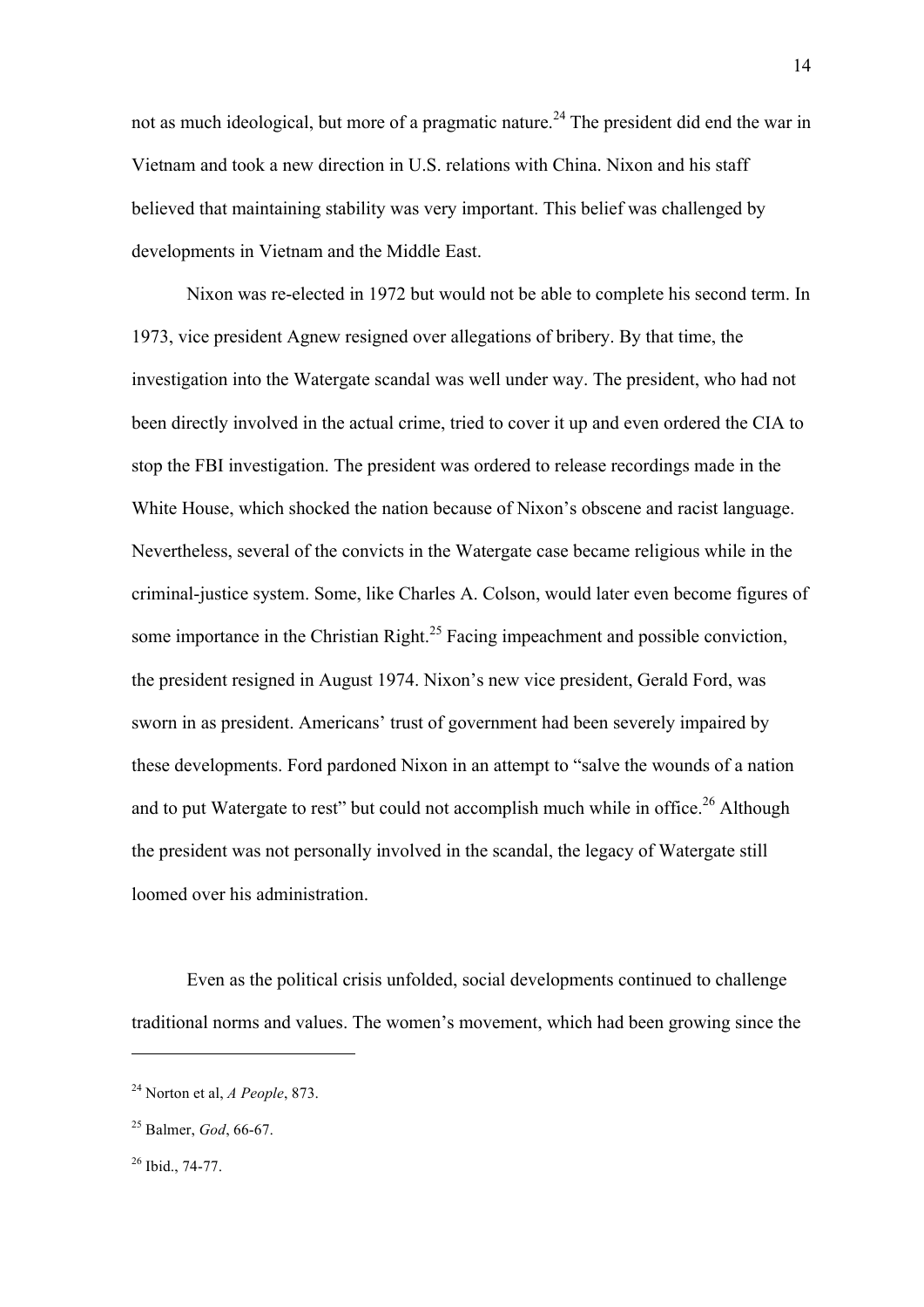1950s, managed to gain several accomplishments during the 1970s. Feminists focused on several key issues, such as abortion and birth control, and discrimination in work and family. Contraceptives became available to unmarried women early in the decade, and the landmark 1973 Supreme Court case *Roe v. Wade* legalized abortion. Women's organization also fought successfully to end discrimination in many aspects of public life. Another ambitious plan, to get the Equal Rights Amendment ratified, ultimately failed. The ERA was supposed to amend the Constitution to legally end discrimination on the basis of sex. As early as 1972, the Senate voted overwhelmingly in favor of the amendment but it stranded when not enough states ratified it. The ERA faced strong opposition from the right, with Phyllis Schlafly as one of its most vocal opponents. Schlafly opposed the feminist movements by arguing that women's first duty was to the family. God had created men and women different from each other, also giving them different roles to play in life. Thus, she argued, women's primary responsibility was within the home – raising children.<sup>27</sup> Countering the Left's argumentation that women were worse off than men because they were expected to stay at home, Schlafly turned the argument on its head, arguing that women were privileged and should not "lower [themselves] to 'equal rights' when [they] already have the status of special privilege."<sup>28</sup> She founded the *Eagle Forum* and remained well known in conservative circles for her opposition to feminism, also creating an activist base for modern conservatism.<sup>29</sup>

Throughout the 1970s, gays and lesbians tried to end discrimination and make their lifestyle more acceptable to the general public. In 1973, the *American Psychiatrist Association* changed its view on homosexuality, no longer labeling it as a mental disease.

<sup>27</sup> Farber*, Modern Conservatism*, 120-21.

 $28$  Ibid., 144.

 $29$  Ibid., 149.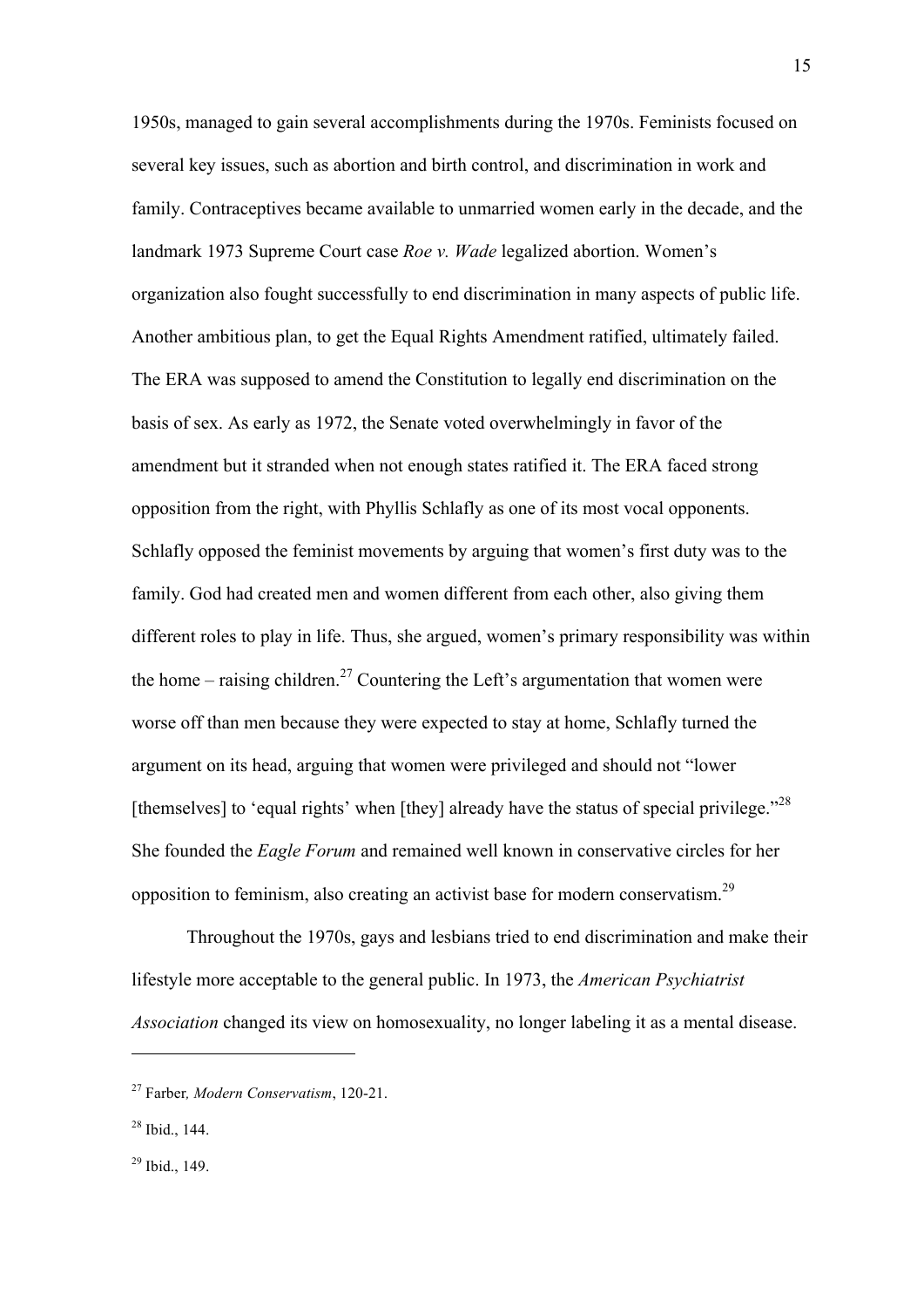Several gays and lesbians began to fight more openly for legal equality. In several cities, a distinctive homosexual subculture emerged and homosexuals began to play an increasingly visible role in culture and politics.<sup>30</sup>

On top of the cultural transformations of the seventies and the increased distrust of government after the Nixon administration, the U.S. economy was in bad shape throughout the decade. Unemployment was high and the unique state of stagflation proved difficult to manage. Nixon, Ford, and Carter all tried to fix the problems, but their and Congress's actions often only made the situation worse. Carter even gave a speech on television urging the public to be aware of their economic limits.

Jimmy Carter had been elected in 1976, promising to bring a new era of political leadership to Washington. He positioned himself as a Washington outsider and promised to restore trust in government by stressing he, as a born-again Christian, was a man of morality.<sup>31</sup> Carter was very outspoken about his faith and gave evangelicals the hope of restoring some of their values in society. According to religious historian Randall Balmer, who wrote an analysis of the links between religion and the presidency, Carter's supporters included many evangelical Christians who would vote for his opponent Ronald Reagan in the general election of  $1980.<sup>32</sup>$ 

## The New Right

It was from this historical setting that a renewed conservative movement emerged. These citizens became united over several tendencies in politics, most notably the expansion of

 $32$  Ibid., 80.

<sup>30</sup> Kazin*, Dreamers*, 250.

<sup>31</sup> Balmer, *God*, 88.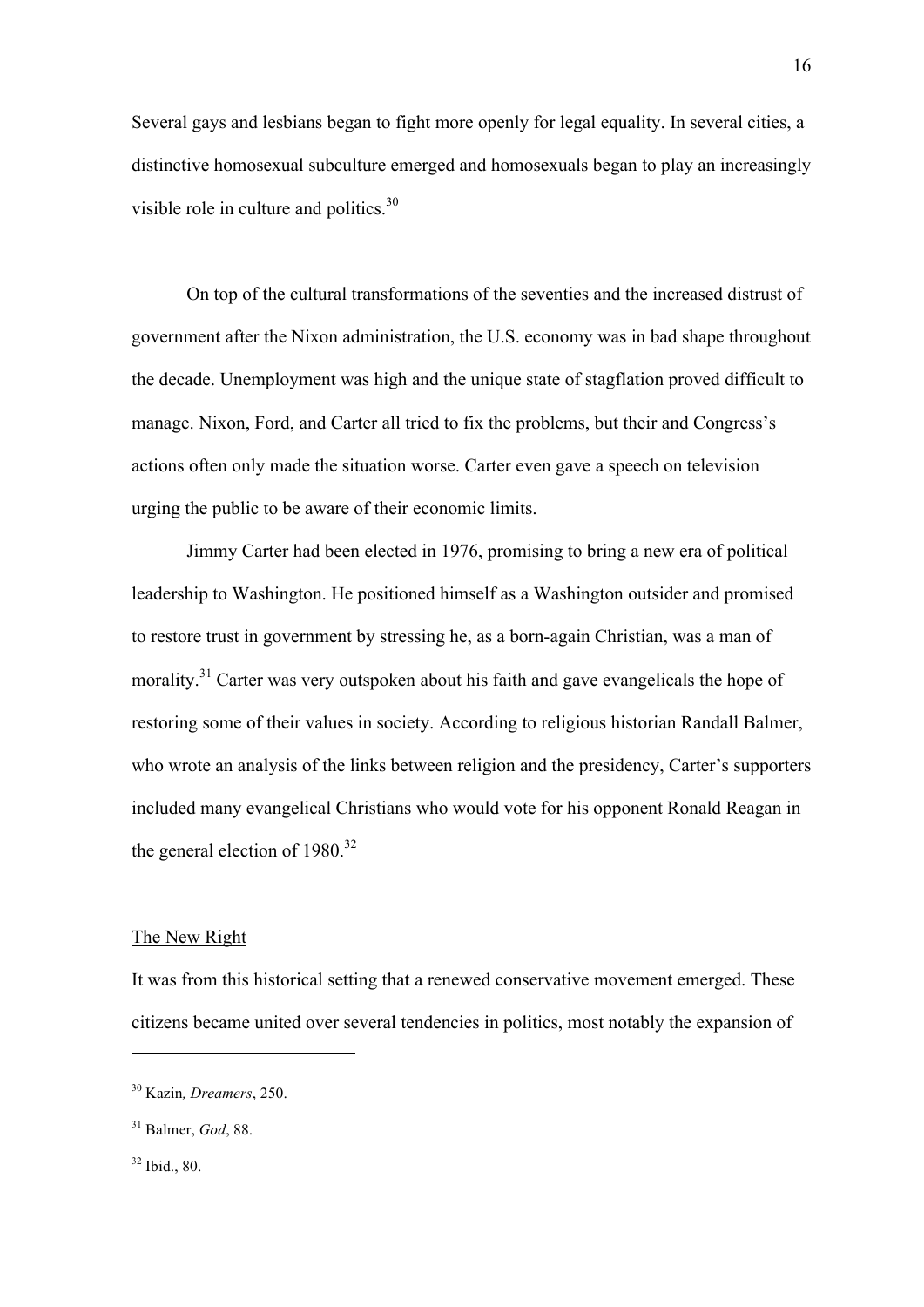government in the name of social welfare and the public good. The Right consists of several smaller groups. Historian Lisa McGirr distinguishes libertarians, who are particularly focused on limiting the government's involvement in the economy, and normative conservatives, who oppose the expansion of the federal government because it allegedly causes "a decline in religiosity, morality, individual responsibility, and family authority."<sup>33</sup> Within this broader conservative movement the Christian Right has its place, sharing most of the views of normative conservatives but emphasizing a number of issues that distinguish it from the broader movement. The Christian Right became increasingly visible during the 1970s, but its ascendency to national political prominence should be understood in the context of the rise of the New Right during the sixties and seventies.

In *Suburban Warriors* (2001), McGirr discusses the re-emergence of conservatism with a bottom-up approach. She particularly focuses on Orange County, California, as the birthplace of the New Right. She convincingly argues that the local setting and WASP make-up of the county's residents contributed to the formation of a powerful political movement.

Modern conservatism, however, was somewhat older than Orange County's conservatives. In *The Rise and Fall of Modern American Conservatism* (2010), David Farber traces some of its defining ideals back to Robert Taft, a Republican senator from Ohio, who actively opposed Franklin Roosevelt's New Deal policies. Taft argued for economic liberty and the maintenance of traditional institutions.<sup>34</sup> In his view, it was the government's responsibility to create and sustain a system where individuals had the freedom "to pursue their economic interests so that they *might* become more prosperous if

<sup>&</sup>lt;sup>33</sup> Lisa McGirr, *Suburban Warriors: The Origins of the New American Right* (Princeton: Princeton UP, 2001), 10.

<sup>&</sup>lt;sup>34</sup> David Farber, *The Rise and Fall of Modern American Conservatism: A Short History (Princeton:* Princeton UP, 2010), 12-13.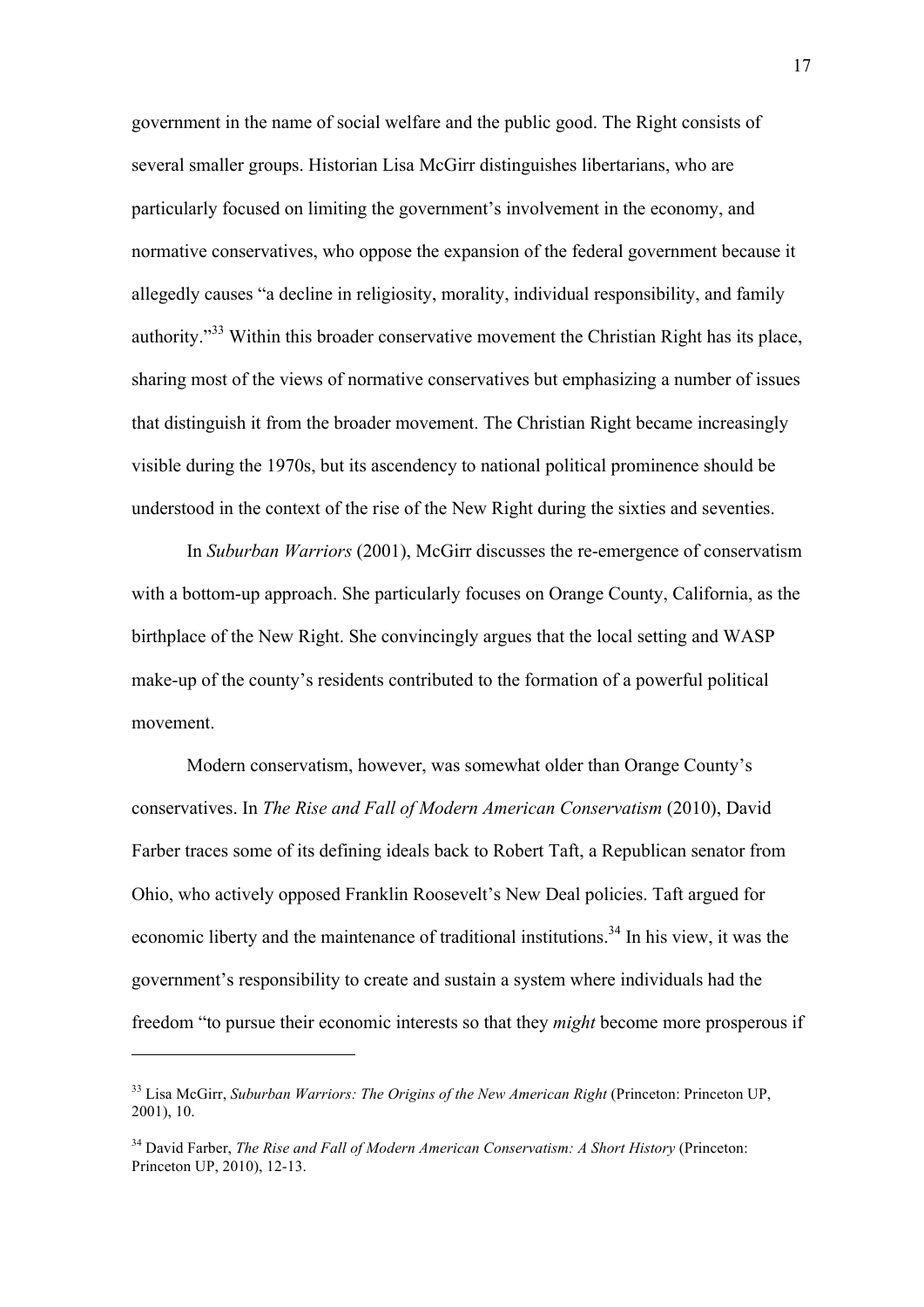they were *able* enough to take advantage of free market opportunities."35 Taft also tried to restrict the power of labor unions, although he did not go so far as to completely abolish the unions. The senator's conservatism was primarily of an economic nature, and many of these ideas became central in modern conservatism, even more so among libertarians.<sup>36</sup>

During the 1950s and 1960s, anticommunist sentiment ran high. In Orange County, people began to organize meetings and schools where conservative ideas were discussed. McGirr calls the grassroots movement that began to emerge a "sleeping giant."<sup>37</sup> At the same time, on a national level, conservative ideas also became more widespread. The conservative intellectual William Buckley began publishing articles and in 1955 he started the *National Review* magazine. Buckley tried to prove that conservatism was not only something for intellectuals, but could also be attractive to the mainstream. His ideology was based on "traditional religious beliefs, anticommunism, anti-statism, and freewheeling capitalism."38 Buckley supported senator Joseph McCarthy's anticommunism and used liberals' anti-McCarthyism to formulate his position: "the war at home . . . was between weak-willed, naive liberals and stout, principled conservatives."<sup>39</sup>

The central tenet of Buckley's conservatism was opposition to a powerful federal government. He therefore opposed the civil rights movement because it used the government to enforce desegregation. Barry Goldwater, also supportive of integrated schools, formulated his position like this: "I am not prepared, however, to impose that judgment of mine on the people of Mississippi or South Carolina. . . . [T]he problem of

<sup>35</sup> Ibid., 20.

<sup>36</sup> Ibid., 38.

<sup>37</sup> McGirr, *Warriors*, 54.

<sup>38</sup> Farber, *Conservatism*, 40.

 $39$  Ibid., 56.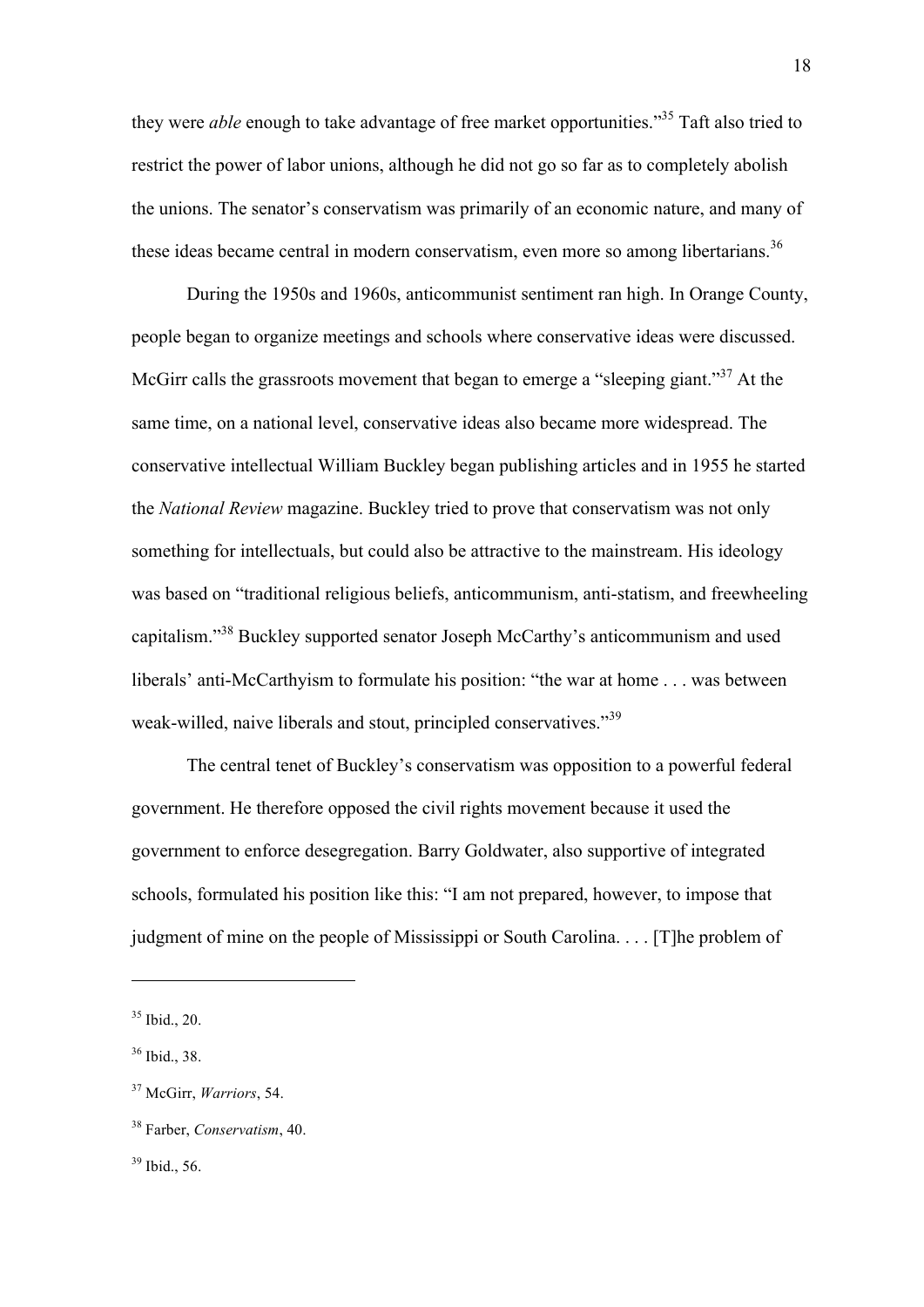race relations . . . is best handled by the people directly concerned . . . [and] should not be effected by engines of national power."<sup>40</sup>

Buckley and Goldwater believed that conservatism was intricately linked with the Christian faith. If separated from those beliefs, conservatism would only be "an empty and even vile thing."<sup>41</sup> This movement of theirs was not the new Christian Right, but they did give religion an important role in their ideology.

The Goldwater campaign was also an attempt to win the Republican Party for conservatism. Since the 1930s, the GOP had also been generally supportive of New Deal policies and, more recently, government-mandated desegregation.<sup>42</sup> Even though the Goldwater campaign ultimately was a big failure for the Republicans – Lyndon B. Johnson won with a wider margin than any president ever – the conservative movement had shown its potency. Goldwater had become the Republican nominee, which demonstrated that conservatives could control a major party.43

The election of 1964 also signaled a change in the political make-up of the South. White Southerners were increasingly dissatisfied with the Democratic Party's support for civil rights. Conservatives campaigned hard to convince the South that they were really conservative in their heart. Significantly, of the only six states that Goldwater won in the general election, five were in the Deep South.<sup>44</sup> Although the election officially was a failure for conservatives, it left California and the country at large with a strong and

 $40$  Ibid., 91.

 $41$  Ibid., 69.

 $42$  Ibid., 110.

<sup>43</sup> McGirr, *Warriors*, 143.

<sup>44</sup> Farber, *Conservatism*, 116.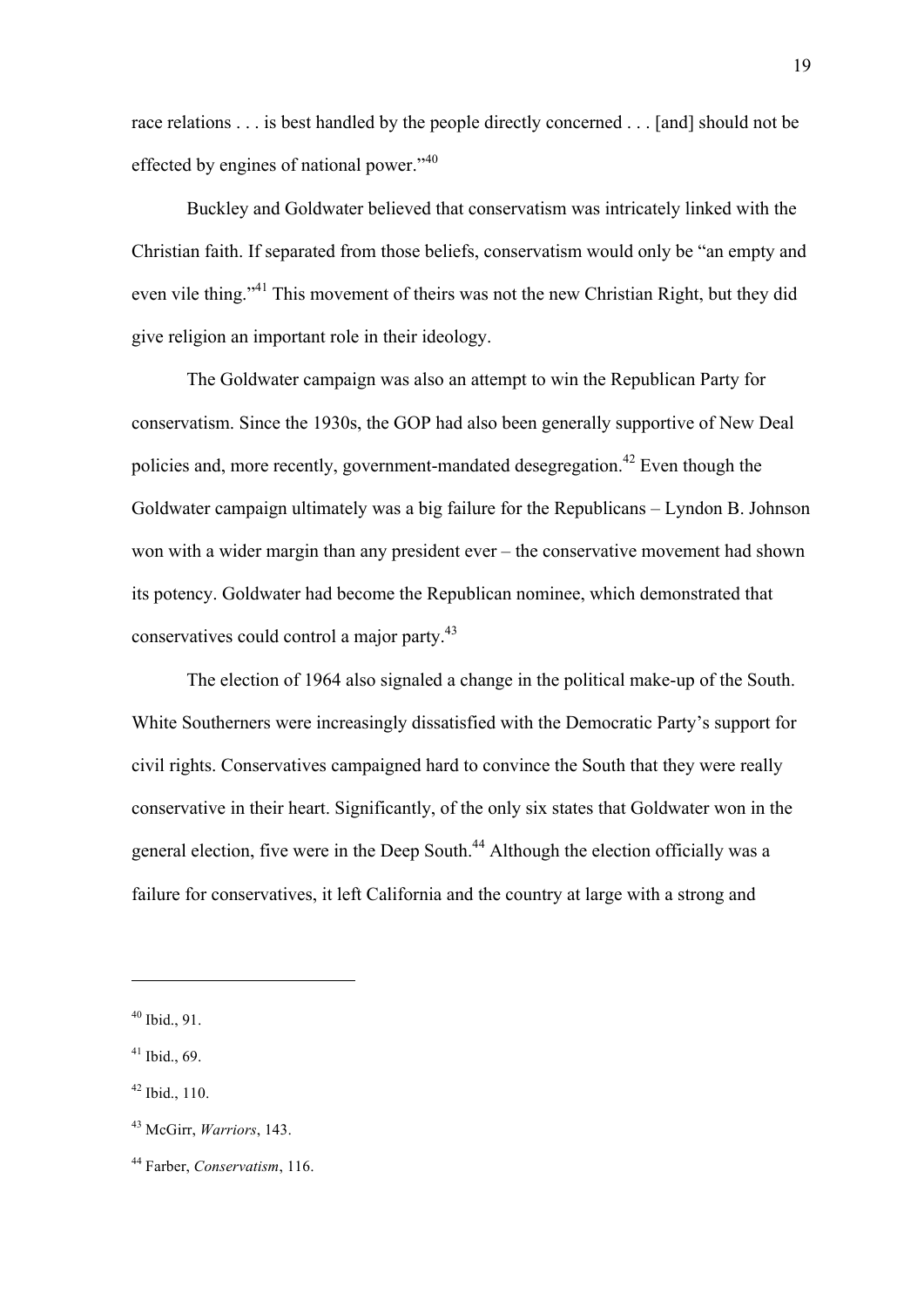organized movement that would help Ronald Reagan win the California gubernatorial election of 1966 and the presidential election of 1980.<sup>45</sup>

Even though Goldwater's momentous defeat proved that liberal culture and politics were still dominant in American society, conservatism had shown its muscle and its ideals became more and more widespread. In Orange County, and throughout the country, conservatives united against liberalism. They believed in the "organic order" of American society: "harmonious, beneficent, and self-regulating." Liberal ideas upset this order threatening capitalism and "family, morality, and religion," which particularly suffered under the liberal encouragement of "permissiveness and secularism."<sup>46</sup>

These liberal encouragements of permissiveness and secularism are the very cultural changes that were described earlier, showing that the rise of conservatism was a response to these historical developments. Feminism, gay liberation, and youth counterculture, among others, challenged the traditional norms and values, and even had several successes because of government involvement. Conservatives attributed this increased influence of the government to New Deal liberalism and therefore began to oppose *big government*. This opposition also sought to end the welfare programs of FDR's New Deal, Truman's Fair Deal, and LBJ's Great Society because they only expanded government influence. Conservatives adopted the Jeffersonian idea of individualism, where every citizen has the opportunity to make it for themselves and where a minimalist government only exists to facilitate an environment in which this is possible. Together, citizens would constitute an organic community.

<sup>45</sup> Ibid., 151.

<sup>46</sup> McGirr, *Warriors*, 151.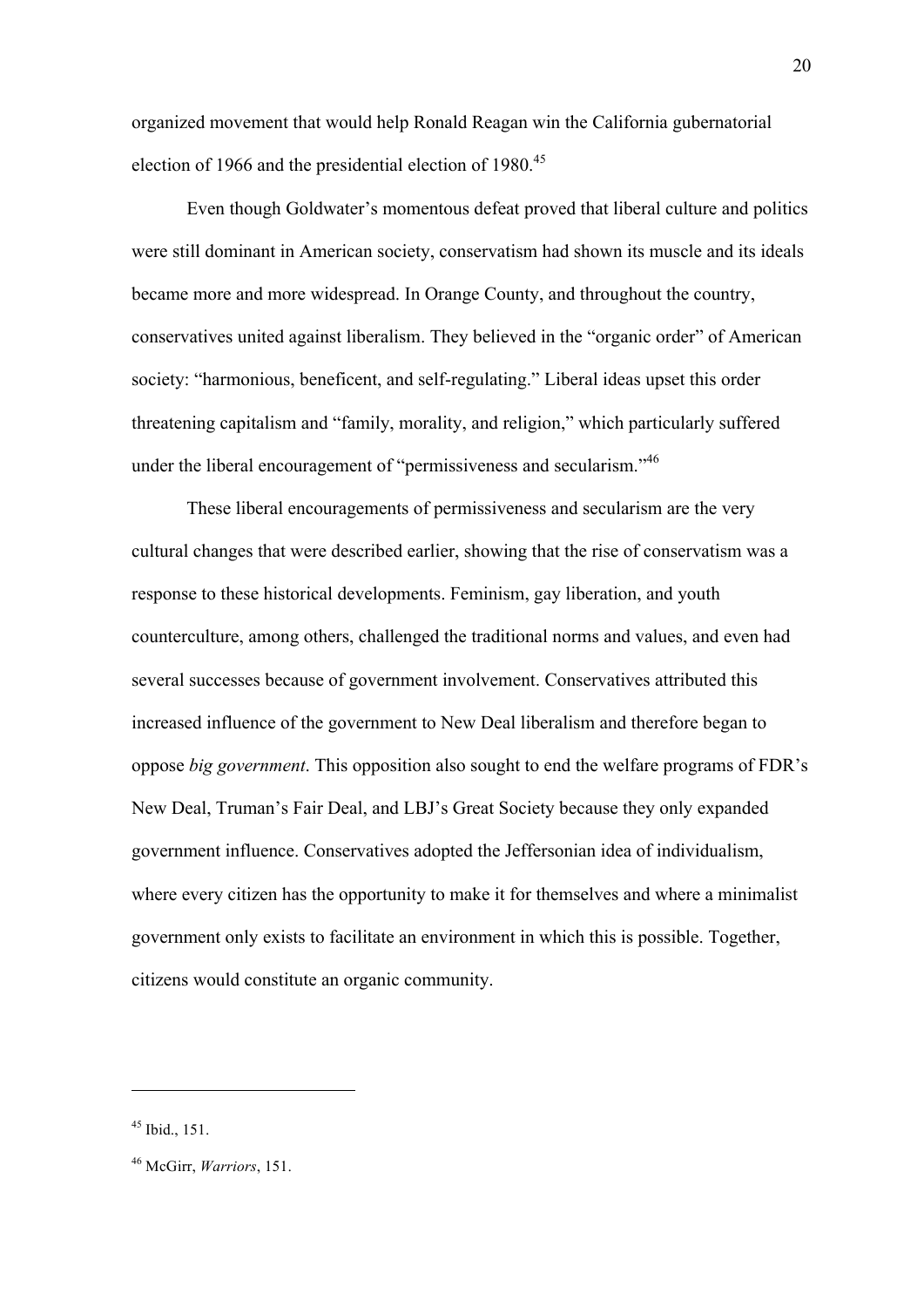#### The Christian Right

 $\overline{a}$ 

Many authors have written about the Christian Right, and acknowledge that it is very difficult to define it exactly and to give an accurate account of its history. Most also agree that its actual political successes are not as significant as is often supposed. Historians have taken different approaches to discuss the emergence of the Christian Right. Bruce has approached the movement purely with a sociological approach. Hill, Owen, and Cromartie single out certain prominent persons and organizations and give an in-depth discussion of the movement's core values. All approaches are useful to provide a proper discussion of the Christian Right's emergence.

As was mentioned above, conservative leaders like William Buckley connected their conservative ideology to the Christian faith. Those conservatives were not alone in bringing religion back into the public sphere. Since the Scopes trial of 1925, evangelical Christians had retreated from being actively involved in society as Christians. The practice of their religion had become something for the private sphere only.<sup>47</sup> Increasingly, however, the faithful began to be worried about the direction America was taking. They believed that the United States was founded on Christian values, which were going to the dogs as the government passed progressive legislation. Communism was perceived by many – conservatives or not – as the greatest threat to the U.S. at the time. This ideology proposed an organization of society that was radically different from the ideals of democracy and individualism so central to the American tradition. Christian conservatives also singled out Communism, because they believed it was primarily aimed at destroying America's Christian foundation. Recent developments like the abolition of school prayer

<sup>47</sup> Bas Geerling, *The New Religious Right: Politiek active christen-fundamentalisten in de Verenigde Staten in de jaren tachtig: een interpretatie* (Utrecht: Utrecht Historische Cahiers, 1993), 25.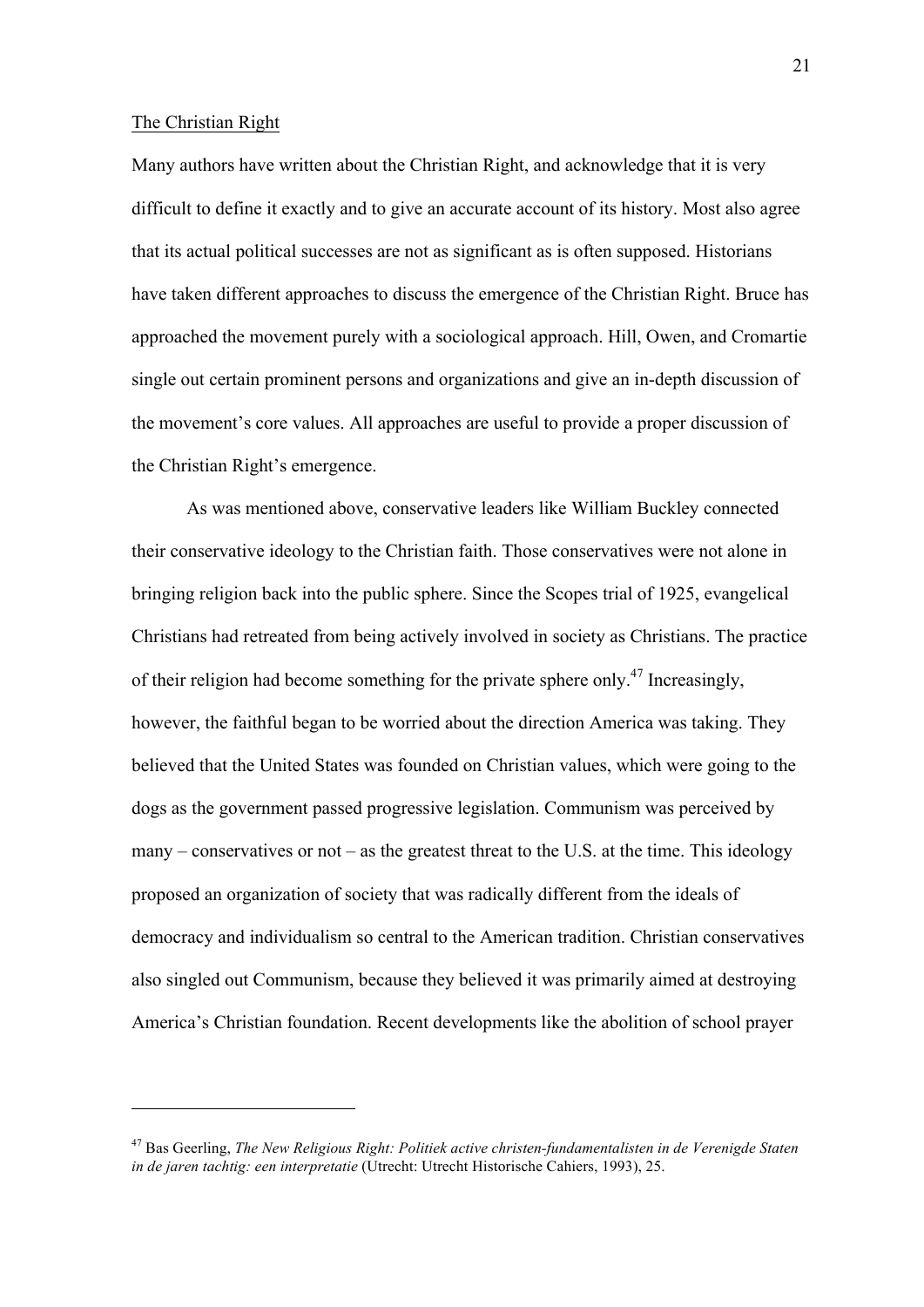and Bible readings in public schools were regarded as proof that Communism was slowly working its way into American society.<sup>48</sup>

At the same time, religion became increasing visible. Televangelists could reach an audience of millions spreading their message, which was often more fundamentalist than mainstream.<sup>49</sup> Not only did they preach the gospel, they also commented on developments in society. Increasingly, evangelicals began to realize that keeping their religion confined to their private lives did not help society, but that they should actively seek to return America to its original Christian values by promoting their evangelical values.

Enter Jimmy Carter. The former governor of Georgia openly professed to be born again, and dared assert that his faith would also have an influence on his policies. He challenged the immorality of the Watergate years and effectively promoted himself as America's savior.<sup>50</sup> Evangelical Christians voted for him, hoping he would also turn back the clock on liberal legislation. Carter, however, was a president of compromise and failed to deliver on ethical issues. According to Balmer, many of Carter's evangelical supporters would vote for Reagan in the 1980 elections, even though the latter was much less open about his faith. $51$ 

The Christian Right's supporters are mostly to be found among evangelical Christians. *Evangelicals* are Christians who emphasize a set of core beliefs, such as "conversionism" (being born again), a high regard of the validity of the Bible (inerrancy), the centrality of Jesus Christ as the only means to redemption, and a commitment to

<sup>48</sup> Ibid., 10. Also see Bruce, *Rise and Fall*, 33.

<sup>49</sup> Geerling, *Right*, 3.

<sup>50</sup> Balmer, *God*, 80 and 88.

 $51$  Ibid., 80.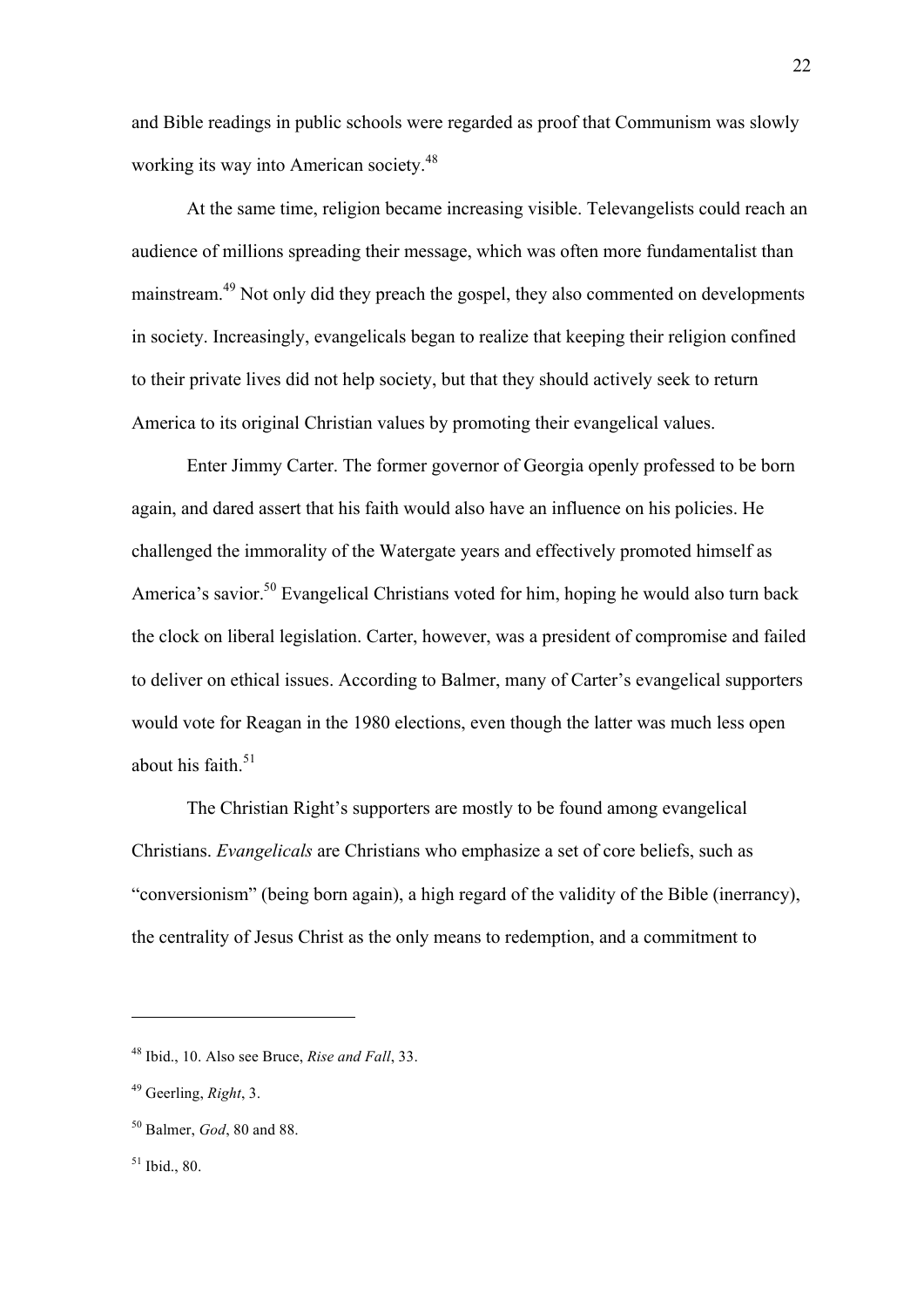activism, most visibly as evangelism.<sup>52</sup> It is important, however, to note that all evangelicals are not supporters of the Christian Right, and that all supporters of the movement are not evangelicals. The movement also received support from fundamentalists and more liberal Christians.<sup>53</sup>

Especially in its early years, the Christian Right very much revolved around a number of organizations. One that is always mentioned is the *Moral Majority*, founded in 1979 by televangelist and host of *The Old Time Gospel Hour*, Jerry Falwell. Hill and Owen even suggest it was the core of the movement: "[A]s Jerry Falwell and Moral Majority, Inc., go, so goes the NRPR [National Religious Political Right].<sup>54</sup> The organization used mailing lists to reach hundreds of thousands evangelicals all over the country to encourage them to support candidates and become politically active over certain issues. Other organizations included *Christian Voice* and *The Religious Roundtable*. The influence of televangelists is debatable. Although Falwell founded *Moral Majority*, Hill and Owen note that his television ministry was only marginally related to the political movement. Other famous evangelicals like Billy Graham, and Jim Bakker of *PTL* only sporadically commented on political issues or, as in the case of Graham, were never related to the movement. It never received explicit endorsements from any church or denomination nor were important colleges like Wheaton and Fuller Seminary related to it.55 This is reason for the authors to question the success of the movement, since it failed to get on board many of the influential voices in evangelical circles. On the other hand, the

 $55$  Ibid., 141-3.

<sup>52</sup> Larry Eskridge, "Defining the Term [Evangelicalism]," *Institute for the Study of American Evangelicals*. 2011. http://isae.wheaton.edu/defining-evangelicalism/defining-the-term-in-contemporary-times/ (accessed April 27, 2012) and R. Booth Fowler, "The Failure," in *No Longer Exiles*, ed. Michael Cromartie (Washington: Ethics and Policy Center, 1993), 58.

<sup>&</sup>lt;sup>53</sup> Fowler, "Failure", 60.

<sup>54</sup> Hill and Owen, *Religious/Political Right*, 144.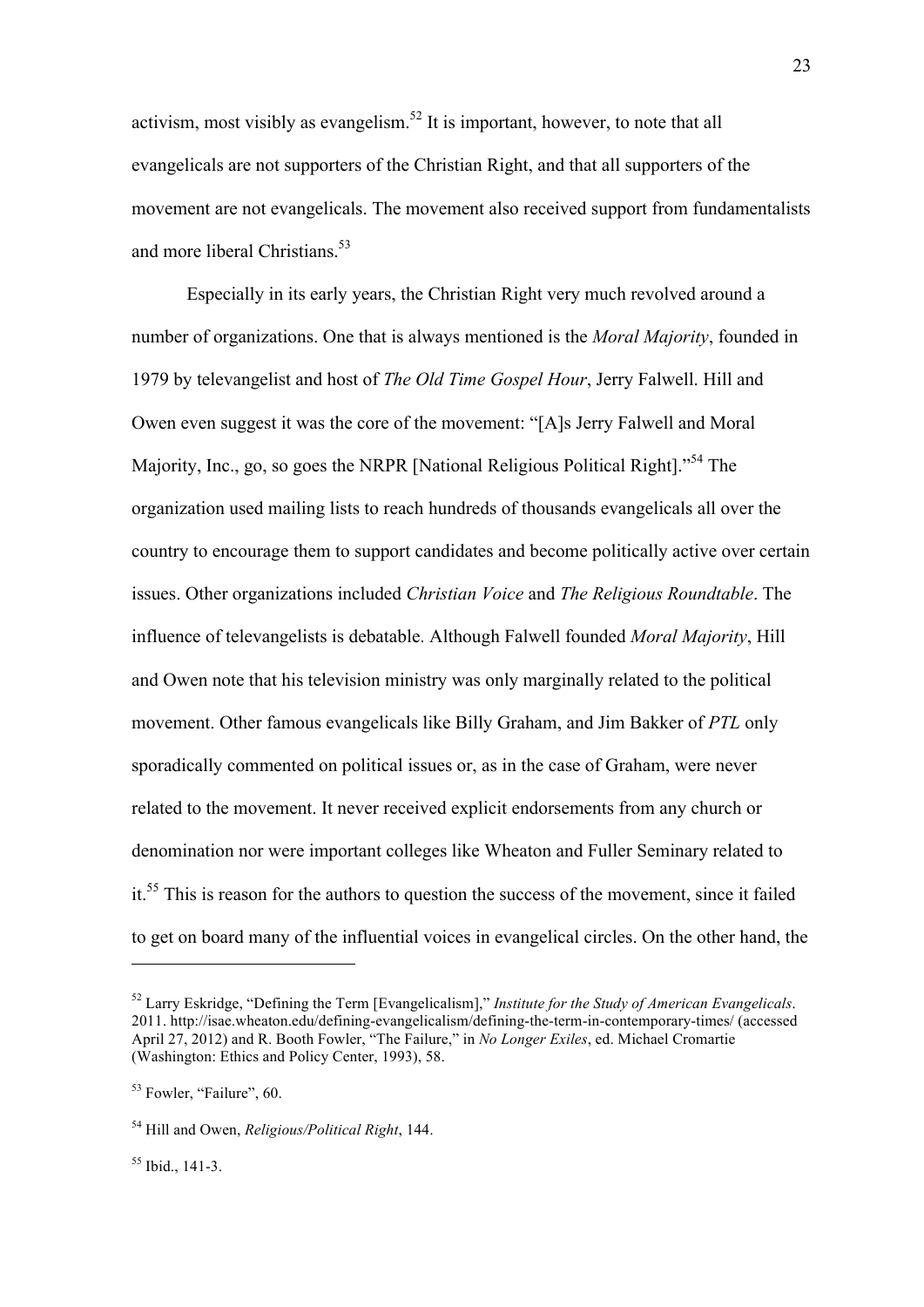reason might be purely pragmatic. Under U.S. law, many non-political organizations are prohibited from making political endorsements. Another reason might be that openly associating with a political movement could alienate supporters or viewers who shared theological views, but could not identify with the Christian conservative political ideology.

The Christian Right focuses on a number of particular issues. This is because it has an ideology about America and the world at large that is based on a certain interpretation of the Bible. One central belief is that they hold the only truth, and American society should therefore be organized according to their views. This is also what offends other people, because it makes the Christian Right deaf to other people's views, and essentially posits its own as an authoritarian ideology.<sup>56</sup> What this means is that it wants all other worldviews to make place for the Christian one, because that is only true ideology.

The Christian Right's ideology is not necessarily comprehensive. It focuses on a limited number of issues and has become part of modern conservatism, which gives it a more encompassing ideology. Central issues include opposition to abortion and equal rights for women and the legalization of a homosexual lifestyle, support for the so-called traditional family unit and the re-institution school prayer and scripture readings and changes in the tax code to make Christian schooling cheaper. In some of these cases, government expansion is necessary to achieve these goals. Bruce formulated this paradox as follows: "[E]ither less government or a more conservative government."<sup>57</sup> When supporting mainline conservative issues, the Christian Right often gives them a Biblical twist.

It appears rather difficult to pinpoint the actual political successes of the Christian Right. As Bruce's title suggests, the movement had already collapsed a decade after it first

<sup>56</sup> Ibid., 34-50.

<sup>57</sup> Bruce, *New Christian Right*, 81-2.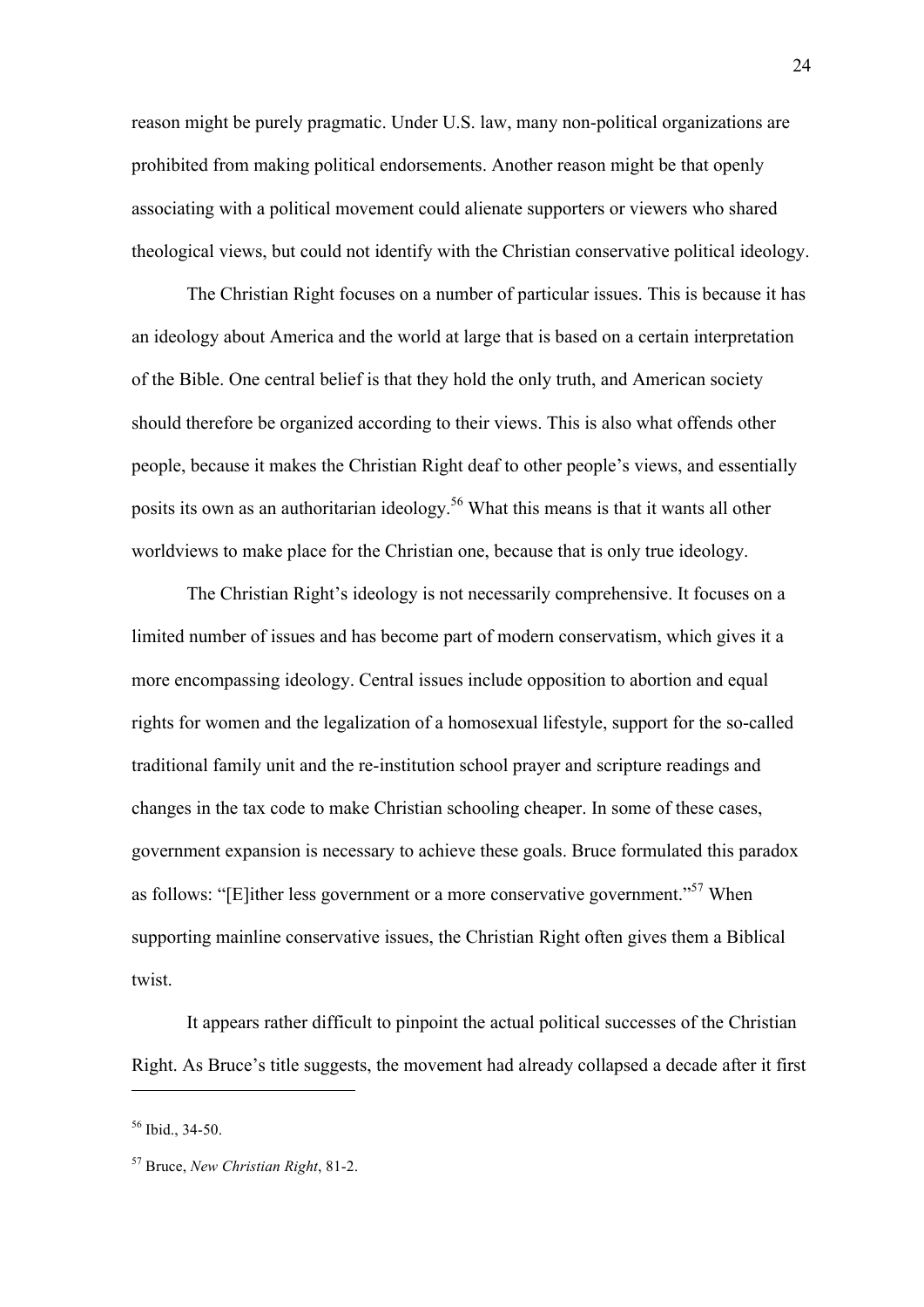emerged. Other authors, like Geerling, agree that its actual successes are few and that its influence has been exaggerated, both by supporters and opponents. *Moral Majority* became less influential towards the end of 1980s and was dismantled by Falwell in 1989. Fowler calls it the "most infamous example" of the Christian Right's failure. He also notes that its newsletter, the *Moral Majority Report*, had long bemoaned its lack of influence with the Reagan administration.<sup>58</sup> Reagan had enjoyed the support of the Christian Right and even held regular meetings with leaders like Falwell. George Marsden writes that the president was "a master of symbolic politics of nostalgia." Although Reagan courted the movement, his policies fell short of its rhetoric and lacked substance.<sup>59</sup> The Christian Right also did not actually elect any real Christian conservative representatives or senators to Congress.

On the other hand, even if actual policies fell short of the Christian Right's hopes, one can also argue it has been successful in other terms. The movement certainly gained political influence and managed to put its issues on the political agenda. It also revived the debate on moral issues and provided a strong countermovement to progressives.<sup>60</sup> The successful STOP-ERA campaign, led by Phyllis Schlafly, could also be partially attributed to the Christian Right, although it was played out before the foundation of *Moral Majority*.

Most of the scholars discussed above agree that the Christian Right's momentum had slowed by the early 1990s. Nevertheless, evangelicals had become politically active again and had managed to organize themselves into a movement that could exert some influence in Washington and at the state and local levels. Although it started as a non-

25

<sup>&</sup>lt;sup>58</sup> Fowler, "Failure", 61.

<sup>59</sup> George Marsden, "An Overview", in *No Longer Exiles,* ed. Michael Cromartie (Washington: Ethics and Policy Center, 1993), 11.

 $60$  Ibid., 12.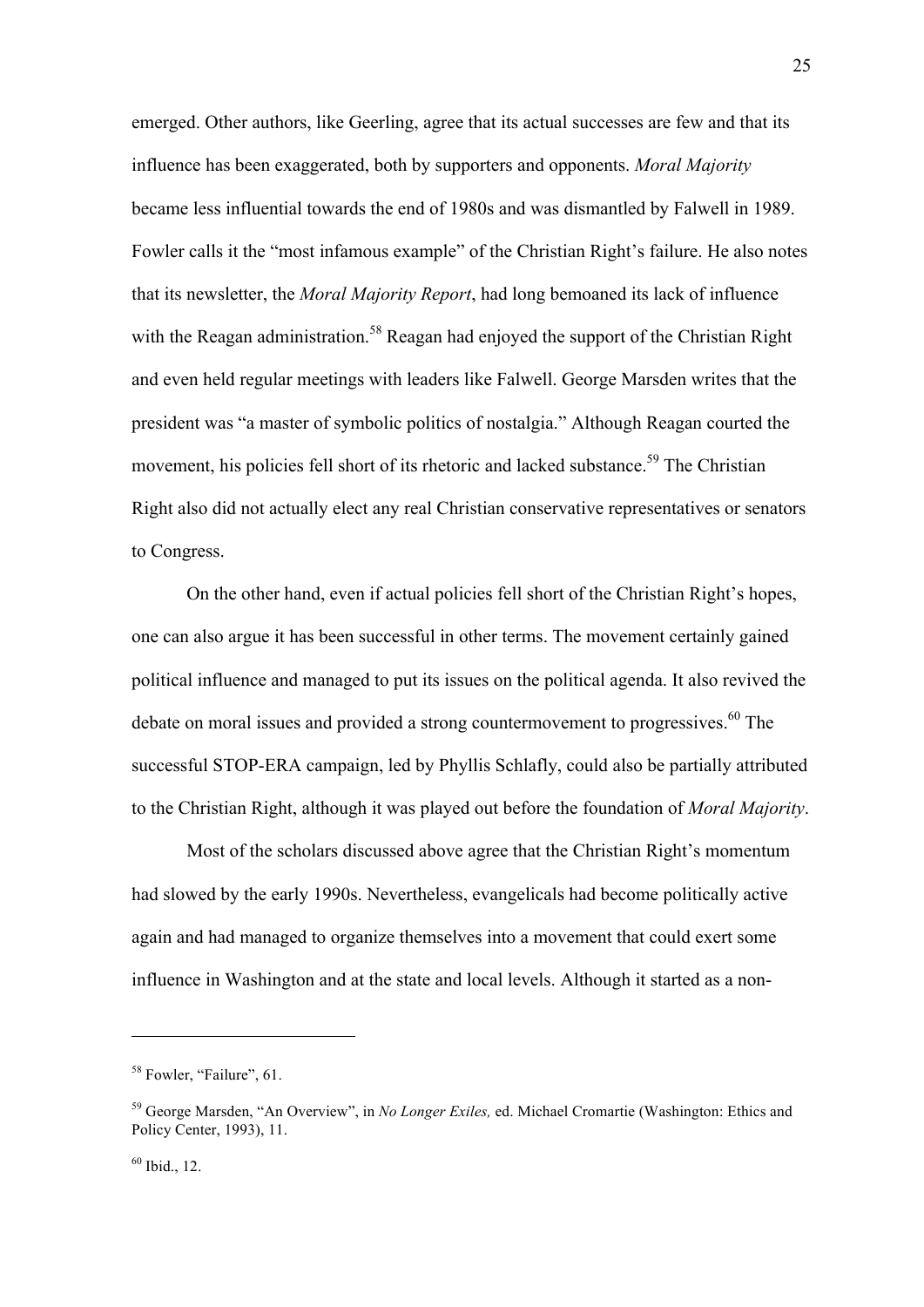partisan movement, the Christian Right quickly became embedded in the GOP, most likely because it had become the party of modern conservatism. If the Christian Right as a coherent unit is not as prominent as it once was, it still exists within the Republican Party.

### Into the Millennium

George H.W. Bush succeeded Ronald Reagan in 1989. Bush Sr. also received support from the Christian Right, although they were hesitant about him because he was an Episcopalian. According to Balmer, the relationship between the Christian Right and Bush was never one of "genuine ardor." Indeed, he mentions that evangelicals were complaining about the Bush administration "systematically excluding" evangelical Christians from staff positions. Apparently, the president was aware of the importance of keeping the Christian Right among his supporters, so he tried to improve the relationship by inviting evangelical political leaders and televangelists to the White House. Bush enjoyed high approval ratings after the Gulf War and the fall of the Soviet Union, but lost in the 1992 elections to Bill Clinton. Balmer also notes that the fall of communism gave a serious dent to conservatism, which had been based on, and sustained by, anticommunist sentiment.<sup>61</sup>

Democratic nominee Bill Clinton did not run as a liberal, but was of course not a conservative either. Clinton had also been raised a Christian. At age nine, he professed his faith, was baptized, and became a member of the Southern Baptist Convention. Clinton knew how to speak the language of evangelicalism and frequently campaigned in Black churches. This may well have given him some evangelical votes. However, prominent Christian Right figures like Jerry Falwell mounted an offense against him, because they foresaw an end to a decade of access to the White House. After the Senate failed to remove

<sup>61</sup> Balmer, *God*, 124-30.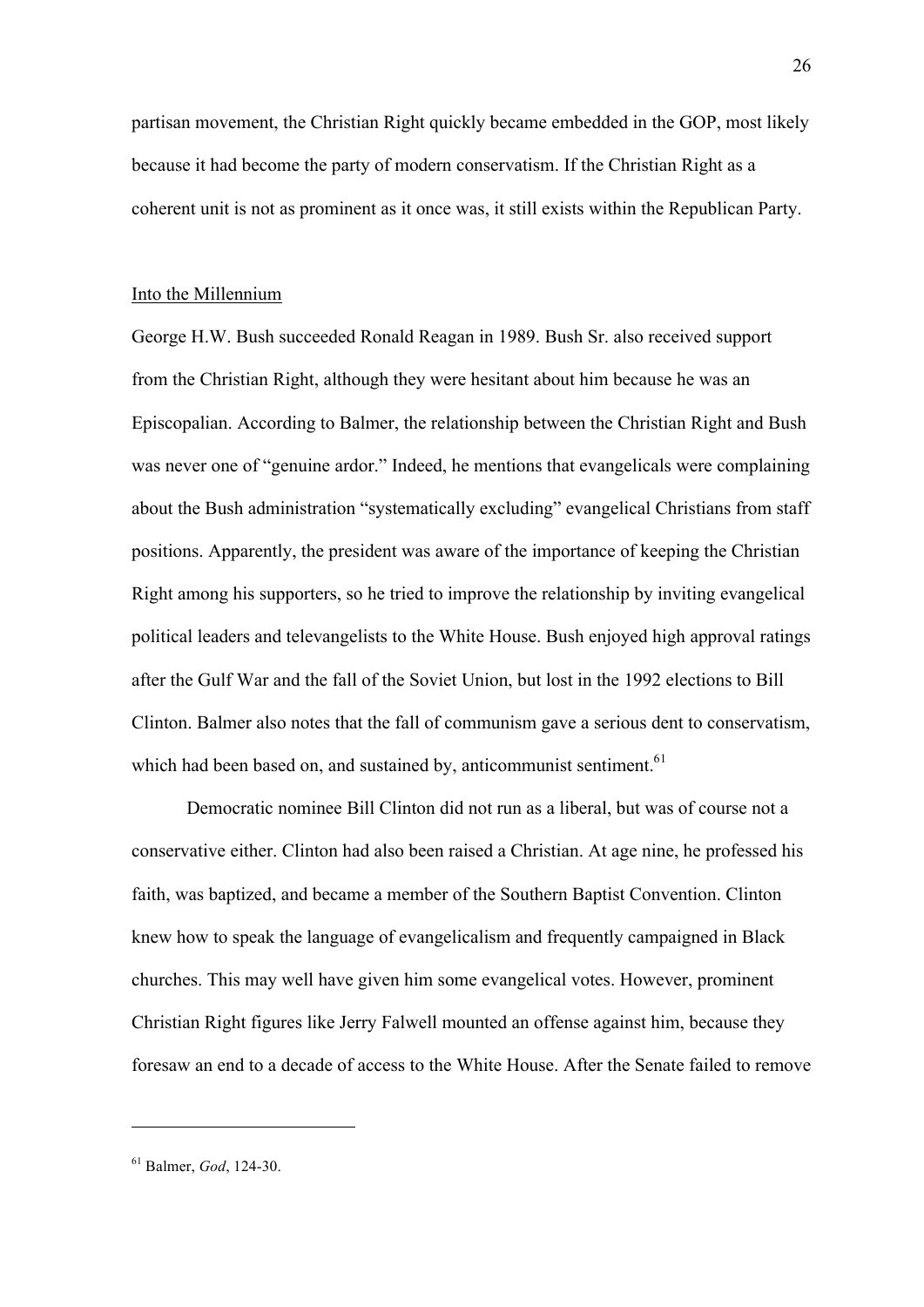Clinton from office in 1999, Paul Weyrich, another leader of the Christian Right, lamented that the movement's values found little support among the American public.<sup>62</sup>

George W. Bush, first elected in the elections of 2000, was yet another president who was very up-front about his faith. Bush could also tell about a born-again experience, and stressed the importance of a personal relationship with his savior. He was a conservative, although he had not been schooled in it. According to Farber, Bush's political ideology was "forged in his disgust with the left-wing, sixties campus political culture he endured as an undergraduate at Yale University." His values were not based on free-market theories and anticommunism, but on the revealed word of God, the Bible. Bush enjoyed the support of a strong conservative movement and made several of their issues important throughout his presidency. Although the post-9/11 War on Terrorism and the economic downturn would overshadow his legacy, throughout his presidency he fought for one of the Christian Right's most important issues: pro-life legislation. The costly wars in Iraq and Afghanistan divided the nation and made Bush very unpopular. According to Farber, it also left "the conservative political movement . . . in disarray."<sup>63</sup>

In 2008, Barack H. Obama ran as a progressive. He used Bush's failures to avert the global recession as proof of the failure of conservative economic policies. Obama did not need the support of the Christian Right, yet on several occasions he also talked about his faith.<sup>64</sup> Here is yet another legacy of the Christian Right, according to Balmer: presidential candidates needed to speak about their religious beliefs because it could win them votes.<sup>65</sup>

 $62$  Ibid., 134-42.

<sup>63</sup> Farber, *Conservatism*, 209-15.

 $64$  Ibid., 216.

<sup>65</sup> Balmer, *God*, 155.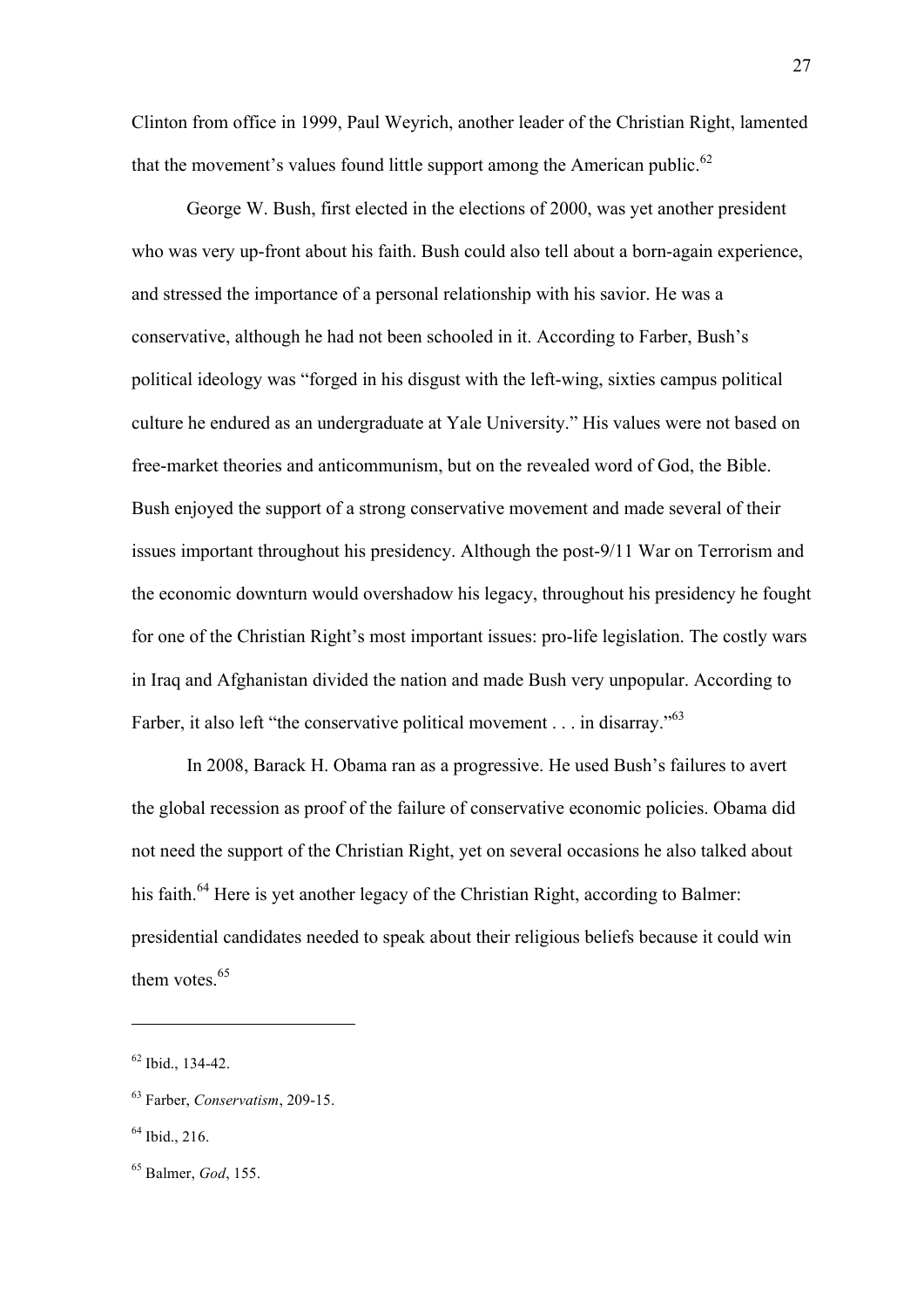#### **Conclusions**

The decades after the Second World War saw several important developments in American society. It was a period of activism resulting in new legislation on civil rights and ethical questions. Many of these developments worried evangelical Christians, even though faith was a private matter for them. They believed America was departing from its traditional values – which they believed to be based on Biblical values – and, under the influence of several prominent evangelicals, began to organize a political movement. The new Christian Right saw the expansion of government as a threat to the traditional American values and could thus easily identify with the new and modern conservative movement, which also emphasized the need for a small government and a return to traditional values. The Christian Right singled out several issues of importance and managed to re-invigorate public awareness and debate and through this placed these issues on the political agenda. During the Reagan administration, the Christian Right had regular access to the White House, although its actual successes were limited. With the end of the Reagan years and the dismantling of several core institutions, the Christian Right ceased to be a strong coherent movement during the 1990s. With George W. Bush, a conservative of Christian Right-caliber was elected to the White House and he actively worked on the issues that are so important for evangelicals.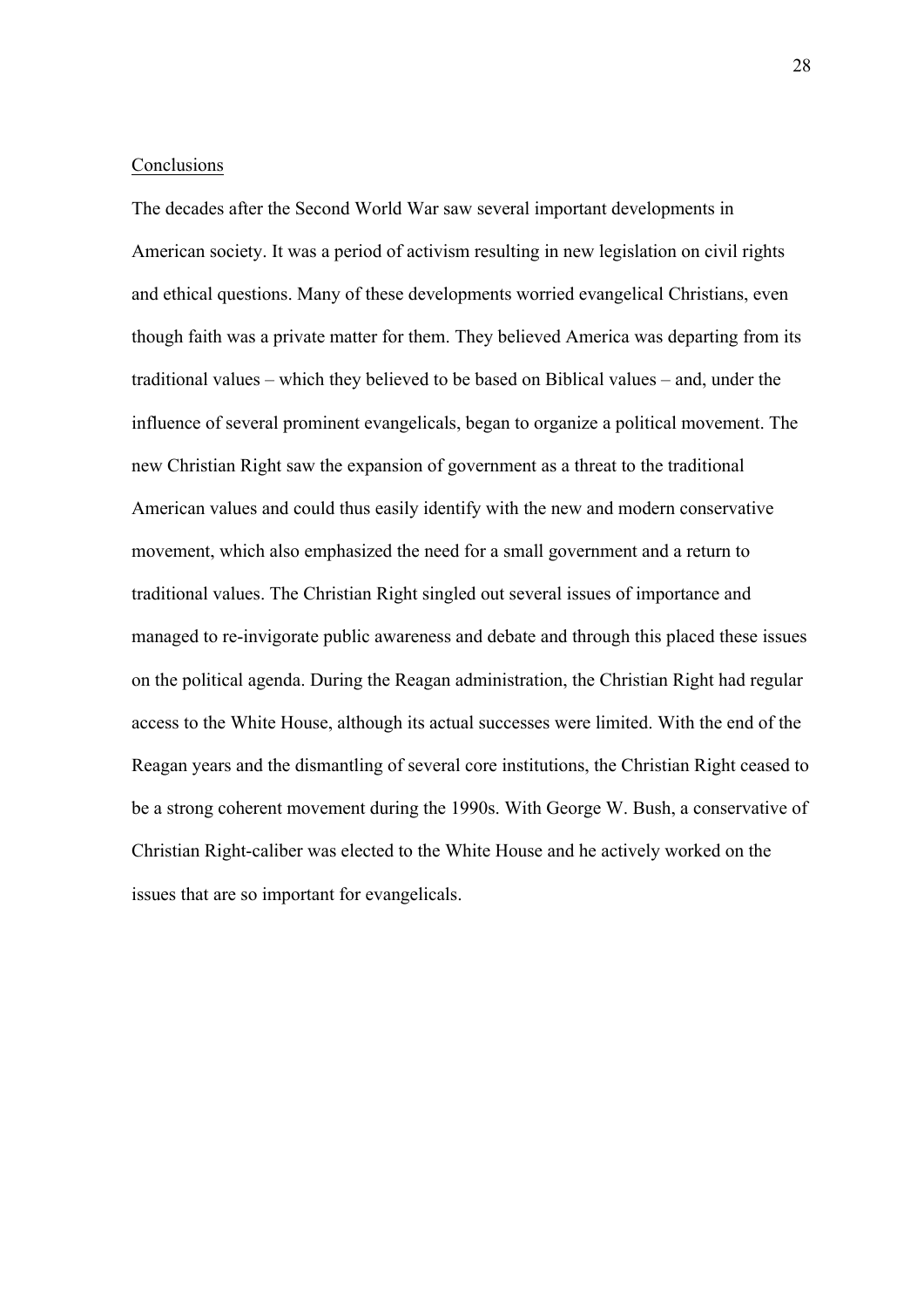#### **Welfare and the United States**

#### *Necessary safety net or nanny state?*

Even though the American economy is capitalistic and individualism is a well-known myth about U.S. culture, the United States is also a welfare state, in which the government redistributes services, goods, and money to those citizens that are not as well off as others. The only way the government is able to this is through taxation. The role and size of government has been at the center of many political discussions since even before the Revolution. Even though welfare programs have been described as European inventions and therefore un-American, and its supporters have been accused of being Socialists or Communists, the American welfare state has grown tremendously during the twentieth, and early twenty-first century.<sup>66</sup> In this chapter, a brief overview of the welfare state will be provided, followed by an analysis of opposition to such programs over time. The central question answered in this chapter is what the American welfare state looks like, how it came into being, and what public attitudes have generally been towards it.

# The welfare state: A definition

 $\overline{a}$ 

Before providing an overview of its definition or analyzing critiques against it, it is necessary to define what is meant by the *welfare state* in this paper. All government assistance programs go by names other than something with *welfare*, complicating the task of providing an adequate definition.

<sup>66</sup> Martin Gilens, *Why Americans Hate Welfare* (Chicago: University of Chicago Press, 1999), 1-9.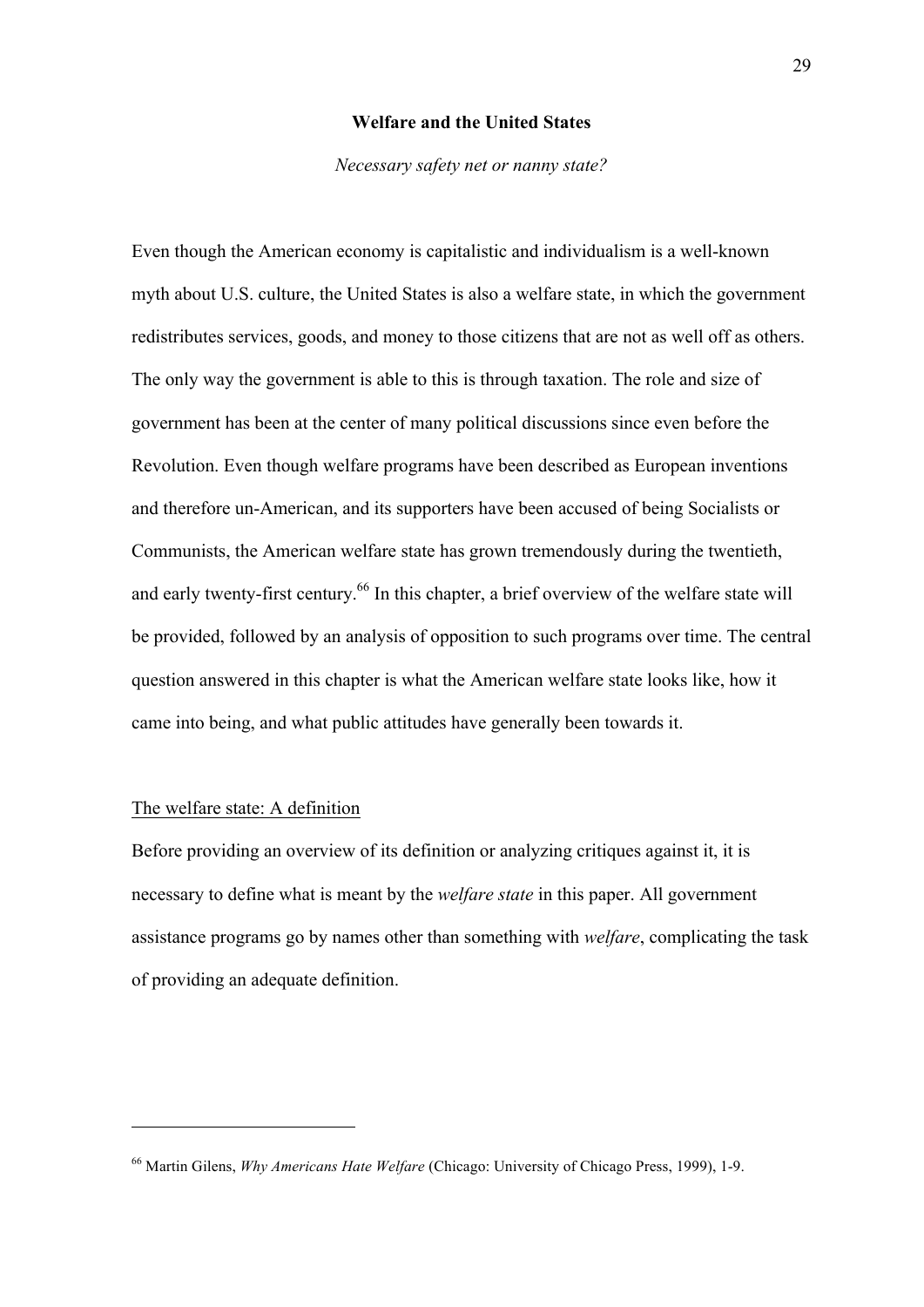The word *welfare* refers to the "condition of doing or being well; good fortune, happiness, or well-being  $\dots$ ; thriving or successful progress in life, prosperity."<sup>67</sup> As it turns out, money is a key requirement for living a prosperous life, and to have money, one needs a job. Money is also necessary to raise children and sustain a family, and if one is in need of medical help. Throughout human history, there have always been the *haves* and *have-nots*: some are better off than others. One way of dealing with this problem is to let the less fortunate remain in their position. Fortunately, as long as there has been poverty, other people have stepped in to help others by sharing their wealth.

In most western societies, the state has set up programs to help the less fortunate among its subjects as well as provide general assistance programs for everyone. Many are restricted by certain requirements. One must be unemployed to receive a welfare check or have children to be eligible for child support. The Food Stamps Program (officially the Supplemental Nutrition Assistance Program) and Medicaid are examples of means-tested programs: they are only available to people whose income is below a certain level.

An early European blueprint for the welfare state was the British Beveridge Report of 1942, which stated that the government should protect individuals from poverty and against the "interruption or destruction of earning power."<sup>68</sup> The *welfare state* can thus be defined as a collection of programs run by a state government to provide at least a minimum level of prosperity for each of its citizens and to give all of its subjects access to services and goods that it considers necessary, such as health insurance.

<sup>67</sup> "Welfare," *Oxford English Dictionary*. Accessed May 9, 2012

<sup>&</sup>lt;http://www.oed.com/view/Entry/226968?rskey=M94Rxt&result=1&isAdvanced=false>.

<sup>68</sup> Wallace C. Peterson, *Transfer Spending, Taxes, and the American Welfare State* (Norwell, MA: Kluwer Academic Publishers, 1991), 2.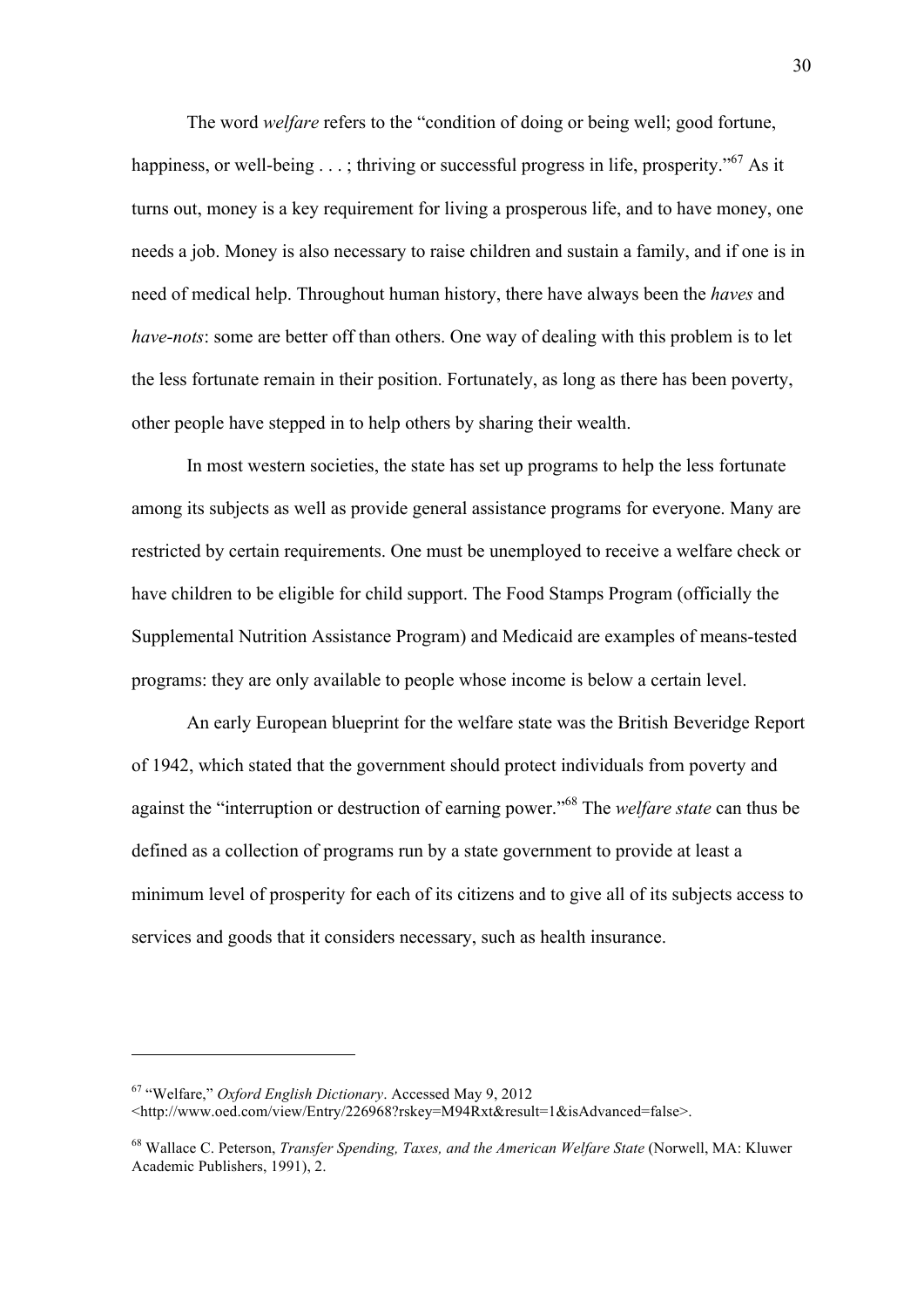#### The welfare state: How it works

Wallace Peterson has analyzed the workings of America's welfare state. The redistribution of money has become one of the major activities of the government. As already mentioned, taxes are an important source of money for the state, but it also has a lot of borrowing power, enabling it to get money from lenders within and outside the country.<sup>69</sup> The government can then redistribute this to individuals or organizations. There are two important ways in which money is transferred – either directly as cash, or indirectly, as an in-kind benefit (e.g. food stamps). In most cases, the government does not need anything in return.70 Peterson chooses to call all of this *transfer*, since the state only acts as an instrument: it collects money through taxing and borrowing, and then transfers it to other participants in the economy. $^{71}$ 

Analyzing the money streams coming in and going out, Peterson concludes that the American welfares state can be seen as a three-tiered system: one for the rich, one for the middle class, and one for the poor. A popular misconception is that the welfare states takes money from the rich and gives it to the poor. The author proves this is incorrect by showing that most of the money is transferred to the middle class, followed by the poor and the rich.<sup>72</sup>

Social Security (officially Old-Age, Survivors and Disability Insurance) is one of the best-known welfare programs in the United States. Its main group of recipients is the retired, but it also provides benefits in many other cases. Two other well-known programs are Medicare and Medicaid, providing a national social insurance program and benefits

 $\overline{a}$ 

 $72$  Ibid., 47.

<sup>69</sup> Peterson, *Transfer Spending*, xiv.

 $70$  Ibid., 23.

 $71$  Ibid.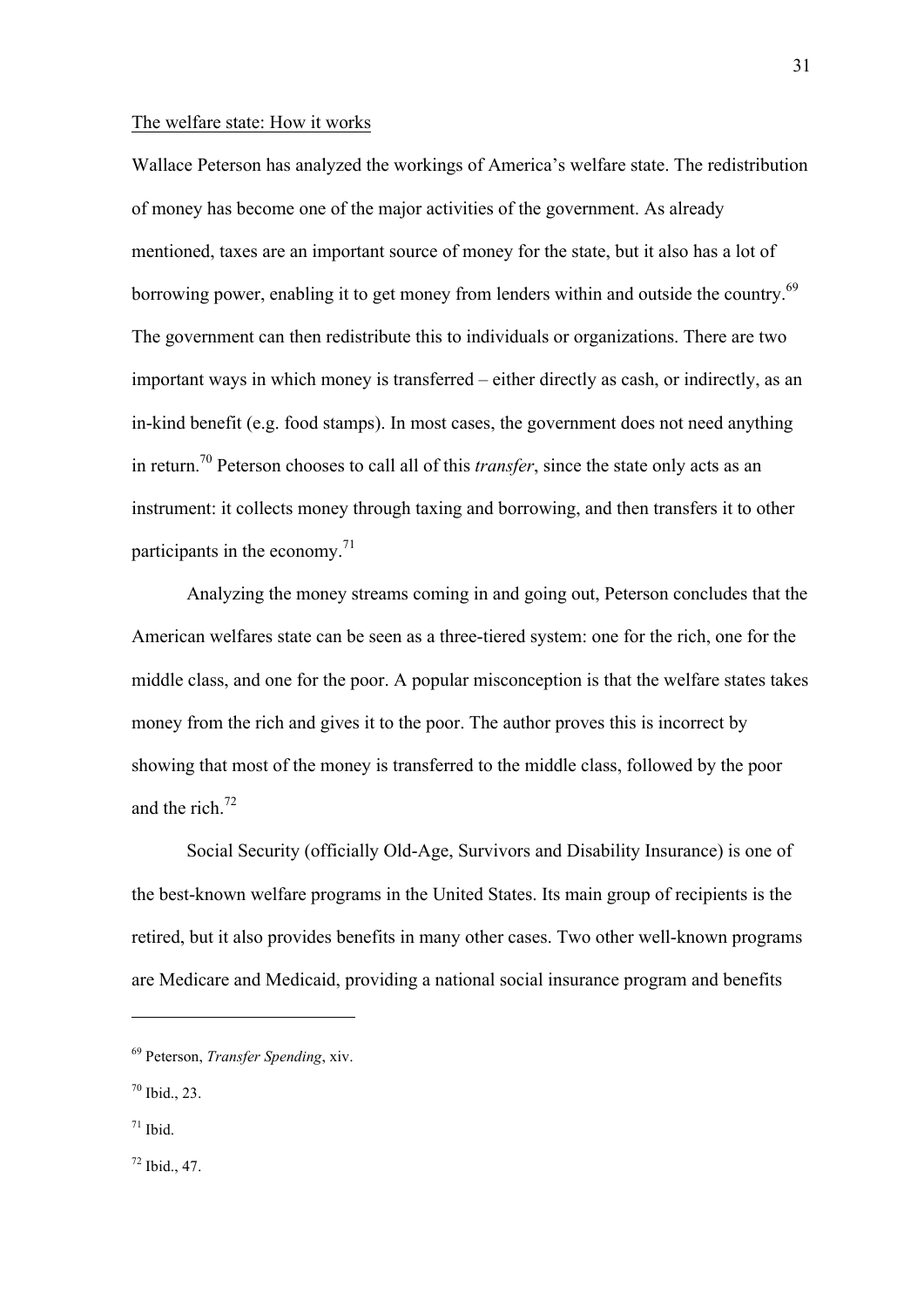for, respectively, the elderly and disabled, and low-income families. In addition, the government runs dozens of other programs redistributing money for food assistance, housing, education, unemployment, *et cetera*.

### The American welfare state: A history

 $\overline{a}$ 

The claim that the welfare state in America is a European invention is not exactly true, since it came into being in the American context. S. Jay Kleinberg has analyzed the origins of social policies in the United States, and concluded that widows' pensions, first introduced during the early twentieth century, are the real precursors of the modern welfare state. The number of widows had remained mostly stable during the nineteenth and twentieth centuries but legislators became more concerned about their plight. The loss of the main breadwinner often meant the widow and her children had to work in order to sustain the household. Industrialization had opened new opportunities for women and children to work outside the home, making them less dependent on the traditional role of the male breadwinner. At the same time, working outside the home impeded their ability to raise children.

Seeing that an unregulated free market continued to be hard on them, reformers became concerned with widows whose families had been torn apart for the mother to be able to work. A more successful system had to be established, and they began to use the state's power to alleviate the hardships endured by these people. Gradually, states began to introduce programs to help such families financially. What is so important about this, according to Kleinberg, is that this really was "the first large-scale state effort to become involved in the intimate affairs of the family."<sup>73</sup> Nevertheless, an even earlier form of

<sup>73</sup> S. Jay Kleinberg, "The Economic Origins of the Welfare State: 1870-1939," in *Social and Secure? Politics and Culture of the Welfare State: A Comparative Inquiry*, ed. Hans Bak (Amsterdam: VU University Press, 1996), 94-116.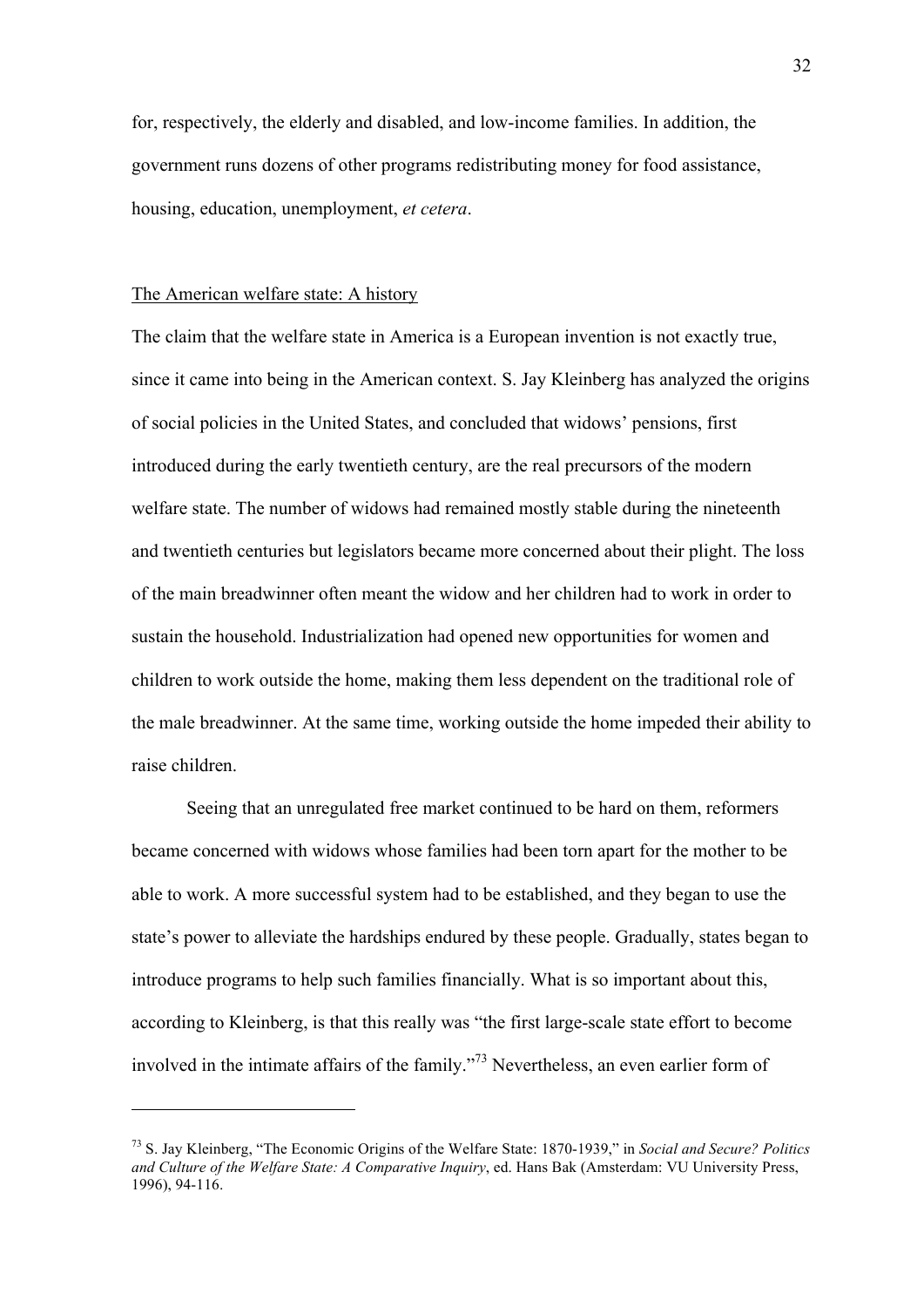money redistribution to individuals existed, in the form of veteran's pensions. A plan for disabled veterans was established as early as 1792 and further expanded during the nineteenth century. Kleinberg does not include this, probably because this program was limited to a rather specific group of public servants – nevertheless, the program functioned in a similar, top-down fashion, and can also be regarded as a precursor of the modern welfare state.

During the first decade of the twentieth century, labor organizations were founded and grew in membership and influence. They were fighting for better working conditions and higher wages and wanted the government to do something about their problems. Progressive ideas for social reform became more widespread, but it would not be until the 1930s that nationwide social legislation would be adopted. Advocates for labor reform and protection did win some victories for wage protection and unemployment benefits, but failed to get such programs implemented beyond a limited scope.<sup>74</sup>

The Great Depression mobilized many citizens across all classes to demand programs that would ensure financial stability. Union activity soared, but also other groups, like older Americans, began fighting for a government pension. Responding to public opinion, politicians from all political parties adopted a positive stance on welfare policies, but mostly so the Democrats. With Franklin D. Roosevelt as their candidate, they gained strong majorities in 1932 and 1933. With his New Deal program, FDR wanted relief, recovery, and reform. The New Deal would be one of America's most expansive collection of welfare programs, some of which survive to this day. One of the most important expansions of the welfare state was the Social Security Act.75

<sup>74</sup> Charles Noble, *Welfare As We Knew It* (New York: Oxford University Press, 1997), 52.

 $75$  Ibid., 54-78.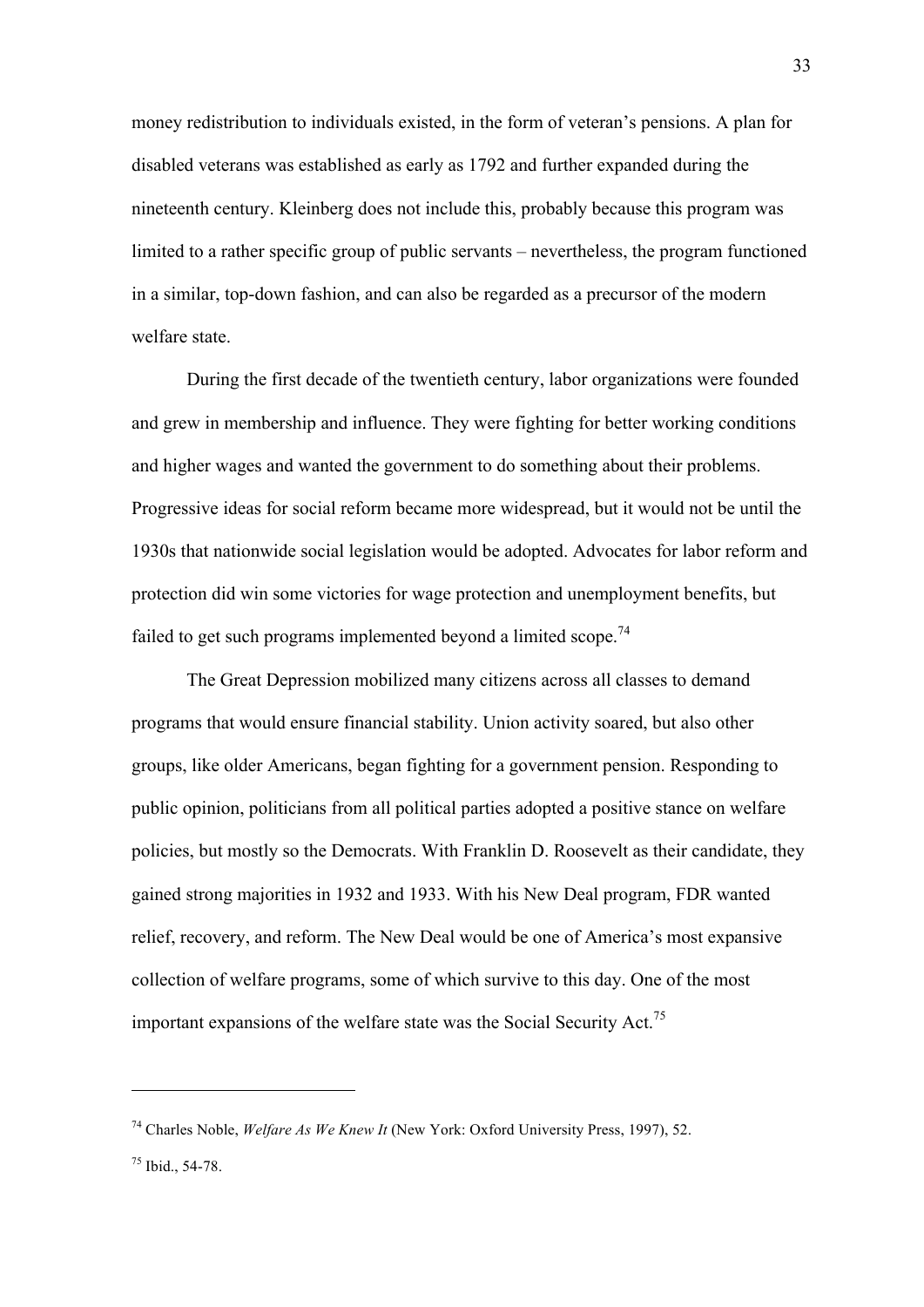With the New Deal, the United States got a welfare state that had taken decades to take shape in Europe. However, compared to other capitalist countries, the American welfare state was still limited. Key elements, such as a social insurance program for all working citizens, was not part of the plans. Faced with opposition from several groups and institutions limiting the possibilities for further reform, FDR could not create a welfare state of European proportions. Indeed, it appears the president himself often put the brakes on other reforms, keeping the country from moving too far to the left.<sup>76</sup>

The New Deal paved the way for further reform and expansions of the welfare state. Many of Roosevelt's programs for relief and recovery were not necessary beyond the Great Depression, but it had also created new institutions and programs that were upheld. Later administrations have built upon the New Deal's foundation, making its programs more expansive, eliminating discriminating parts and adding new measures. Examples of such efforts are Harry S. Truman's Fair Deal, John F. Kennedy's New Frontier, and Lyndon B. Johnson's Great Society. In each of these cases, the president's proposals were never fully realized because of opposition in Congress and society.<sup>77</sup>

When Ronald Reagan entered the White House in 1981, the dominance of modern social liberalism ended. Reagan was determined to bring about a shift in the national consensus concerning the welfare state and decrease the role of the federal government in the economy. He promised to lower government spending and taxes, and decrease government control. All this was part of Reagan's plan to bring about economic recovery and make the welfare state smaller. After analyzing the statistics of Reagan's economic policies, Wallace Peterson concludes that the administration only shrank "the borders of the welfare state", not affecting its core. Contrary to what he promised, government

<sup>76</sup> Ibid., 54-78.

<sup>77</sup> Ibid., 100-101.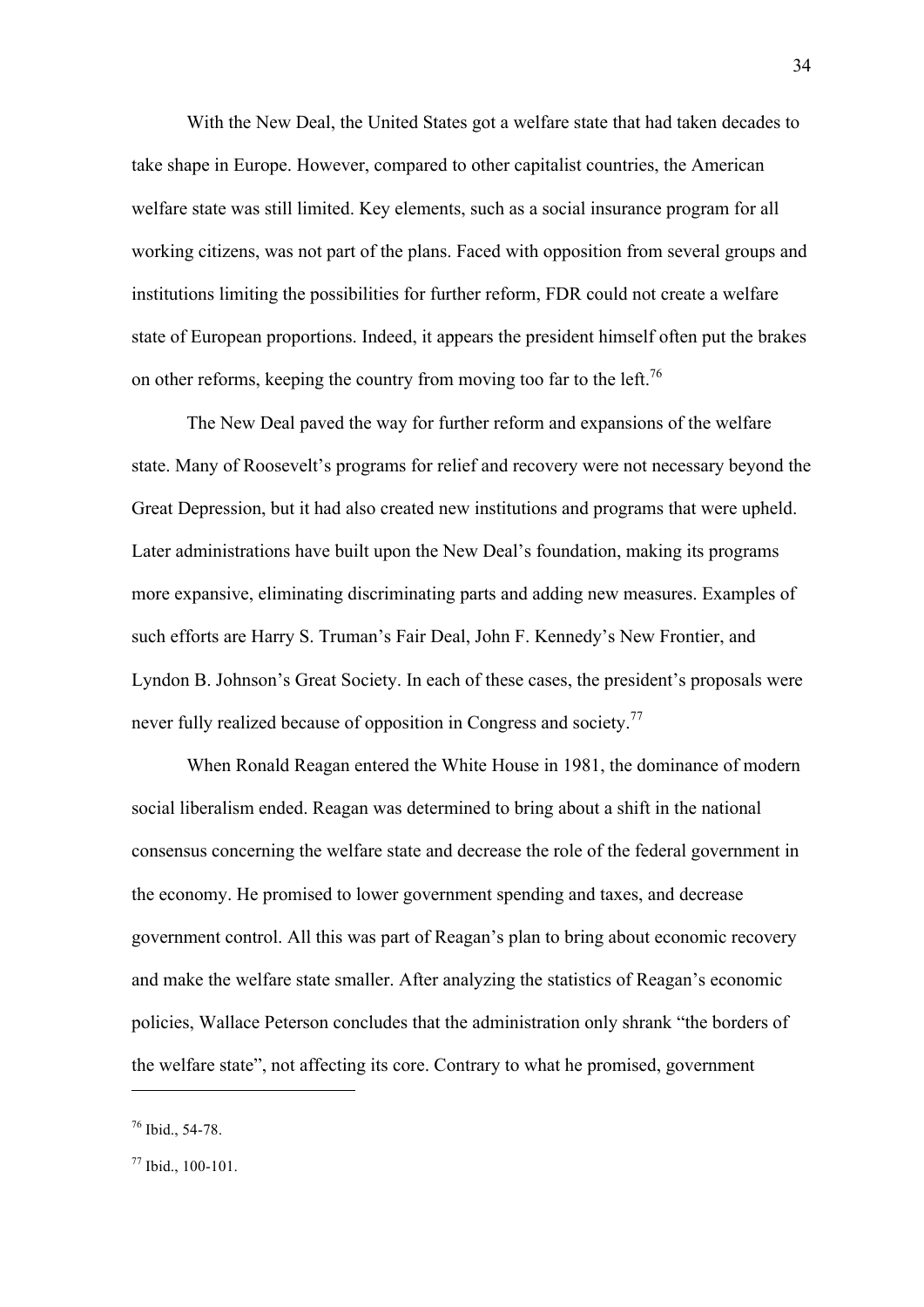spending actually increased over this period. Other cuts caused the welfare state to be aimed even more at the middle class. Reagan's policies did change the composition of the welfare state, but its most notable effect was the reformation of the tax system. The burden of taxation was transferred from businesses to individuals, leading to greater income inequality.78

Under George H.W. Bush, taxes were increased, and welfare spending grew as the result of a mild recession. Unlike Bush, who did not propose any major reforms for welfare, his successor, Bill Clinton, signed new legislation reforming some parts of the welfare system. He also proposed an ambitious health care reform package, which was defeated in Congress. For the first time, a president proposed legislation that would require some form of universal health insurance. Faced with opposition from both parties, Clinton's plan stranded. Although George W. Bush's legacy has come to be determined by his handling of the War on Terrorism, he also pushed through some welfare reform. The Bush administration lowered taxes and introduced faith-based welfare initiatives. Bush Jr. did not actively seek to change the core of the welfare state.  $^{79}$ 

In 2008, Barack Obama was elected president while the world was sliding into a new recession. Obama, a liberal Democrat, promised an ambitious recovery program that would revitalize the economy through reforms. One of the key proposals of the president's campaign was a health care reform bill, dubbed the *Patient Protection and Affordable Care Plan*. Because this proposal is the subject of the case study in the next chapter, it will be discussed in detail later.

<sup>78</sup> Peterson, *Transfer Spending*, 95-131.

<sup>79</sup> Farber, *Modern Conservatism*, 237-40.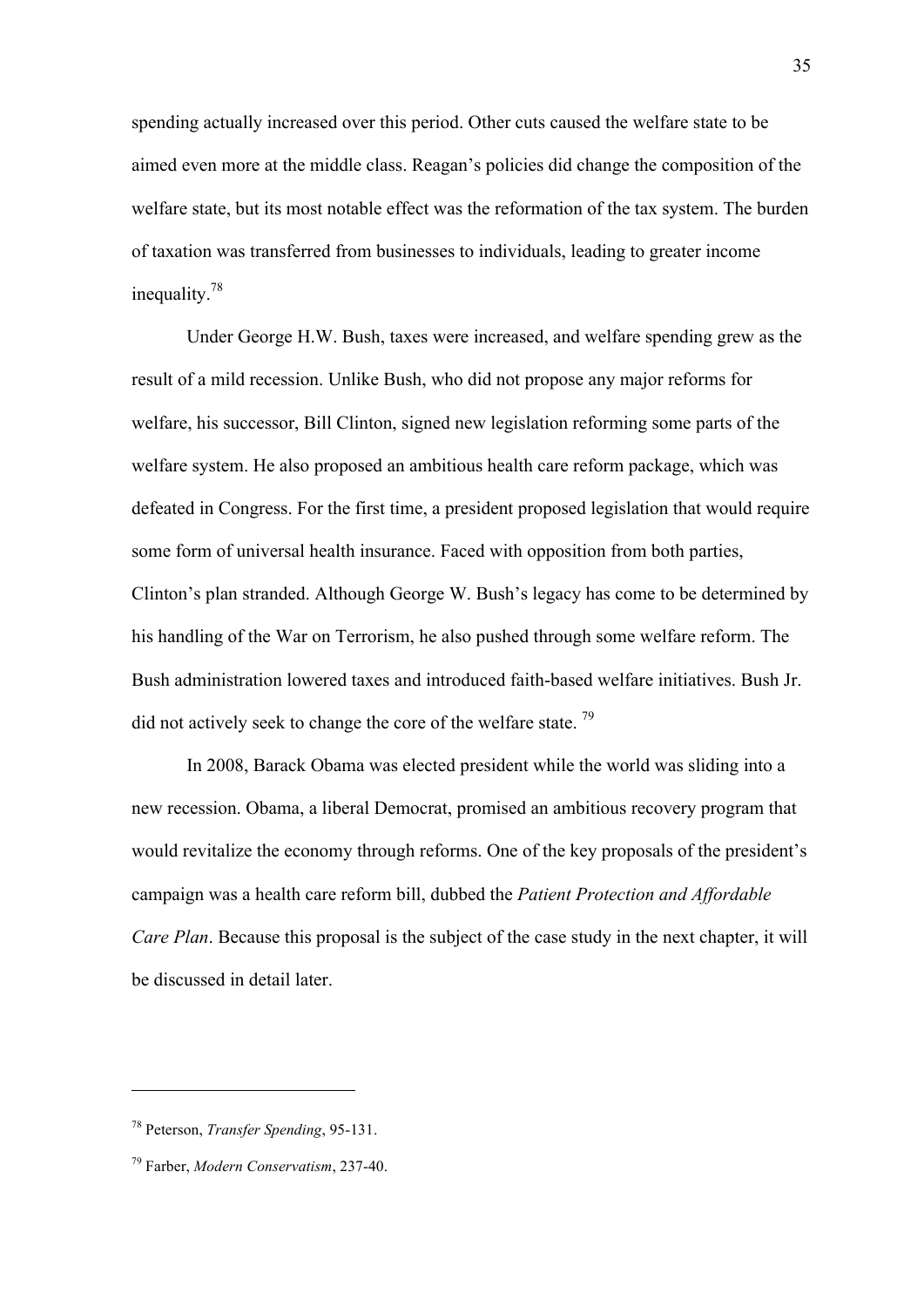### Ideology

Before turning to an analysis of American opposition to the welfare state, it is necessary to look at the rationale of its proponents. Opponents have often accused welfare state supporters of being socialists, but it will be demonstrated that this is not true. Looking at the development of the welfare state, it becomes clear that it was expanded most when Democrats were in power. Often, though not always, these reforms were spearheaded by liberals. But *liberal* or *liberalism* is a concept that needs further explanation before moving on.

Many Americans believe that their country stands in a long liberal tradition. Harvard professor Louis Hartz argued that the American political tradition is liberal because the U.S. never had a feudal system.<sup>80</sup> The absence of such a static social order contributed to a political atmosphere of consensus – even when political conflict occasionally upset the political climate.<sup>81</sup> According to the historian Arthur M. Schlesinger Jr., this consensus allowed a liberal like FDR to claim he was a conservative, and a conservative like Herbert Hoover to say he was liberal. Nevertheless, different – and sometimes conflicting – political ideologies exist, even as most agree on the fundamentals of American politics.<sup>82</sup>

Different people have different ideas about what exactly American liberalism means. If Hartz argues that every American is a liberal, and if other authors claim Lyndon B. Johnson's Great Society was a liberal idea, then certainly *liberal* cannot mean the same thing in these two cases if president Johnson faced opposition from legislators and a

<sup>80</sup> Louis Hartz, *The Liberal Tradition in America* (Harvest, 1992).

<sup>81</sup> Arthur M. Schlesinger Jr., "Liberalism in America: A Note to Europeans," *The Politics of Hope* (Cambridge: The Riverside Press, 1962), 63-64.

 $82$  Ibid., 65.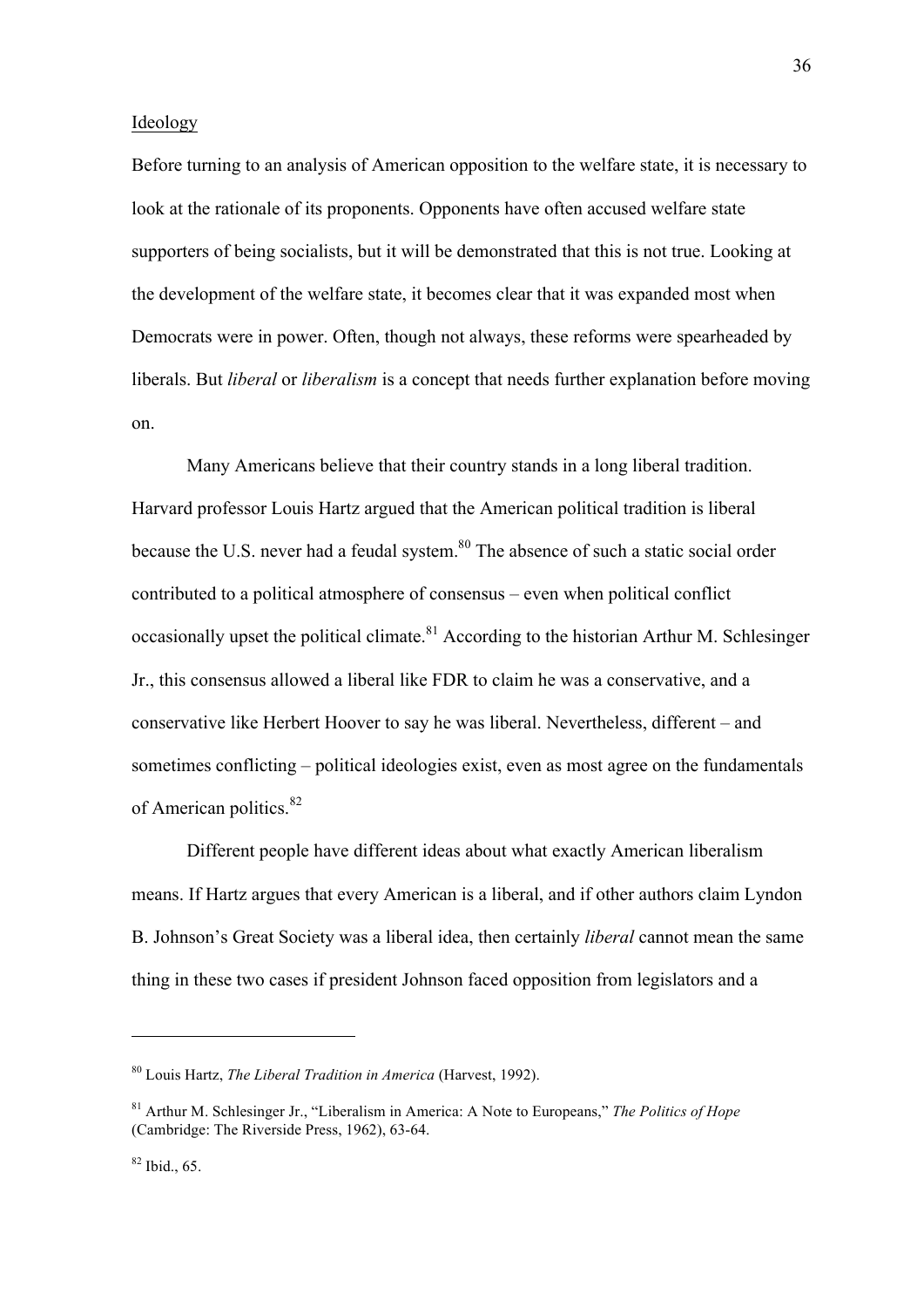significant part of the population. In Hartz's case, liberalism in the American political tradition and American society at large means that Americans were truly free. Unrestrained by a feudal history, all citizens – according to the author, but contradicted by the hard reality of slavery and racial discrimination – were equal and had equal freedoms, including a freedom from government. The political history of the United States was almost a *tabula rasa*, and the American spirit for advancement and social progress explains its liberal character. However, Hartz's interpretation of freedom would not allow the allocation of much power and responsibility from the hands of the individual to the government, because it would make the citizen less free.

A useful narrower definition is provided by political scientist William Gerber, who defines liberalism "as the belief that individuals and institutions, including governments, should so act – or refrain from acting – as to liberate as many individuals as possible from as many shackles as possible, without overturning basic social machinery."<sup>83</sup> Schlesinger gives some further specifications, arguing that the attitude towards the role of the state and civil freedoms are not defining principles. He argues that liberals utilize human intelligence to bring about social and economic progress, whereas conservatives oppose such deliberate reforms because they upset the distribution of wealth and power, unless sufficient and persuasive intellectual evidence suggests reform is necessary.<sup>84</sup>

The New Deal has been characterized as a liberal program, but others have refuted this. Among others, historian Richard Hofstadter argues that FDR and his New Deal did not stand in the tradition of the liberal reformers who went before him – the Progressives – although there were some similarities. Like the Progressives, Roosevelt's administration used the state's power to distribute wealth and meet citizens' economic needs.

<sup>83</sup> William Gerber, *American Liberalism* (Boston: Twayne Publishers, 1975), 35.

<sup>84</sup> Schlesinger Jr., *Hope*, 66-67.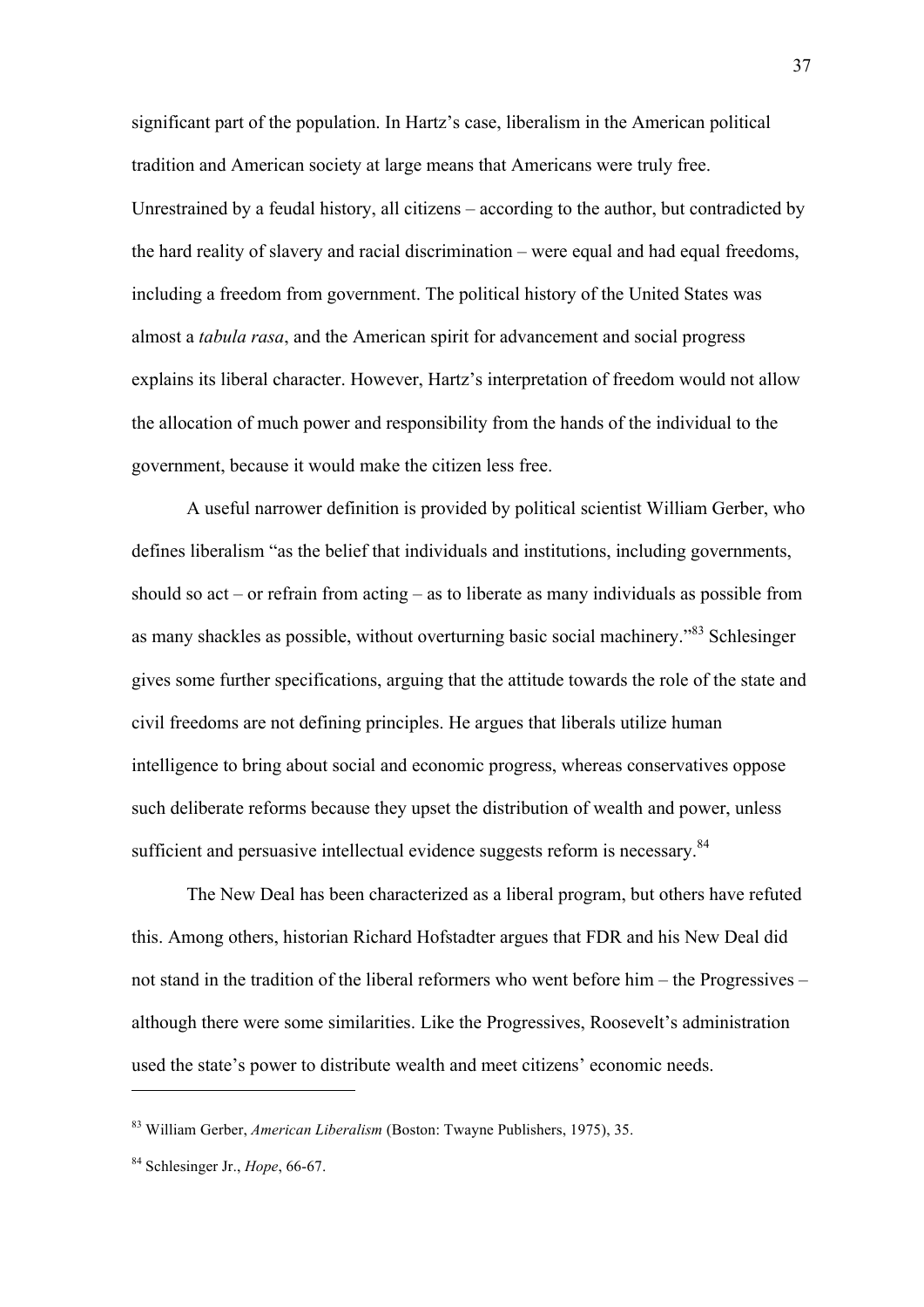Nevertheless, there are stark differences compared to previous reform movements. For the first time, the reform party was at the helm of the country during a time of depression. FDR took office in the midst of a dire economic recession and was responsible for solving its problems. Whereas the Progressives had acted on their ideological convictions, New Deal reformers acted out of necessity. Indeed, Hofstadter argues that Roosevelt's economic policies lacked any consistent rationality, but was mostly of a pragmatic nature: a response to circumstances, and not a carefully thought-out comprehensive plan for reform. Thus, the New Deal really was an "attitude", and not a "philosophy".<sup>85</sup>

That a significant part of New Deal policies would survive beyond the Great Depression was not foreseen or intended. But the New Deal's legacy is not limited to the programs that survive; it also changed the nature of American liberalism by establishing a pragmatic approach to liberal ideas. Whereas early liberals were very idealistic – even utopian, thinkers influenced by the pragmatics of the New Deal reshaped the ideology, eliminating many of its utopian ideas, thereby making it more realistic.<sup>86</sup> Examples of such persons include the influential liberal theologian Reinhold Niebuhr, John Maynard Keynes, who argued that government power should be used to steer economic markets.

# Choosing liberalism

 $\overline{a}$ 

Several more or less liberal presidents occupied the White House during the twentieth century, so the question remains why Americans accepted rising taxes and a bigger federal government. Historian H.W. Brands analyzed American liberalism from after the Second World War to its "death", which he effectually locates at the end of the Cold War. Brands sees a parallel between domestic and foreign policy. With the Cold War, Americans relied

<sup>85</sup> Richard Hofstadter, *The Age of Reform: From Bryan to FDR* (London: Jonathan Cape, 1962), 278-323. <sup>86</sup> Schlesinger Jr., *Hope*, 69-70.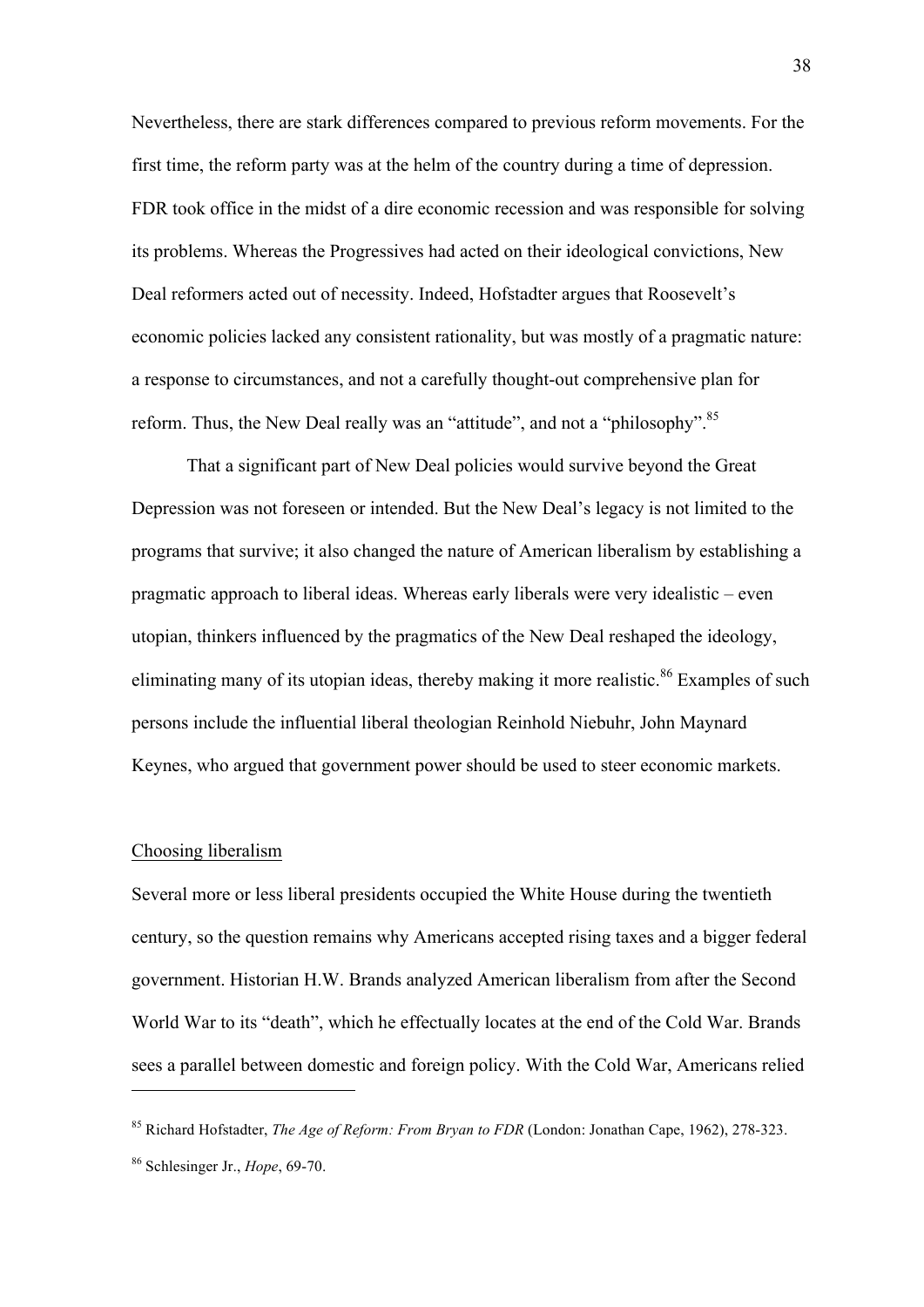on their government to protect them from external threats. They readily accepted national security policies that increased the size of government and its influence in their lives. This could explain their readiness to also accept government expansion and reform in the domestic realm. When the Cold War ended, public opinion on government intervention also swung back, and more moderate Democrats and Republicans were elected.<sup>87</sup>

Like Hofstadter, Brands characterizes American liberalism more as circumstantial opportunism than as acting out of a strong convicting and ideology. However, it is not just liberals that are pragmatic, conservatives act in a very similar manner. As has already been discusses earlier, conservative presidents like Reagan and Bush Jr. accepted liberal policies already put in place, and even improved and further entrenched them.

It is plausible that Americans accepted the federal government's growing influence in domestic affairs because they also accepted it in foreign affairs. Nevertheless, alternative theories could supplement Brands's. Another reason why Americans finally allowed their government to solve society's problems might be that they realized that individualism and the free market had simply failed to provide adequate solutions. Slavery, and later racial discrimination, had to be ended by the government, the right to vote, better working conditions, a minimum wage, and many other provisions for citizens all were finally enacted and enforced by the government. Thus, the acceptance of more state power since the 1930s also indicates that Americans have a greater trust in government and have come to acknowledge that maybe the state is not their enemy.

Kazin often stresses the importance of the underlying ideology that drives Leftists and fuels their activism. However, ideals are not always fully attainable in the reality of a democracy. Consensus has to be found somehow, otherwise democracy itself comes under

<sup>87</sup> H.W. Brands, *The Strange Death of American Liberalism* (New Haven: Yale University Press, 2003).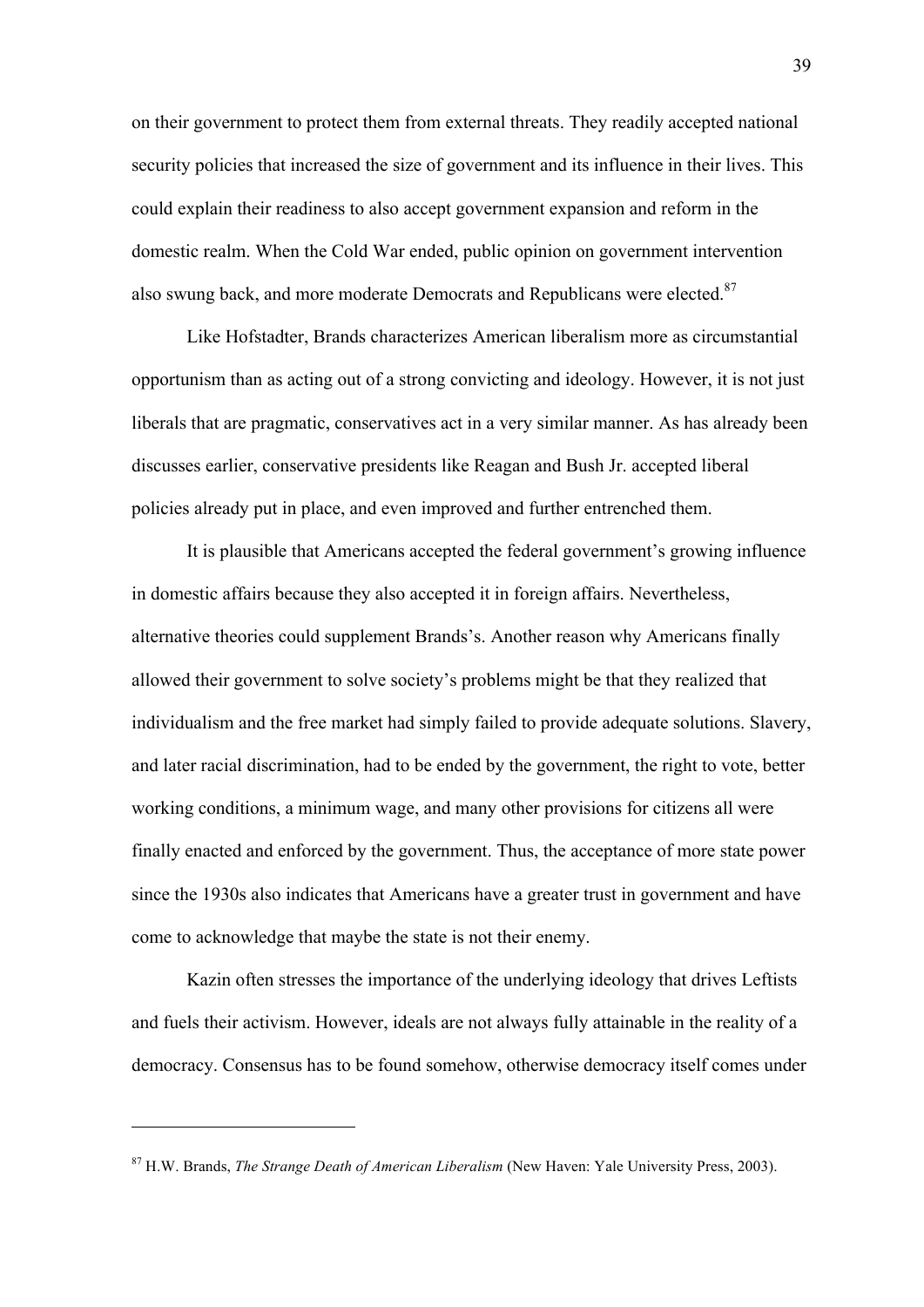threat.88 Brands and Hofstadter focus more on the pragmatic reality of liberalism in politics, where liberals eventually have to reach some kind of consensus with elected officials subscribing to other ideologies. Ideology and pragmatism do not necessarily exclude each other, but pragmatism might prove more durable in the political arena than raw ideology.

### Challenging the nanny state

 $\overline{a}$ 

From its conception, the American welfare state has been challenged. As was described earlier, especially programs intended to expand the welfare state, such as Johnson's Great Society, faced a lot of opposition. One of the central challenges has been that it fundamentally clashes with the principles behind the American state. Almost every expansion of the welfare state also meant an increase in government spending – often requiring an increase in taxes. Oftentimes, it is said that Americans oppose the welfare state because it is a European invention, or because they prefer a small government. In his empiric study analyzing American opposition to the welfare state, Yale professor Martin Gilens concludes that those are not actually the main reasons for opposition. Indeed, he argues that support for the welfare state is actually high and that the "public consistently expresses a desire for more government effort, and higher levels of spending, for almost every aspect of [it]."<sup>89</sup>

Convincingly, he argues that Americans oppose the idea of *welfare*, but actually show a lot of support for the individual programs. This seems to indicate they are aware of the positive consequences of social programs, while also wanting to maintain the image of

<sup>88</sup> Samuel P. Huntington, "The Democratic Distemper," *The Public Interest* 41 (Fall 1975): 36-37.

<sup>89</sup> Martin Gilens, *Why Americans Hate Welfare: Race, Media, and the Politics of Antipoverty Policy* (Chicago University Press, 1999), 1-2.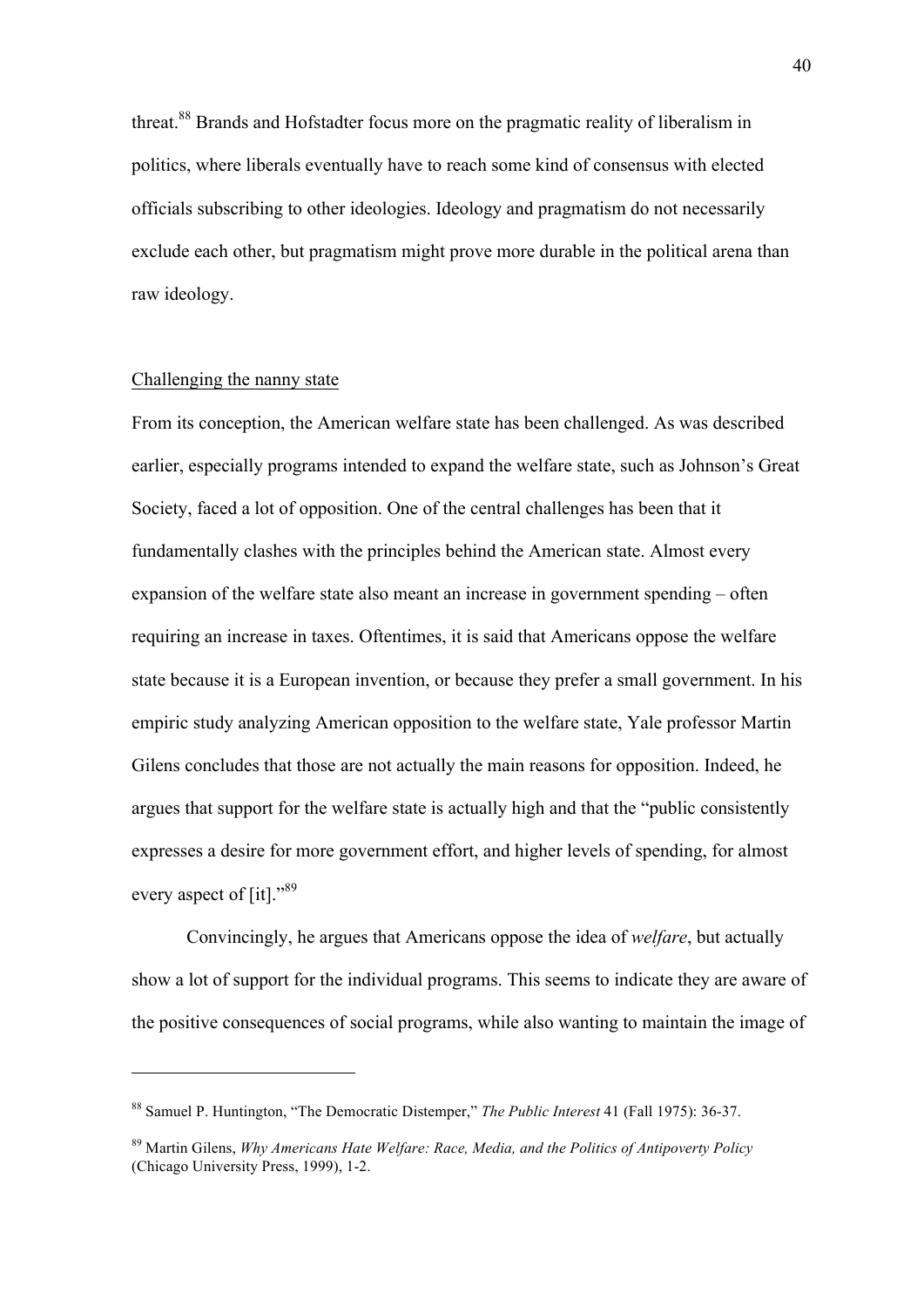a tough, individualistic identity.<sup>90</sup> Gilens analyzed public perception of the welfare state and ultimately concludes that much opposition is essentially race-motivated. He blames the media for distorting the reality by focusing on the undeserving poor and disproportionately using Blacks in their stories in pictures, thus creating the – factually incorrect – idea that colored Americans intentionally steal from social programs. Blacks are perceived as lazy, and especially people who have never depended on welfare see it as a sort of permanent condition, rather than a means of helping people get back on their  $feet.<sup>91</sup>$ 

The reason why the media misrepresent African Americans as undeserving recipients of government assistance is because journalists are influenced by persistent racial stereotypes. Gilens observes a vicious circle: journalists are biased by stereotypes and create biased materials, these media products further entrench the stereotypes, which in turn leads other journalists to also highlight the race issue, *et cetera*. <sup>92</sup> Gilens's observations are interesting and startling. In the next chapter, current opposition to president Obama's welfare reform will be analyzed, and in the final conclusion Gilens's arguments will be revisited to see if they hold up in the current debates.

#### Conclusion

The American welfare state came into being as a response to a number of social problems. Early examples of social programs are veterans' and widows' pensions. The Great Depression brought president Roosevelt to the White House, who proposed a series of ambitious programs designed to get the country back to work and revive the economy. He

 $90$  Ibid., chapters 1 and 2, pp 11-59.

<sup>91</sup> Ibid., 81-82.

 $92$  Ibid., chapters 5 and 6, pp 102-53.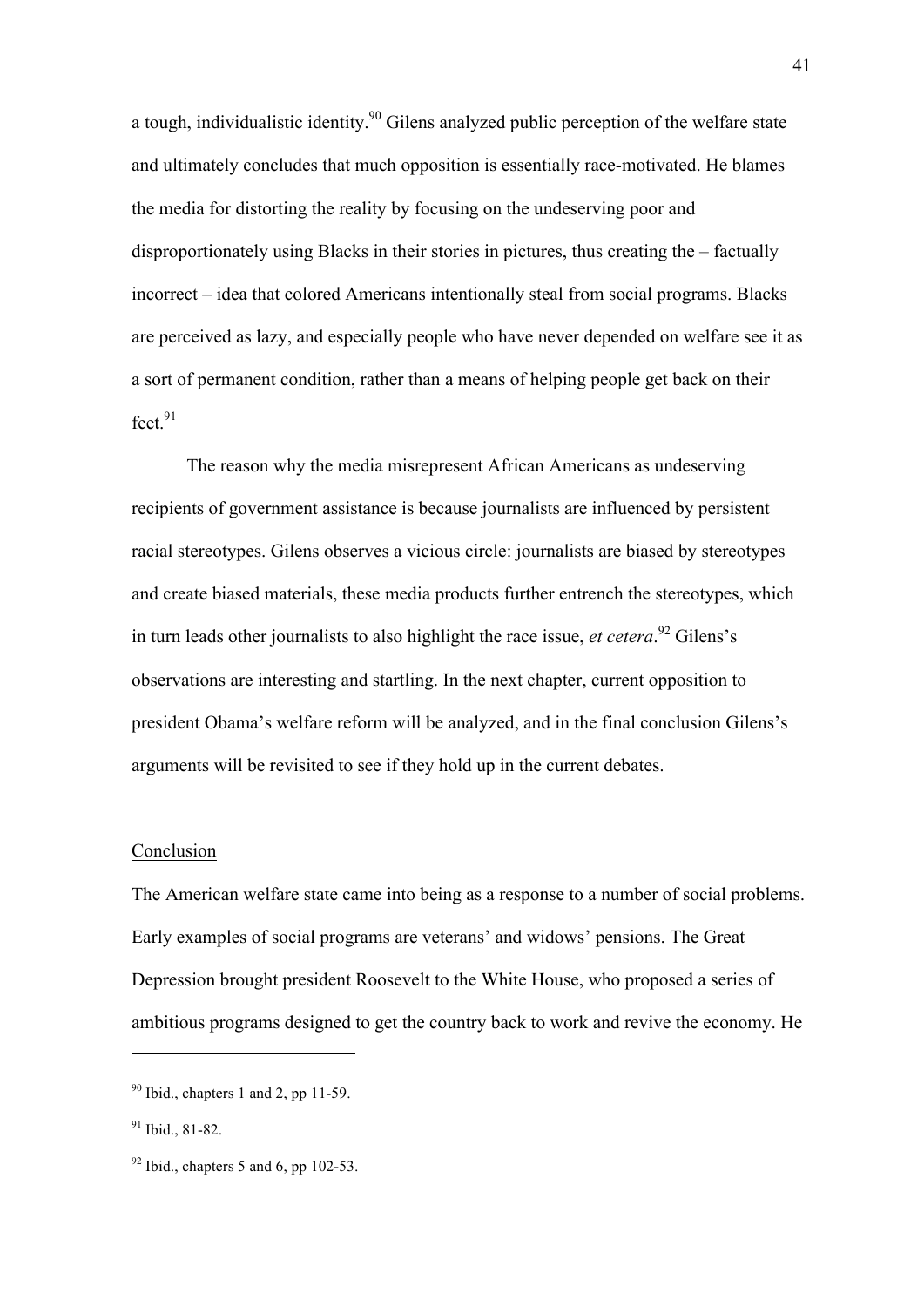called his collection of government-run programs the New Deal. Although most were no longer necessary after the economy recovered, some programs survived. Later Democratic presidents proposed changes and expansions, but Republicans also sustained the welfare state, and in some cases even enlarged it. Even though libertarian thinkers might oppose the growth of federal government that came hand-in-hand with the expansion of social programs, they have not been able to successfully keep the public from supporting it.

The welfare state developed rapidly with Democratic presidents, but usually did not evolve as quickly with their Republic counterparts in office. With the end of the Cold War, it appears that liberalism also lost support. Nevertheless, the ascendency of Barack Obama to the presidency in 2009 might indicate a renewed interest in social liberalism. In the next chapter, his major health reform proposal will serve as a case study to analyze the modern Christian Right.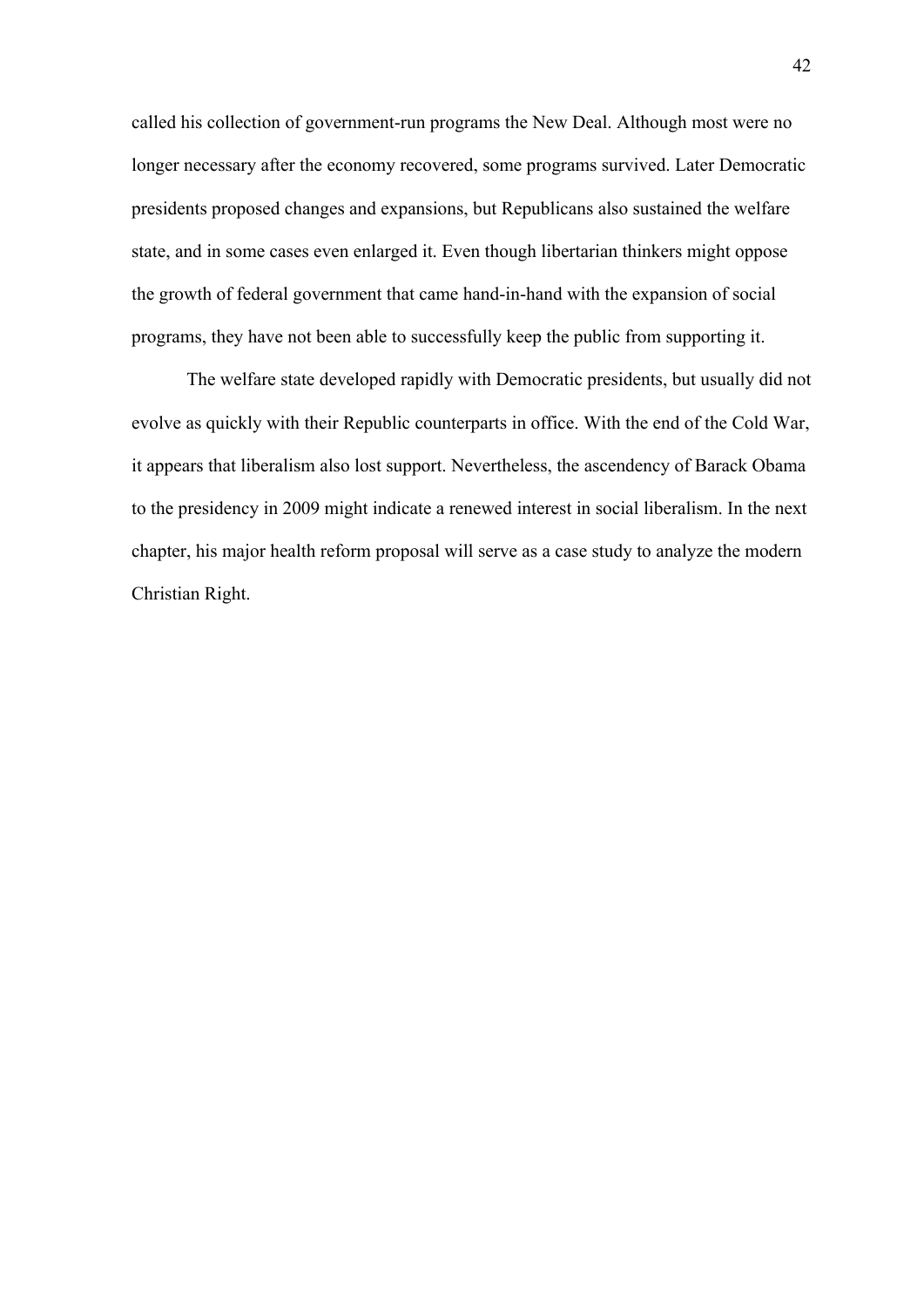### **ObamaCare**

*The Christian Right and the Obama administration's proposal for health reform.*

"I think [health insurance] should be a right. . . . For my mother to die of cancer at the age of 53, and having to spend the last months of her life in a hospital room arguing with insurance companies, because they are saying that this may be a pre-existing condition and they don't have to pay her treatment; there is something fundamentally wrong about that $^{1,93}$ 

As a candidate, Barack Obama frequently referred to people like his mother, who did not have access to healthcare because they were uninsured. Obama made healthcare reform one of the priorities for his first term in office. With over 50 million Americans lacking healthcare insurance and a struggling economy, he promised to reform the system to make it less wasteful and fairer by increasing government control of insurance companies and providing a public option for low-income, uninsured Americans. During the election campaign of 2008, healthcare was one of the topics that were discussed frequently. Most Democratic candidates agreed that healthcare should be reformed and that something should be done to make it accessible for more Americans, but Republicans attacked the plan, calling it socialist and liberal, accusing it of increasing government interference and increasing costs.

This chapter presents Obama's healthcare plan and the attacks leveled against it as a means of discovering whether the Christian Right is still – or again – a political force to be reckoned with. The goal of this analysis is to see whether there are any organizations

<sup>93</sup> Barack H. Obama, "C-SPAN: Second 2008 Presidential Debate (Full Video)," *YouTube*. October 8, 2008. http://www.youtube.com/watch?v=VkBqLBsu-o4 (accessed May 29, 2012).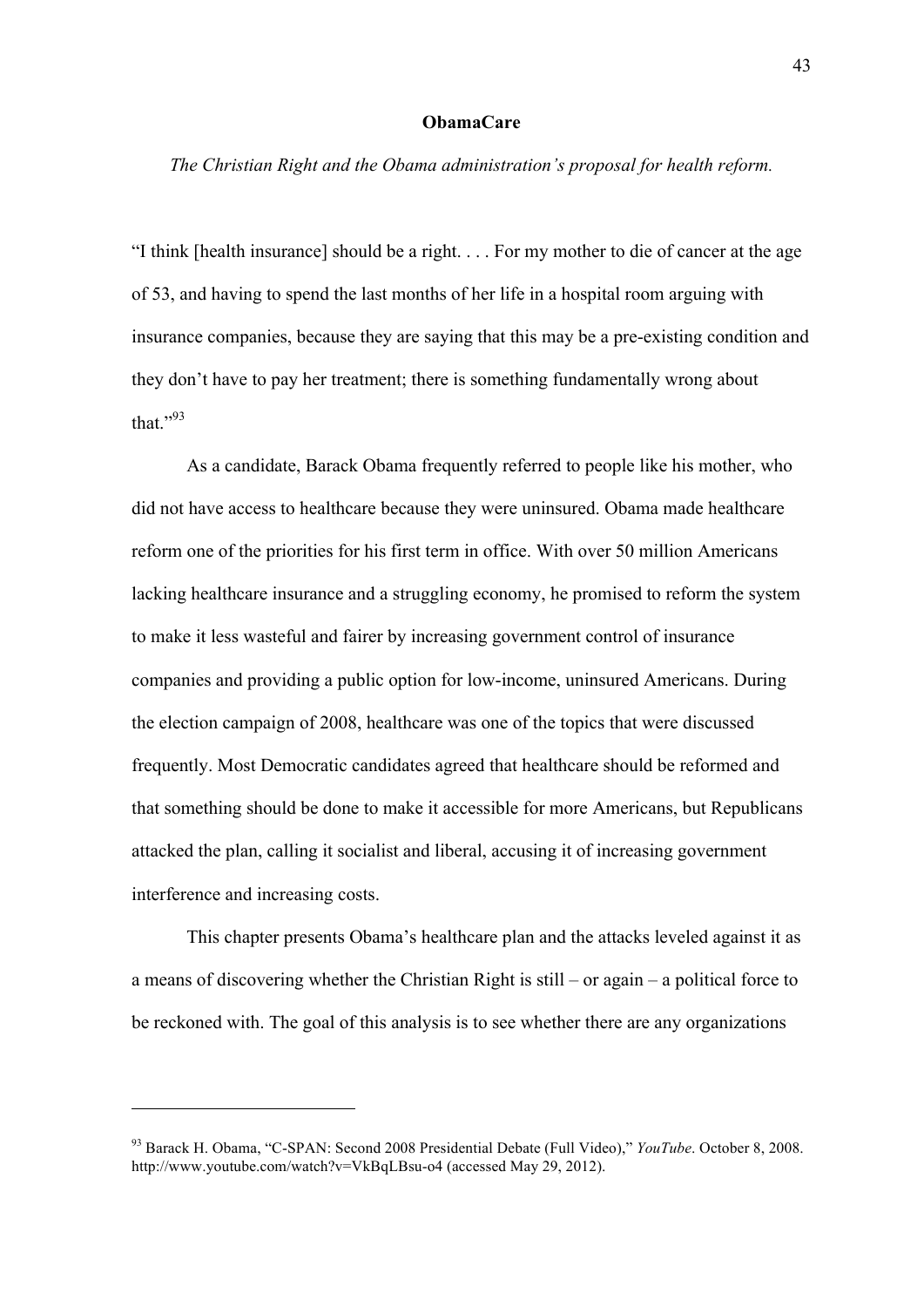that represent distinctly Christian conservative positions, distinguishing themselves from the broader conservative right.

#### Change we can believe in

As 2008 progressed, it became increasingly clear that the U.S. economy was quickly tumbling into a recession, with the global economy following on its heels. President George W. Bush's main concern since 2002 had been the War on Terrorism, and even though he tried to stay the downward direction of the economy, he acted too late. The end of his second term in office was fast approaching, and the contest for the presidency was well underway. In both the Democratic and Republican races, the financial crisis played an important role. Candidates from both parties presented their solutions to create jobs, curb government spending, reduce the deficit, eliminate wasteful spending, reform government departments, *et cetera*. 94

Healthcare reform was another key issue in this campaign. It had become clear that spending on Medicare and Medicaid would exceed revenues within a decade, making the programs unsustainable in their current form.95 Something had to be done: reforming the program and making it less costly, raising taxes to cover the increasing costs, or a combination. Most of the Democratic candidates favored the latter option, while the Republicans looked for solutions that would make the programs sustainable without having to raise taxes.

As the primary season progressed, the field of available candidates for both parties narrowed. Finally, after the party conventions, John McCain with Sarah Palin represented

<sup>94</sup> Cf. "Candidates on the Issues," *New York Times*.

http://elections.nytimes.com/2008/president/issues/index.html (accessed June 11, 2012).

<sup>&</sup>lt;sup>95</sup> "America's Seniors and Health Insurance Reform: Protecting Coverage and Strengthening Medicare," *HealthReform.gov*. http://healthreform.gov/reports/seniors/index.html (accessed May 31, 2012).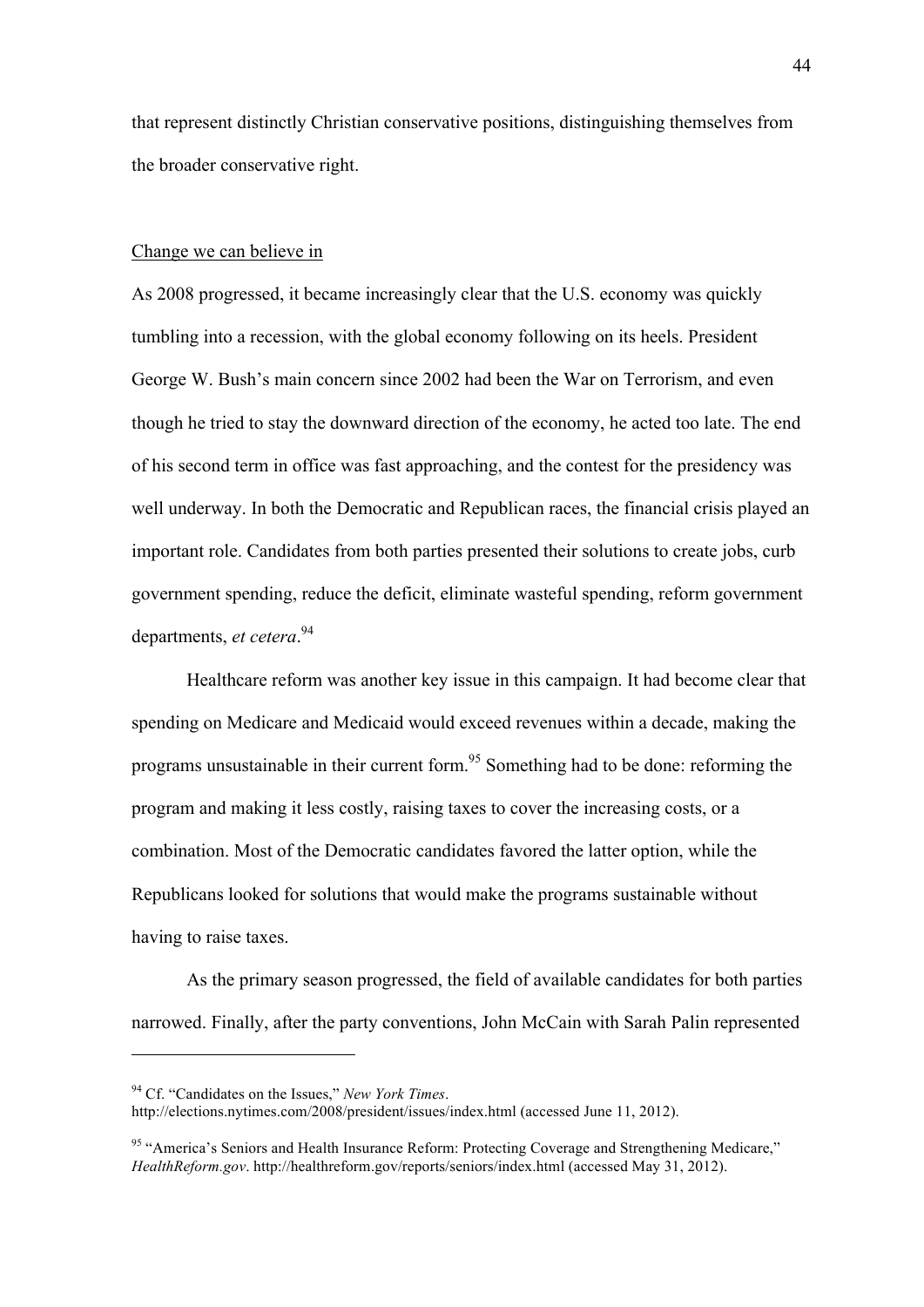the GOP, and Barack Obama with Joe Biden was on the Democratic ticket. For the first time, an African American had a good chance of becoming the president of the United States. In the months leading up to the presidential elections on November 4, 2008, the two candidates further laid out their plans for economic recovery and reform. The presidential nominees crossed swords in three debates, organized by the media. They explained their plans and ideas on how to fix the economy, foreign affairs, climate change, and healthcare. In the second debate, broadcast on October 8, 2008, debate moderator Tom Brokaw asked the candidates whether they believed healthcare is a privilege, responsibility, or a right for Americans. John McCain answers that he thinks it is a responsibility. People and businesses are responsible for getting healthcare insurance and government is responsible only to the extent that it facilitates obtaining insurance. McCain promised to give everyone a five thousand dollar tax break, which could then be used to buy insurance, even across state lines. Obama, on the other hand, said he considered access to healthcare a right, and therefore all big businesses should insure their employees and parents should insure their children. He even proposed a fine for companies and people who would not comply. Obama further intended to reduce the number of uninsured by providing them with a public option, a government-run insurance plan for low-income families and individuals.<sup>96</sup>

Barack Obama's promise of change in America found greater support among voters than McCain's message. On November 4, he defeated McCain by a wide margin of almost ten million votes in the popular vote. In January 2009 he was inaugurated as the forty-fourth president of the United States. That same month, his team began to work on a

<sup>&</sup>lt;sup>96</sup> "The Issues: Health Care," *CNN*. http://edition.cnn.com/ELECTION/2008/issues/issues.healthcare.html (accessed June 11, 2012). Cf. "The Second Presidential Debate," *New York Times*, October 7, 2008. http://elections.nytimes.com/2008/president/debates/second-presidential-debate.html (accessed June 11, 2012).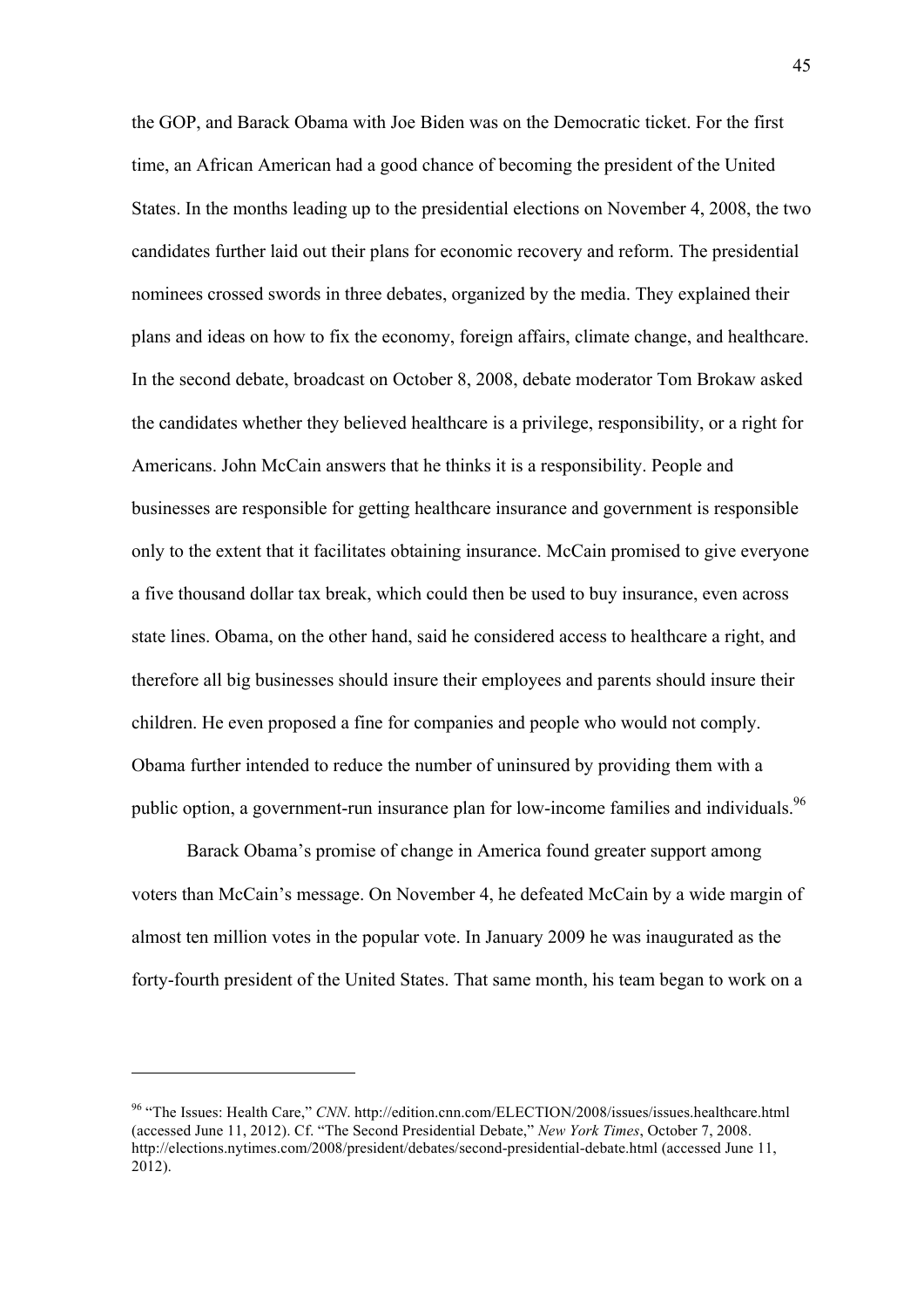plan to overhaul the healthcare system and deliver on the promises he had made in the campaign.

### Patient Protection and Affordable Care Act

 $\overline{a}$ 

Early in 2009, the Obama administration began working on a healthcare reform bill that would regulate the market, make health insurance a right and not a commodity, and reduce the cost of expensive government programs. The insurance market was very deregulated, which had led to rather unfair practices in the eyes of the White House Democrats. Several companies had repeatedly increased their premiums and reported record profits, even as the national economy was in recession and GDP had decreased. Insurance companies paid record bonuses to their CEOs, even as thousands of uninsured decided not to buy insurance because the premiums were so high. The administration's reform bill would place additional oversight on companies to make sure premiums were fair.<sup>97</sup>

The bill also intended to eliminate coverage caps and the pre-existing condition requirements used by many companies. Many insurance companies limited the dollar value of lifetime or annual coverage, thus making it impossible for low-income families to pay treatment for severe and long-term diseases or disabilities. Another discriminatory feature of the healthcare system was that many companies refused to insure people, including children, with a pre-existing condition, which even included such minor diseases as hay fever and bronchitis. Millions of Americans had lost their insurance after being diagnosed with severe diseases like cancer. To Obama and his team, such selfish, profit-

<sup>97</sup> "Insurance Companies Prosper, Families Suffer: Our Broken Healthcare System," *HealthReform.gov*. http://healthreform.gov/reports/insuranceprospers/index.html (accessed May 31, 2012).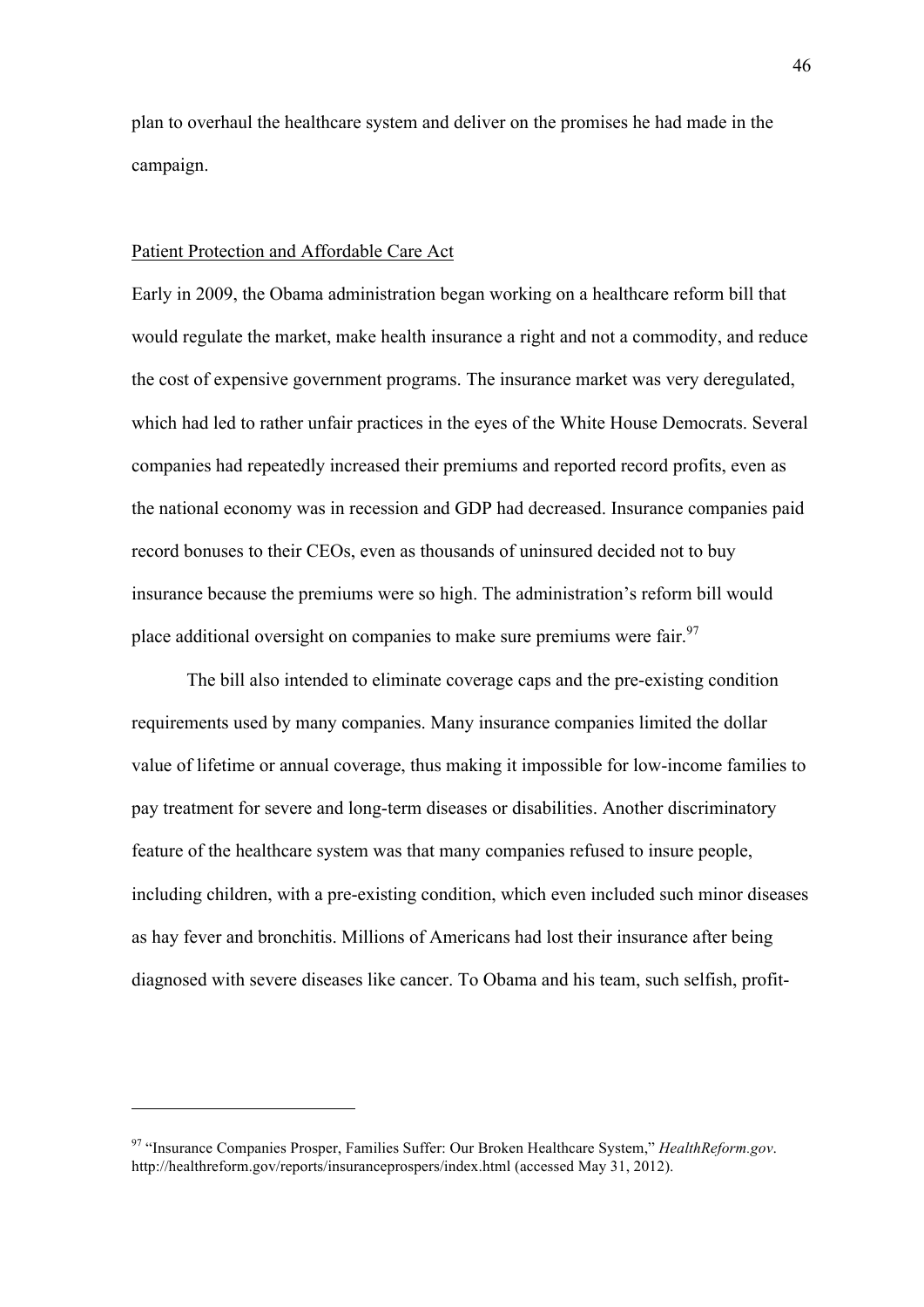oriented practices were unacceptable, and would be forbidden under the new healthcare  $l$ aws<sup>98</sup>

As an African American, President Obama must have been aware of the many problems among minorities, where unemployment and poverty rates often are higher. For African Americans and Hispanics, the proportion of uninsured is much higher than among whites, while they are also more likely to suffer from medical conditions.<sup>99</sup> The government's report says that reform is necessary, although there are no specific details as to how the disparities are to be eliminated.

One of the most controversial features of the law is the insurance mandate. This is a requirement for employers to insure their employees, and also includes an individual mandate, meaning that every individual must be insured. Such mandates have been in place in several states, but never on the federal level. Then-president Clinton included mandates in his reform plan, as did his wife in her healthcare reform plan, which she propagated during the 2008 campaign. Although this part of the proposal faced opposition among the population, it made its way into the final bill.

On September 17, 2009, the healthcare reform bill was proposed under the name "Patient Protection and Affordable Care Act" (PPACA). After months of deliberations and amendments, the act was finally passed and signed into law by the president on March 23, 2010. The new laws did not all come into effect immediately. The new changes will take effect over a couple of years. Some parts of the law have been challenged in court. Several cases involve the mandates, which by at least one federal court have been declared unconstitutional, even as others have upheld it. In May 2012, the U.S. Supreme Court

<sup>98</sup> "Coverage Denied: How the Current Health Insurance System Leaves MILLIONS Behind," *HealthReform.gov*. http://healthreform.gov/reports/denied\_coverage/index.html (accessed May 31, 2012).

<sup>99</sup> "Health Disparities: A Case for Closing the Gap," *HealthReform.gov*. http://healthreform.gov/reports/healthdisparities/index.html (accessed May 31, 2012).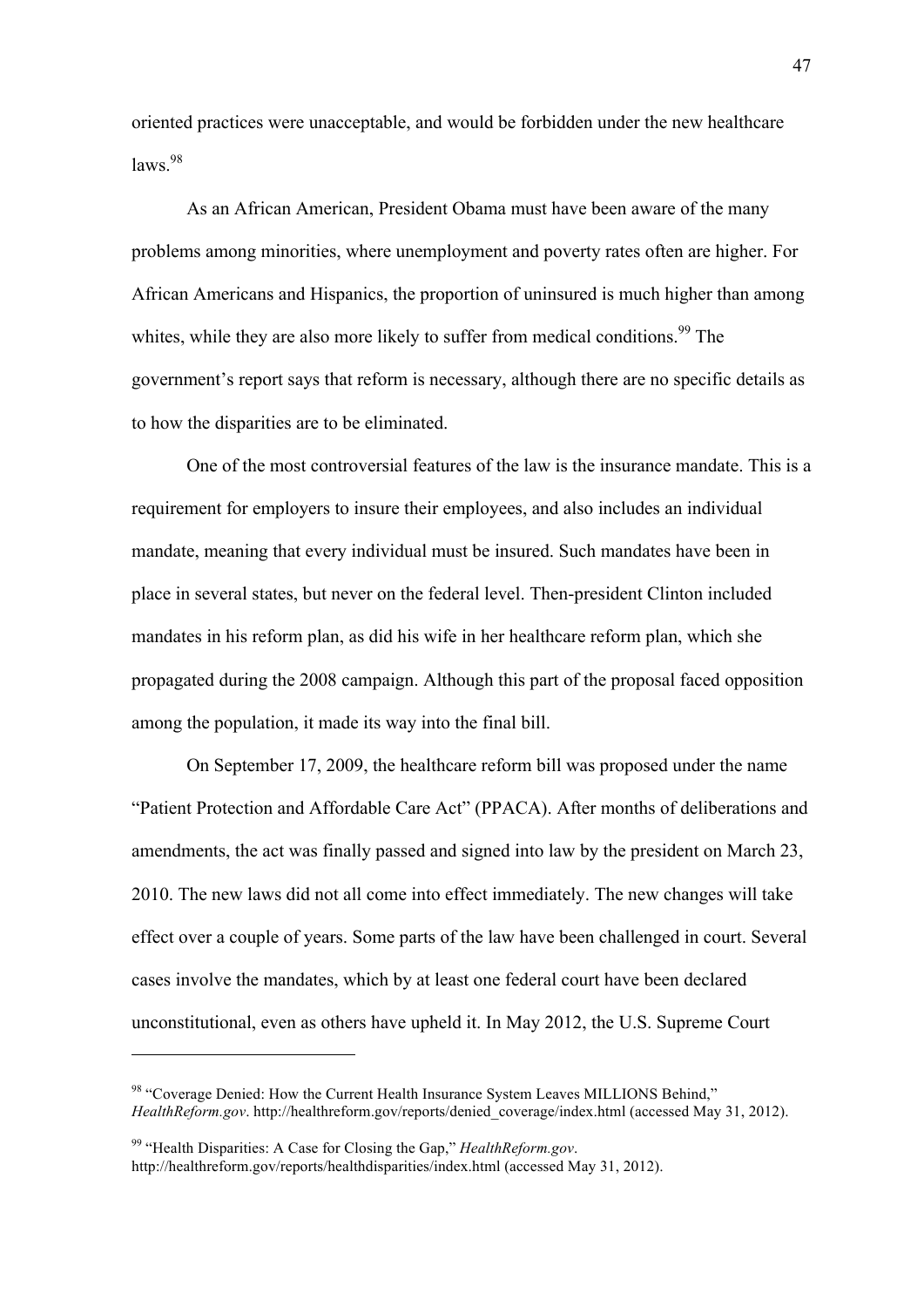heard arguments for three days regarding the constitutionality of the Act. If the Court rules several of the Act's provisions as unconstitutional, it would severely impede the goals that the Obama administration envisioned.<sup>100</sup>

# A new progressivism?

 $\overline{a}$ 

By friend and foe alike, Barack Obama was hailed or reviled as a new progressive, eager to use his powers as president of the United States to move the country in a new liberal direction, aiming to undo the old-fashioned conservative ideas of his predecessors and produce change. As a candidate, Obama tried to appeal to the political center and his widemargin victory certainly suggests a significant part of the population could identify with his ideals. Writing in 2009, Pulitzer Prize winning commentator Jon Meacham suggested that Obama would inaugurate a new era of American political practice, so that decades later people would speak of a "before Obama" and an "after Obama." However, he also notes that this might be too idealistic. Like so many politicians before him, the president might be forced to abandon some of his ideals and replace them with more pragmatic solutions. Many regard Obama as an ideological purist, but the realities of Washington politics could prove too unforgiving for his liberal convictions.<sup>101</sup>

Meacham compared Obama to Reagan, who was also forced to reach across the aisle and broker deals with his political opponents. However frustrating this might have been for his conservative base, Reagan possessed the remarkable ability to spin such actions and concessions as actual victories for the conservative cause, thus keeping his supporters connected. Meacham suggests that Obama might prove to be very similar to

<sup>100</sup> Bill Maers, "Supreme Court Divided Over Health Care Mandate," *CNN*, March 27, 2012. http://edition.cnn.com/2012/03/27/justice/scotus-health-care/index.html (accessed June 11, 2012).

<sup>101</sup> Jon Meacham, "Prologue: The Age of Obama," *A Long Time Coming*, ed. Evan Thomas (Philadelphia: PublicAffairs, 2009), vii-xv.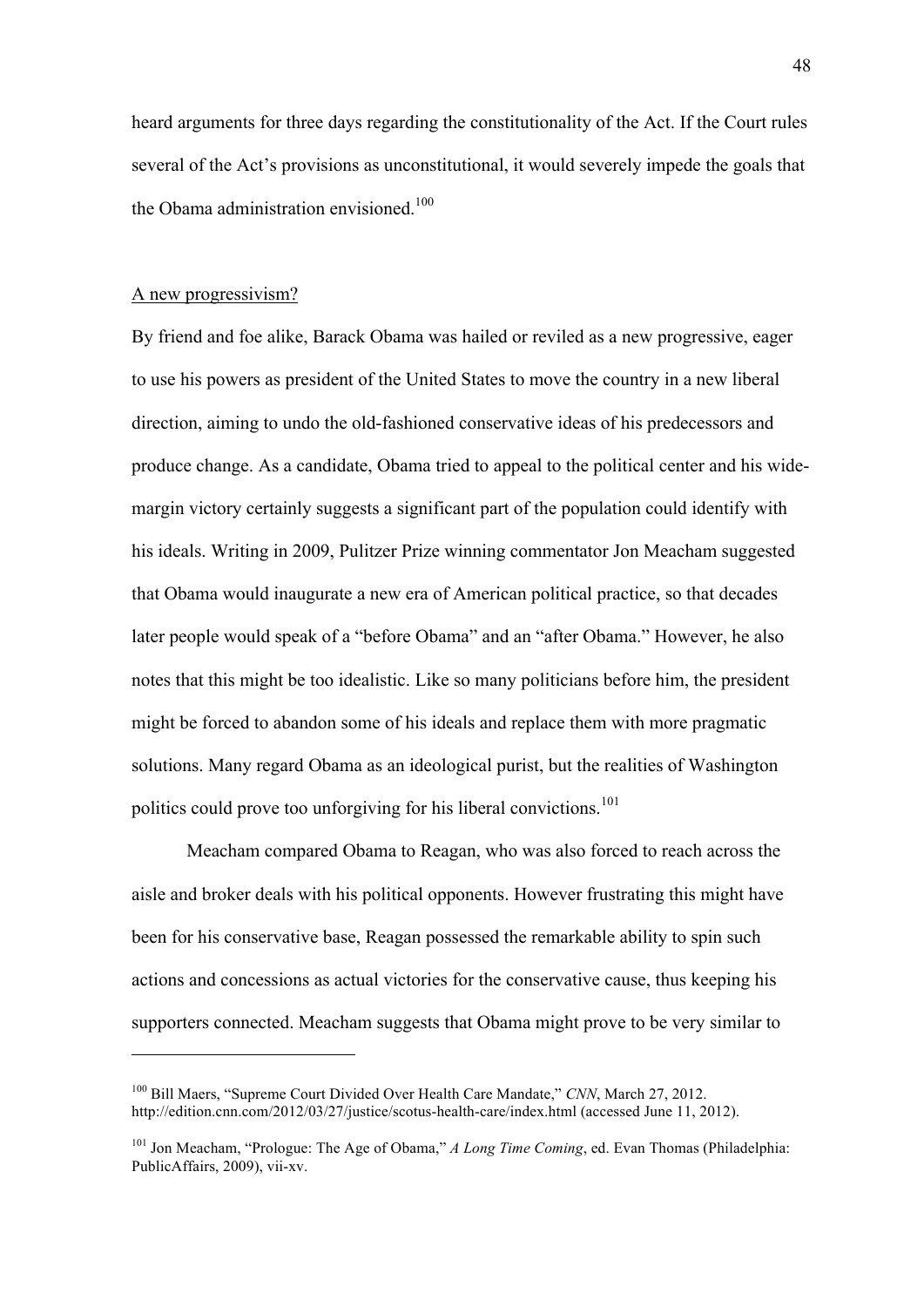Reagan in this respect. In the political arena, it will be difficult to be a hardline liberal, but with his proven rhetorical qualities he could still prevent disillusionment among his supporters while reaching out to centrist and even right-wing politicians.<sup>102</sup>

At least during the first two years of his first term as president, Obama was blessed with a solid base of political support. After eight years of Bush Jr., the electorate had decidedly voted for the Democrats, giving them a strong majority in both houses of Congress. With the congressional mid-term elections of 2010, apparent disillusionment with the Democrats' successes returned control of the House to the Republicans and gave them more seats in the Senate – though still a minority.

Although Democrats do not all share Barack Obama's political ideals, the Democratic majorities certainly made it possible to implement his policies with few concessions. In the case of the PPACA, the Democratic majority was able to pass the legislation with the help of two Independents; no Republicans voted in favor of the Act.<sup>103</sup>

The healthcare reform proposals certainly reflect some ideological ideas although there are also pragmatic elements. The fact remains that politicians across the spectrum conceded that healthcare reform was necessary. Skyrocketing costs threatened the sustainability of several programs and statistics proved the disparities between ethnic groups existed. The way in which Obama proposes to fix these issues, however, shows a distinct ideological framework. The president's seeks to expand the federal government's involvement in, and control of, the health insurance market. New requirements and regulations for insurance companies are intended to fix these issues. New taxes would

 $102$  Ibid.

<sup>&</sup>lt;sup>103</sup> "U.S. Senate Roll Call Votes  $111<sup>th</sup>$  Congress –  $1<sup>st</sup>$  Session – On Passage of the Bill (H.R. 3590 as Amended)," *United States Senate*, December 24, 2009.

http://www.senate.gov/legislative/LIS/roll\_call\_lists/roll\_call\_vote\_cfm.cfm?congress=111&session=1&vot e=00396 (accessed June 11, 2012).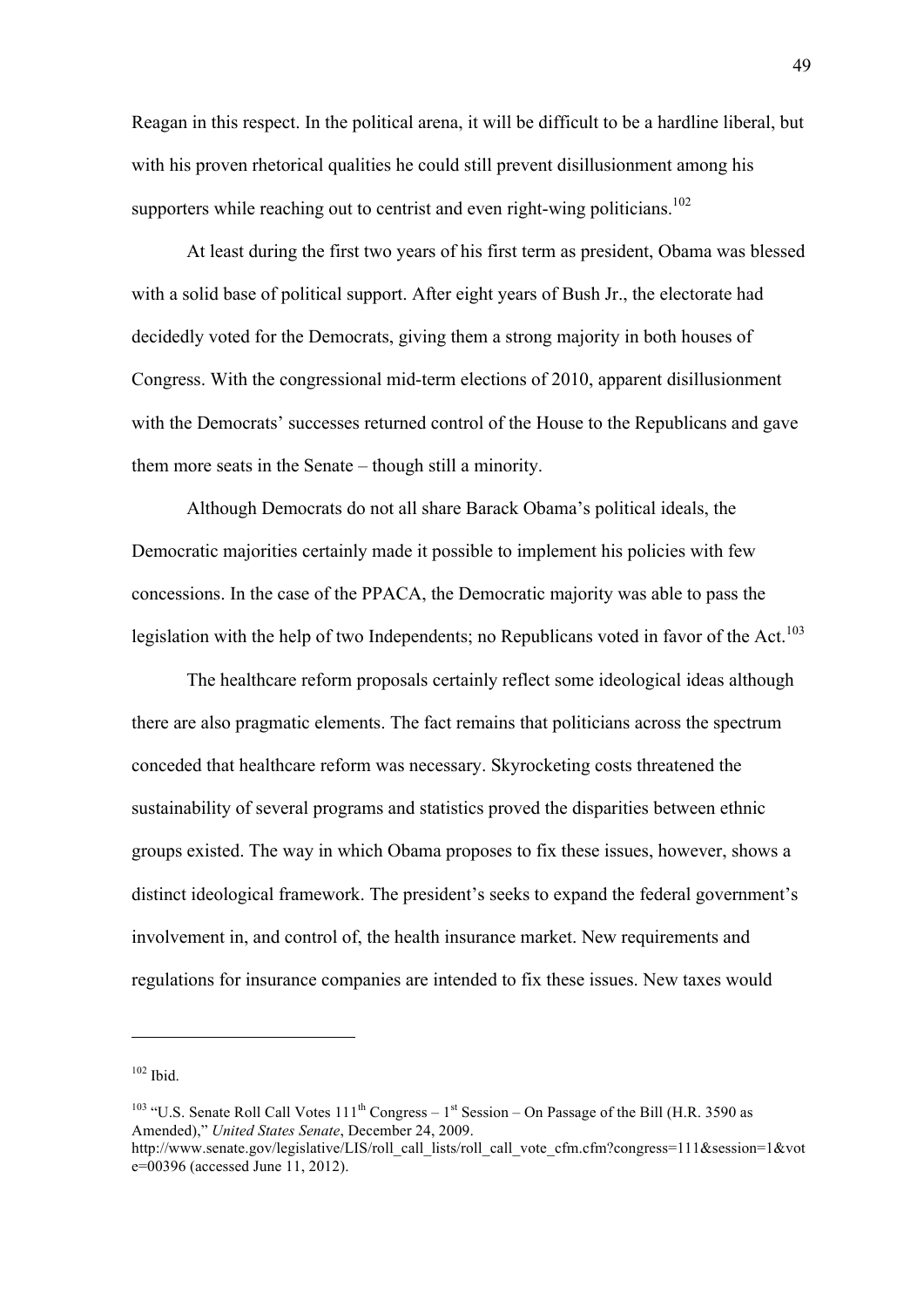make programs sustainable. A government mandate makes health insurance mandatory for all citizens, obviously designed to eliminate disparities between age groups, ethnicities, and income classes. Such a use of government power clearly falls within the boundaries of the definition of liberalism set forth in the previous chapter. Liberalism was defined there "as the belief that individuals and institutions, including governments, should so act – or refrain from acting – as to liberate as many individuals as possible from as many shackles as possible, without overturning basic social machinery." This central idea – using government power to bring about healthcare equality – illustrates the liberal nature of president Obama's health reform plans. As will be shown later, this is also one of the central points with which the opposition took issue – almost all opposition to the plans center on the claim that this is a "government take-over" of healthcare.

On other issues, Obama has also taken a markedly different position than his conservative predecessor. The president has been making a case for same-sex partnerships and has also expressed taken a more progressive position on issues like abortion, euthanasia, women's rights, and the economy. Immediately after taking office in January of 2009, the president set out to revert some of the policies passed under Bush Jr. This further alienated his political opponents and led to many stalemates in Congress, causing commentators and writers to call the  $111<sup>th</sup>$  and  $112<sup>th</sup>$  Congresses "do-nothing Congresses", comparing them to the infamous  $48<sup>th</sup>$  Congress of 1947.<sup>104</sup> On issues considered important by the Christians, the administration has taken a decidedly different stance than George W. Bush. This has created a general sense of disappointment with, and alienation from the president. John Piper, an evangelical Baptist minister from Minneapolis, expressed his

<sup>104</sup> Dana Milbank, "Our Do-Almost-Nothing Congress," *The Washington Post*, May 2, 2012. http://www.washingtonpost.com/opinions/the-big-talk-no-actioncongress/2012/05/02/gIQAtOu7uT\_story.html (accessed June 11, 2012).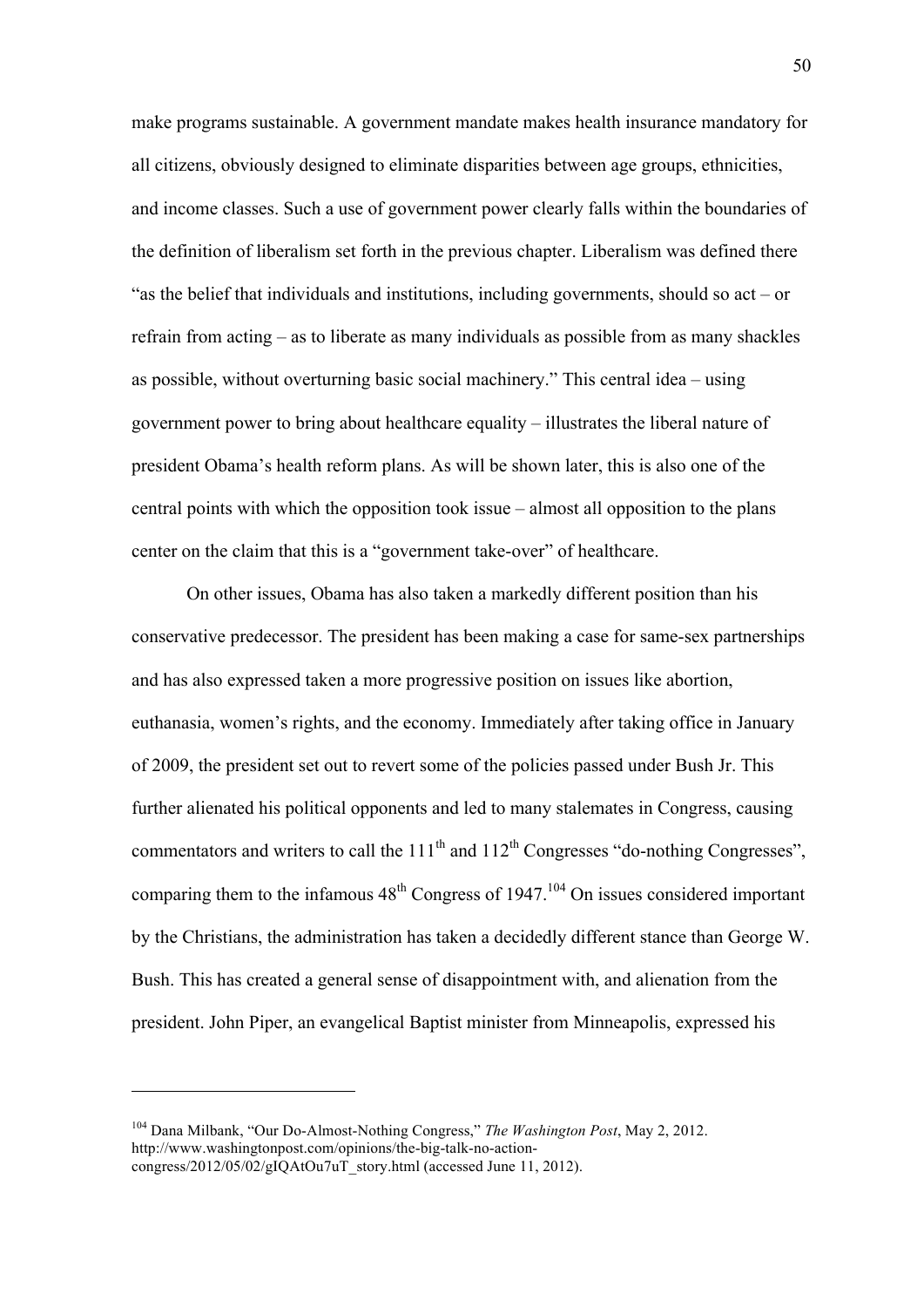concern about the president's decision to authorize abortion, also writing that "some of us wept for joy at your inauguration."<sup>105</sup>

#### Themes of opposition

 $\overline{a}$ 

The Patient Protection and Affordable Care Act is by no means a popular piece of legislation. Although many Americans recognized the need for reform, popular support for the Act has only run low, ever since its inception. Many democratic representatives and senators were grilled by their constituents on why they supported the measures, and thousands of opinion pieces have been published about the reform bill. Because so many of its provisions are only now taking effect, the Act has been on the public's mind since it was first proposed in 2009, and will likely remain a divisive issue unless its opponents are reconciled, or (parts of) the law repealed. Among conservatives, the PPACA is very unpopular, and several recurrent themes emerge from the sources. Because the goal of this chapter is to say something about the modern Christian Right, the sources discussed below were selected especially because they fall within the category.

One issue raised by almost all opponents of the Act is its constitutionality. This is obviously not a specifically Christian argument, but the fact that it is brought up by Christian organizations and think tanks shows that the movement belongs to a broader conservative movement and shares many of its ideas. Alan Keyes, a Roman Catholic Black conservative scholar and presidential candidate, argues that the Obama take-over of healthcare represents a certain form of slavery. Since the Act includes mandates, the individual's ability to choose is taken from him, and he is obliged to act in a certain

<sup>105</sup> John Piper, "No Mr. President. Killing Is Killing No Matter What We Call It," *Desiring God,* May 13, 2009. http://www.desiringgod.org/blog/posts/no-mr-president-killing-is-killing-no-matter-what-we-call-it (accessed June 11, 2012).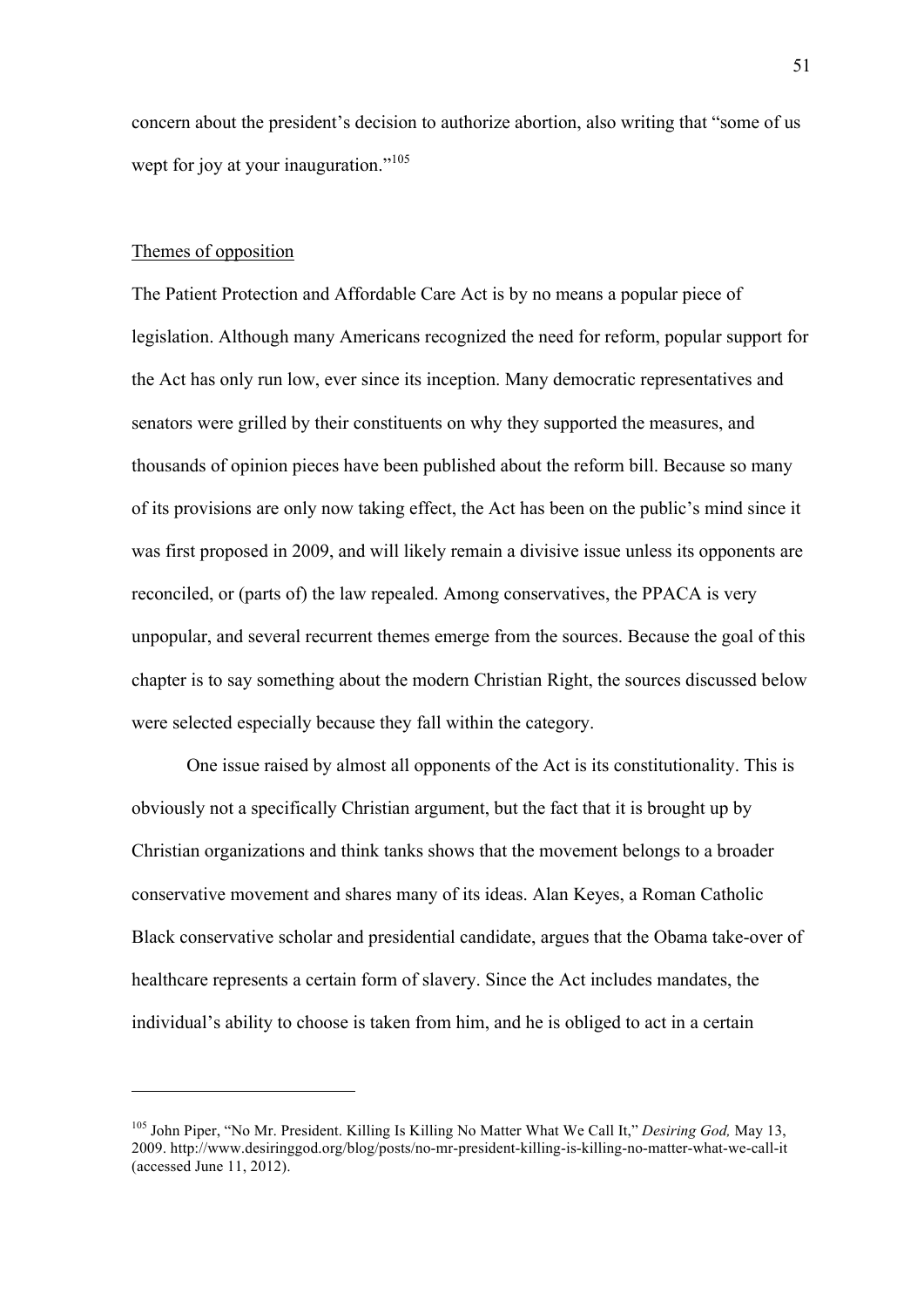manner – i.e. maintain a certain condition of health – as dictated by the government.<sup>106</sup> In a podcast about the Act – often referred to as "ObamaCare" by its opponents – Keyes argues that it is evidence of Obama's totalitarian tendencies. The government's meddling with healthcare is in his view similar to the Communism of the Soviet Union. Since Communism failed, ObamaCare is doomed to fail as well. Access to medical services would be restricted by "political-, party-, and bureaucratic gatekeepers" and liberty would be threatened by the abolition of choice.<sup>107</sup>

It is interesting to see how personal liberty also becomes part of the religious rhetoric. Of course, liberty is one of the "inalienable rights" with which all men are "endowed by their Creator." For Christian conservatives, any limitation placed on this liberty is seen as a departure from God's own plan for mankind, as well as a departure from what the founders intended. Indeed, the idea that the Constitution establishes a Christian nation, and that the intention of the founders was to base the United States on explicitly Christian values is quite prevalent among the American population. A survey conducted in 2007 showed that such a belief is shared by more than half of the population, with support for this idea running especially high among evangelicals and Republicans.<sup>108</sup> Not all leading organizations share such a view, or do not refer to it. The conservative *Heritage Foundation* published a *Guide to the Constitution*, containing detailed analyses of the Constitution and its amendments, as well as a number of essays on general principles and the document's history. Explaining the background of the supreme law of

<sup>106</sup> Alan Keyes, "Health Care – What the Revolt to Freedom Requires," *Alan Keyes Is Loyal to Liberty*. August 25, 2009. http://loyaltoliberty.com/?p=94 (accessed June 7, 2012).

<sup>107</sup> Alan Keyes, "Stop Obama's Totalitarian Health System Takeover," *Alan Keyes Is Loyal to Liberty*. August 3, 2009. http://www.podbean.com/podcast-detail?pid=41386 (accessed June 7, 2012).

<sup>108</sup> Andrea Stone, "Most Think Founders Wanted Christian USA," *USA Today*, September 13, 2007. http://www.usatoday.com/news/nation/2007-09-11-amendment\_N.htm (accessed June 11, 2012).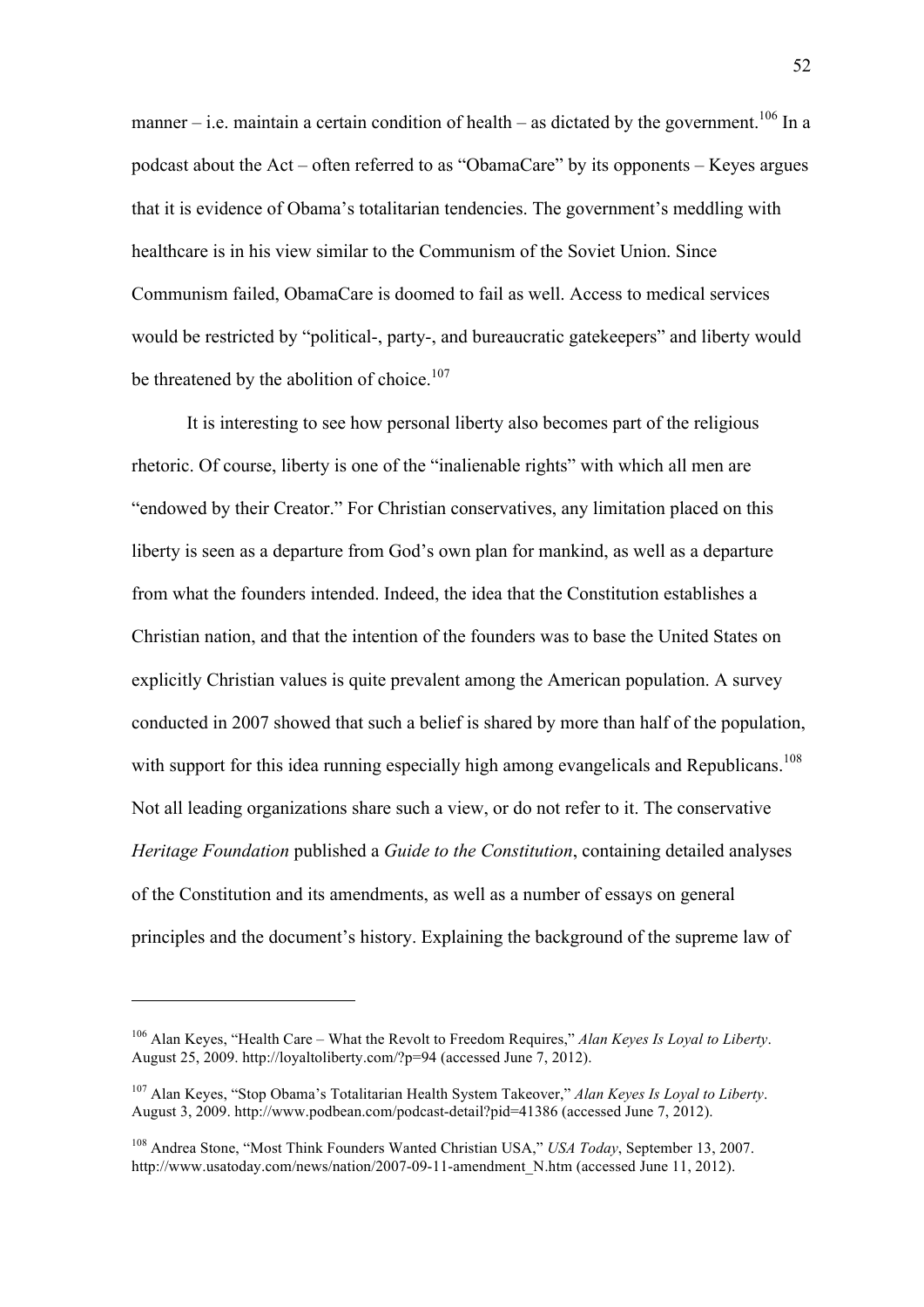the land, the authors limit themselves to analyzing the laws from a legal and historical perspective, not even once referring to the Bible or Christian theology.<sup>109</sup>

Perhaps a more distinctively conservative Christian position against the PPACA is the disappointment that it requires insurance plans to cover contraceptives and abortifacients (drugs that induce abortion). As was discussed in the first chapter, the strong anti-abortion position distinguished the Christian Right from broader conservatism. Today, it remains an issue of great importance for Christian conservatives. According to them, the Bible clearly shows that life begins at conception. Obviously, such an assumption leads to the conclusion that abortion means the ending of a human life – murder. Under the PPACA, premiums paid by Christian conservatives could also be used to cover contraceptives and abortion-inducing drugs, which is why it caused a stir.

Several organizations and think tanks write about this controversial issue. The *Family Research Council* (FRC) writes in a press release that this mandate "violates the consciences of millions."110 In many other articles and opinion pieces on its website it rejects Obama's reform because it funds abortions. The *Christian Coalition* also reported that the PPACA funds abortions, and calls on its supporters to take action to "repeal ObamaCare today."111 In his podcast, Alan Keyes also touches upon the subject, arguing that billions of dollars that were supposed to "preserve health" are used instead to

<sup>109</sup> "The Heritage Guide to the Constitution," *The Heritage Foundation*. http://www.heritage.org/constitution/ (accessed June 11, 2012).

<sup>110</sup> "Press Release: FRC Opposes HHS Mandated Coverage of Abortifacients Under ObamaCare," *Family Research Council*. August 1, 2011. http://www.frc.org/newsroom/frc-opposes-hhs-mandated-coverage-ofabortifacients-under-obamacare (accessed June 7, 2012) and "ObamaCare: Home of the \$1 Abortions," *Family Research Council*. http://www.frc.org/washingtonupdate/obamacare-home-of-the-1-abortions (accessed June 7, 2012).

<sup>111</sup> "Turns Out ObamaCare Funds Abortion After All (Just Like Pro-Lifers Predicted)," *The Christian Coalition of America*. July 14, 2010.

http://www.cc.org/blog/turns\_out\_obamacare\_funds\_abortion\_after\_all\_just\_prolifers\_predicted (accessed June 7, 2012).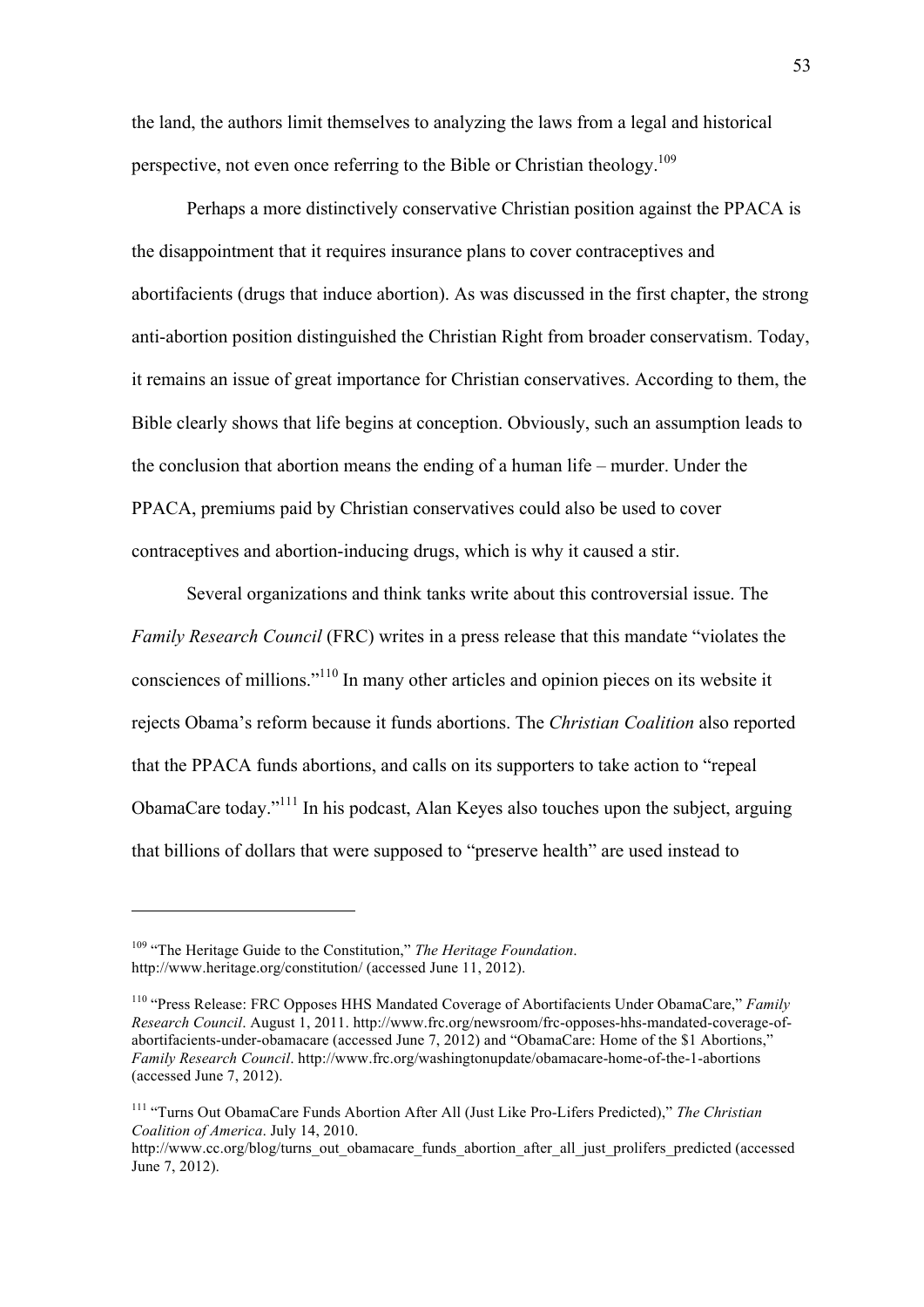"produce death."<sup>112</sup> Not surprisingly, the *National Right to Life Committee* also aims to repeal the PPACA and in the process also evict Barack Obama from the White House.<sup>113</sup>

Interestingly, the conservative *Heritage Foundation* think tank does not dismiss the administration's healthcare reform merely *because* it funds abortions and contraceptives. It does, however, focus on the unconstitutional nature of these provisions. It takes issue with the notion that the government mandates coverage of abortion and contraception, also forcing people to comply with this if they have moral objections. In numerous publications, *Heritage* scholars argue such a mandate violates the first amendment of the constitution. Thus, for *Heritage*, this issue is related to the constitutionality challenge of the PPACA. The government provided a waiver for religious organizations, but because the definition is so narrow, only churches are exempt from funding abortions in such an indirect fashion. Other employers are not so lucky, even if they and all of their employees are moral objectors.114 As expected, the *Family Research Council*<sup>115</sup> and the *Christian Coalition*<sup>116</sup> discuss the same issue. The latter even reports another measure that would

 $\overline{a}$ 

<sup>114</sup> Chuck Donovan, "HHS's New Health Guidelines Trample on Conscience," *The Heritage Foundation*. August 2, 2011. http://www.heritage.org/research/reports/2011/08/hhss-new-health-guidelines-trample-onconscience (accessed June 7, 2012) and "Obamacare Anti-Conscience Mandate: An Assault on the Constitution," *The Heritage Foundation*. February 17, 2012.

<sup>112</sup> Keyes, "Totalitarian Takeover", ibid.

<sup>113</sup> See *National Right to Life Political Action Committee* <http://www.nrlpac.org>. Also see "Key Points on Pro-Abortion Provisions in Obama-Backed Health Care Bills," *National Right to Life Committee*. November 3, 2009. http://www.nrlc.org/AHC/TalkingPointsAbortionHealthCare.pdf (accessed June 7, 2012).

http://www.heritage.org/research/factsheets/2012/02/obamacare-anti-conscience-mandate-an-assault-on-theconstitution (accessed June 7, 2012).

<sup>115</sup> "Join Nearly 3,000 Pastors in the Fight for Religious Liberty," *Family Research Council*. http://www.frc.org/watchmenonthewall/join-nearly-3000-pastors-in-the-fight-for-religious-liberty (accessed June 7, 2012).

<sup>116</sup> Jim Backlin, "Obama: America's First Dictator?" *The Christian Coalition of America*. February 13, 2012. http://www.cc.org/blog/obama\_america%E2%80%99s\_first\_dictator (accessed June 7, 2012).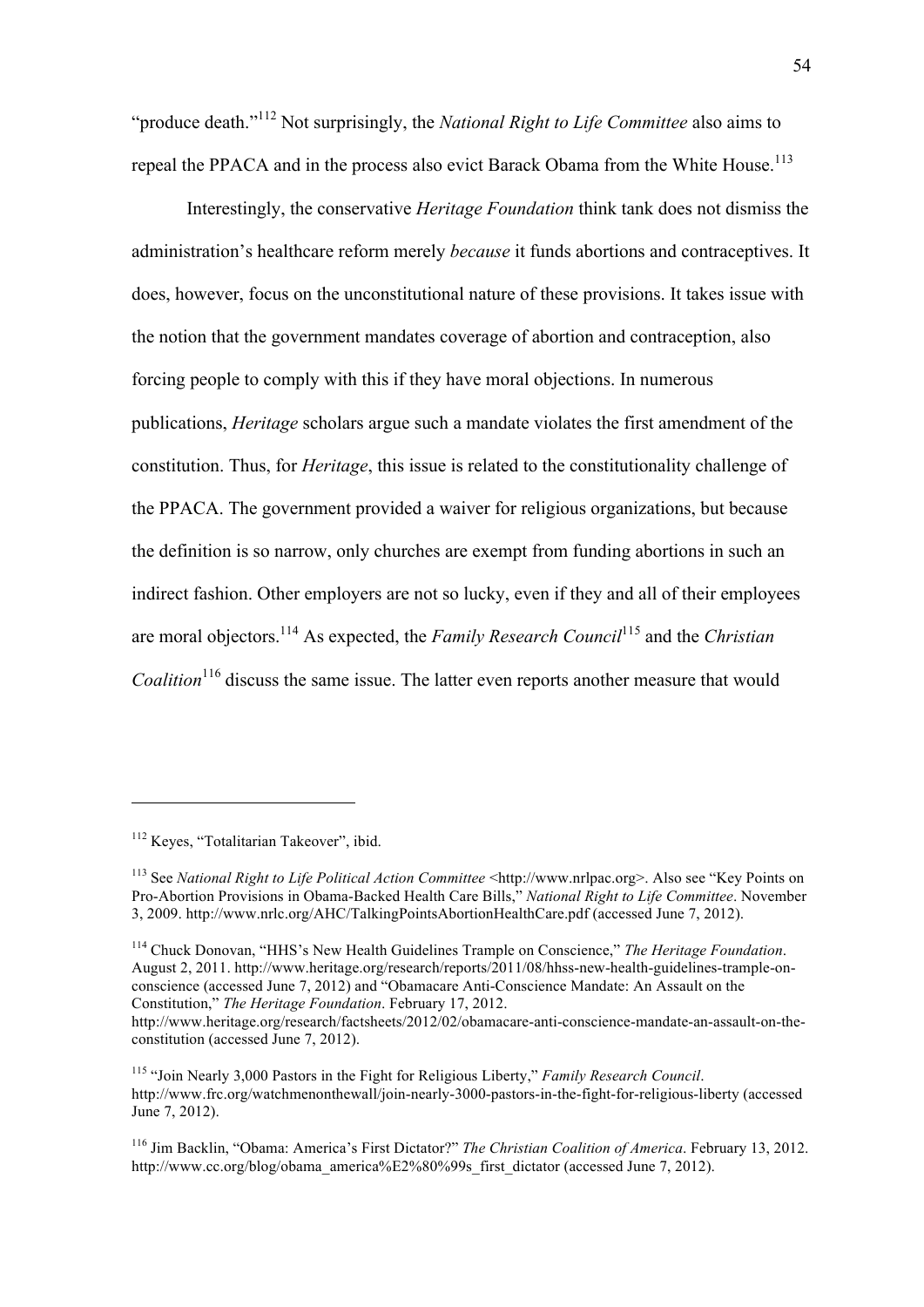force doctors and nurses to perform abortions even if they have moral objections.<sup>117</sup> *FRC* and *Christian Coalition* use the abortion issue as another argument against the Act, while for *Heritage* it constitutes a sub argument of the constitutionality issue.

On a related theme, the organizations and opinion makers also suggest that the federal government's regulations and recommendations could influence people's decisions when the end of their life comes near. Since further care would be expensive, government incentives might push people in the direction of euthanasia, which is also condemned by Christian conservatives as a morally wrong practice.<sup>118</sup>

Interestingly, most of these sources seem to cater to a specific public. From the texts, it is clear that a certain position on the issues is pre-supposed. None of the organizations cited above explain *why* abortion or euthanasia is wrong; they suppose the reader to share the assumption that they *are* morally wrong. This indicates that there must be a certain well-defined group of supporters that these websites aim at. When attacking the PPACA from a pro-life perspective, these organizations and individuals clearly use a Christian perception of morality to argue against Obama's reforms. Most of the other arguments are of a more general nature and challenge the expansion of government and the proposed tax increases.

Different think tanks, organizations, commentators, and news outlets raise many of the same themes. The *Evangelical Outpost* posted an opinion piece against universal healthcare, synthesizing many of the Christian conservative arguments mentioned

<sup>117</sup> "Obama Admin Trying to Eliminate Doctor and Nurce Conscience Protections on Abortion," *The Christian Coalition of America*. March 21, 2011.

http://www.cc.org/blog/obama\_admin\_trying\_eliminate\_doctor\_and\_nurse\_conscience\_protections\_abortion (accessed June 7, 2012).

<sup>&</sup>lt;sup>118</sup> "Death Panels' Finding Their Way Back Into ObamaCare," *The Christian Coalition of America*. December 28, 2010. http://www.cc.org/blog/quotdeath\_panelsquot\_finidng\_their\_way\_back\_obamacare (accessed June 7, 2012).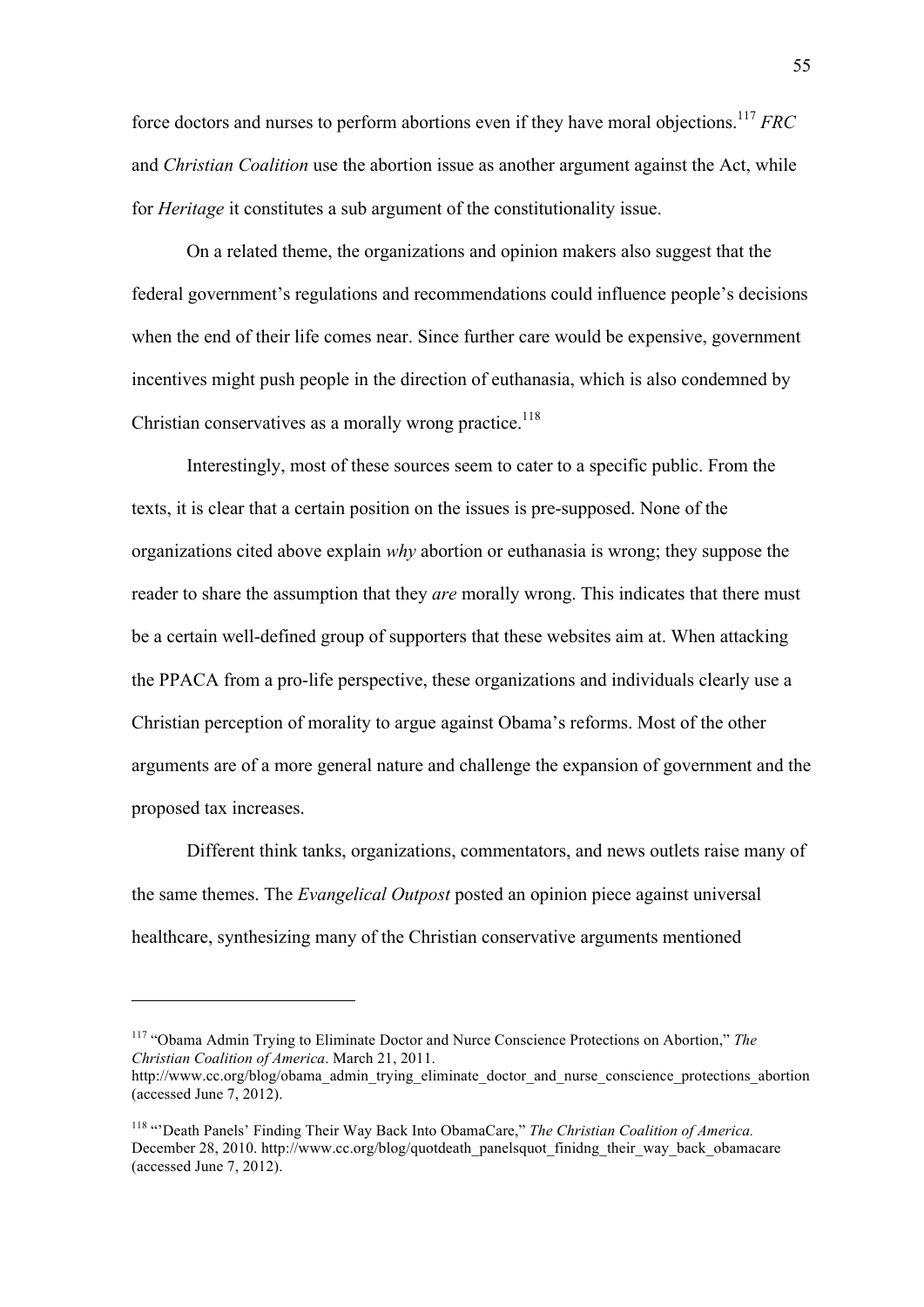above.<sup>119</sup> *Christianity Today* published articles of a similar nature, although there the moral and ethical issues are the most important ones, with less emphasis on the legal objections to health reform.<sup>120</sup> To date, no articles in favor of Obama's reform have been posted on either website.

A multi-million organization, *Focus on the Family* provides Christians with a wealth of online information on family values. Under U.S. law, the organization is not permitted to endorse specific candidates, but it undoubtedly belongs to the Christian conservative right in America. As with the *Evangelical Outpost* and *Christianity Today*, the articles on this website focus primarily on pro-life concerns about the PPACA and the freedom of religion. Being prohibited from making political statements, *Focus on the Family* points out the issues that should be of concern to Christians, and then exhorts them to "pray for a miracle." No accusations are made towards Obama, and repeal of the Act is not explicitly mentioned, but it is nevertheless clear that the organization does not support such reform and would prefer Christians not to support it.<sup>121</sup>

A Pew survey conducted in November of 2009 raises some interesting questions. On many of the Christian think tank websites, abortion is mentioned as one of the main reasons for opposition of the PPACA. However, the Pew poll showed that abortion ranks

<sup>119</sup> Dustin R. Steeve, "A Conservative Argument From Principle Against Universal Healthcare," *The Evangelical Outpost*. September 23, 2009. http://evangelicaloutpost.com/archives/2009/09/principle-againstuniversal-healthcare.html (accessed June 8, 2012).

<sup>120</sup> See articles listed under "ObamaCare," *Christianity Today*,

http://www.christianitytoday.com/ct/search.html?searchall=&query=obamacare&x=0&y=0 (accessed June 8, 2012) and "Healthcare reform," *Christianity Today*,

http://www.christianitytoday.com/ct/search.html?searchall=&query=healthcare+reform&x=0&y=0 (accessed June 8, 2012).

<sup>121</sup> Jim Daly, "Notre Dame Sues – What Can You Do," *Focus on the Family Online Communities – Finding Home*. May 22, 2012. http://www.focusonlinecommunities.com/blogs/Finding\_Home/2012/05/22/notredame-sues--what-you-can-do (accessed June 8, 2012) and Jim Daly, "High Cost of Healthcare Reform," *Focus on the Family Online Communities – Finding Home*. August 3, 2009.

http://www.focusonlinecommunities.com/blogs/Finding\_Home/2009/08/03/high-cost-of-healthcare-reform (accessed June 8, 2012).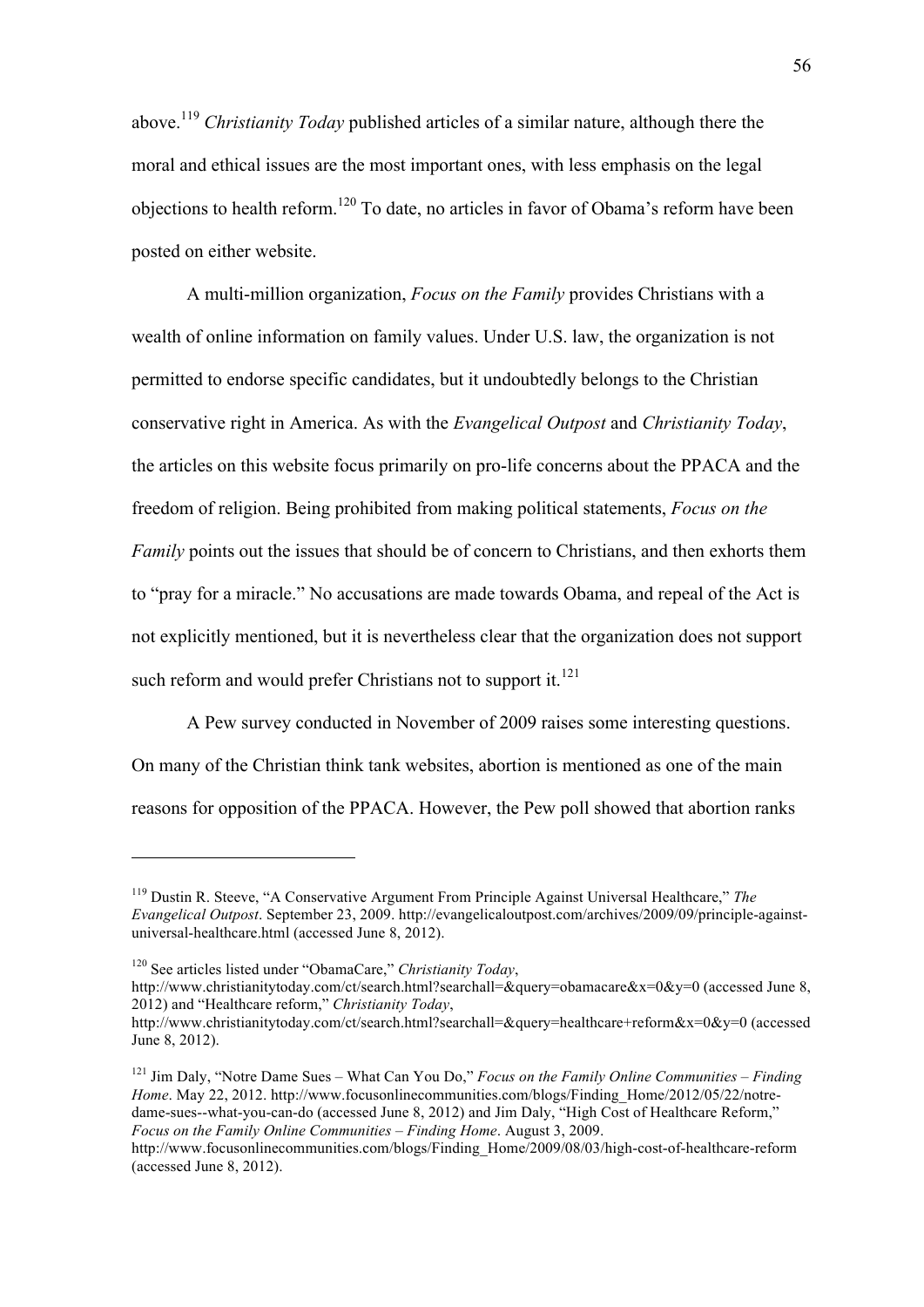very low on the list of reasons why Americans oppose the Act. Only 3% of Americans mentioned it as a main reason, while Pew noted that this percentage among protestant Evangelicals and white Catholics was slightly higher. Yet even for those groups, abortion was only one of several reasons and was ranked lower than concerns over government expansion, higher costs, a fear of losing one's health insurance, and the alleged coverage of illegal immigrants. The first three also appear in the sources discussed above, although the abortion issue appears to be represented disproportionally – at least when compared to public opinion. However, it must be noted that many of those articles were published after the survey was conducted. Unfortunately, to date Pew has not polled on the same issue again, so it is unclear whether these sources have been very successful in raising public awareness of this issue and making abortion a more important reason for opposition.<sup>122</sup>

## The rhetoric of opposition

 $\overline{a}$ 

Another feature to look at in these sources is the kind of rhetoric that is being used. As in any disagreement, the fight can get ugly. When conservatives began to take on Communism and liberals in the sixties and seventies, they often employed a language of fear. New liberal reforms would end the United States as they knew it and set the country on a path of decline, leading to its inevitable destruction. Similarly, Communism was framed as the ultimate enemy, to be avoided or defeated at all costs. Anyone in favor of increased government control was quickly labeled a socialist or a "commie", and people rallied behind the movements of senator Joseph McCarthy and Barry Goldwater.<sup>123</sup>

<sup>122</sup> "Abortion Plays Small Role in Health Reform Opposition: Though Most Oppose Public Funding," *The Pew Forum on Religion & Public Life*, November 19, 2009. http://www.pewforum.org/Abortion/Abortion-Plays-Small-Role-in-Health-Reform-Opposition.aspx (accessed June 12, 2012).

<sup>123</sup> Cf. chapters 3 and 4 in McGirr, *Suburban Warriors*, pp. 111-86.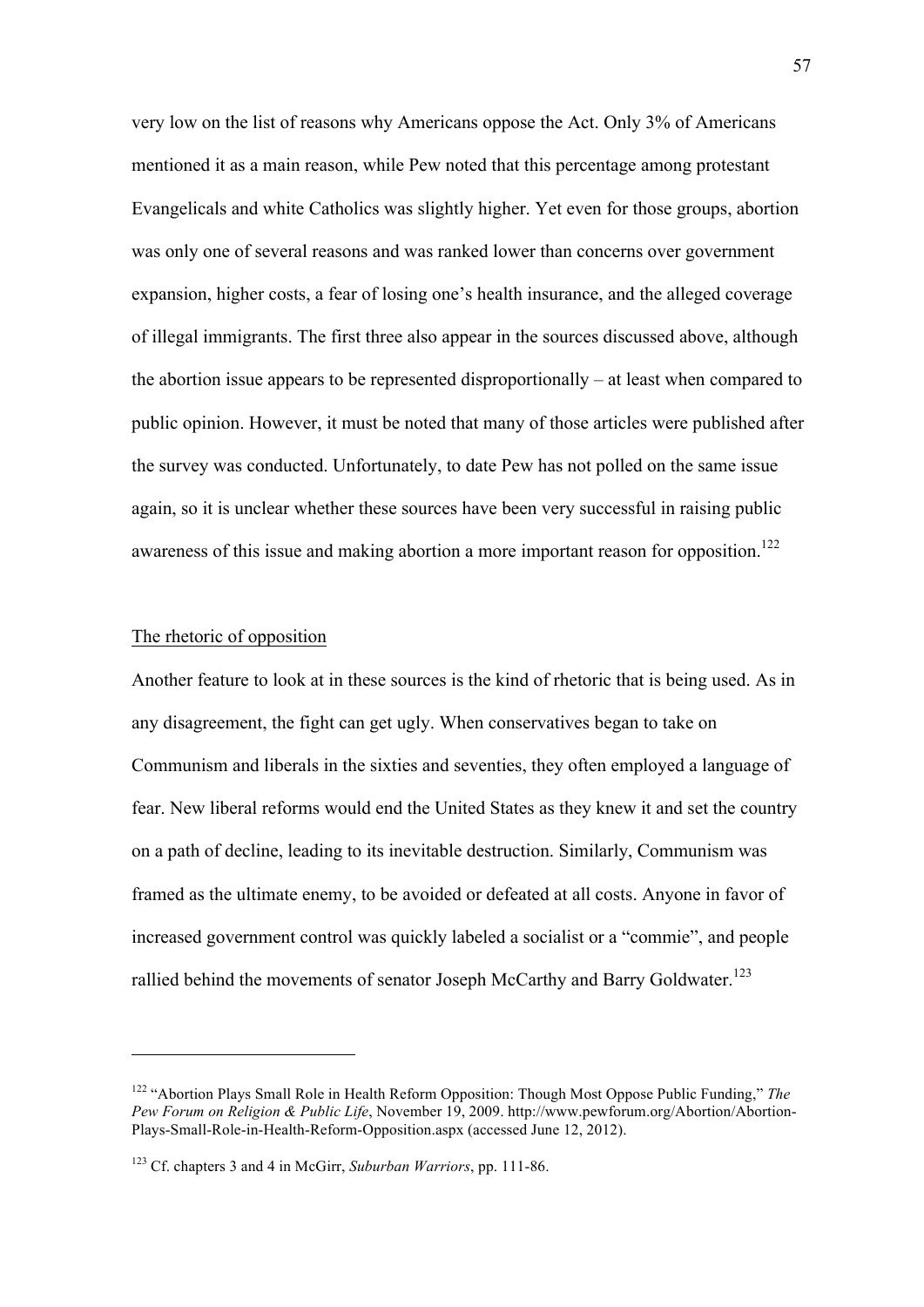The arguments brought up by the sources quoted above are of a much more intellectual nature. Instead of quickly labeling and dismissing their opponents, a detailed analysis is provided of the points they take issue with. Elements of the Act are tested for their constitutionality and a properly argued case is presented against the plan. However, the accusative terms can also be found. The Christian Coalition does refer to the president as a dictator, although they explain this accusation by showing how he allegedly tramples the rights and provisions set forth in the Constitution. On a similar note, Alan Keyes also accuses Obama of totalitarianism *á la* Marx, but also offers his views on the administration's treatment of the constitution. In the age of multimedia, it is also easy to find examples of influential people who do not use such a thoughtful, studious manner of persuasion. Rush Limbaugh, the popular and well-known conservative talk-show host, accuses Obama of being a Marxist and denying that capitalism has made America great.<sup>124</sup> On other pages, his website features images of a medical symbol with the circumscription "United Socialist States of America." He also frequently refers to the Obama administration with the pejorative "regime."<sup>125</sup>

Interestingly, the use of hyperbolic language to emphasize the dangers of the attacks leveled against the traditional American Christian values is nothing new. In a book analyzing the Christian Right's fight to realign the public school system according to their values, Fritz Detwiler writes that *Christian Coalition's* Pat Robertson frequently told "horror stories" on his *700 Club*, emphasizing and exaggerating certain elements of policy

<sup>124</sup> Rush Limbaugh, "President Obama's Osawatomie Speech was a Marxist Attack on America," *The Rush Limbaugh Show*. December 7, 2011.

http://www.rushlimbaugh.com/daily/2011/12/07/president\_obama\_s\_osawatomie\_speech\_was\_a\_marxist\_at tack on america (accessed June 8, 2012).

<sup>125</sup> Rush Limbaugh, "What Does the IRS Know About ObamaCare That We Don't?" *The Rush Limbaugh Show*. April 10, 2012.

http://www.rushlimbaugh.com/daily/2012/04/10/what does the irs know about obamacare that we don t (accessed June 8, 2012).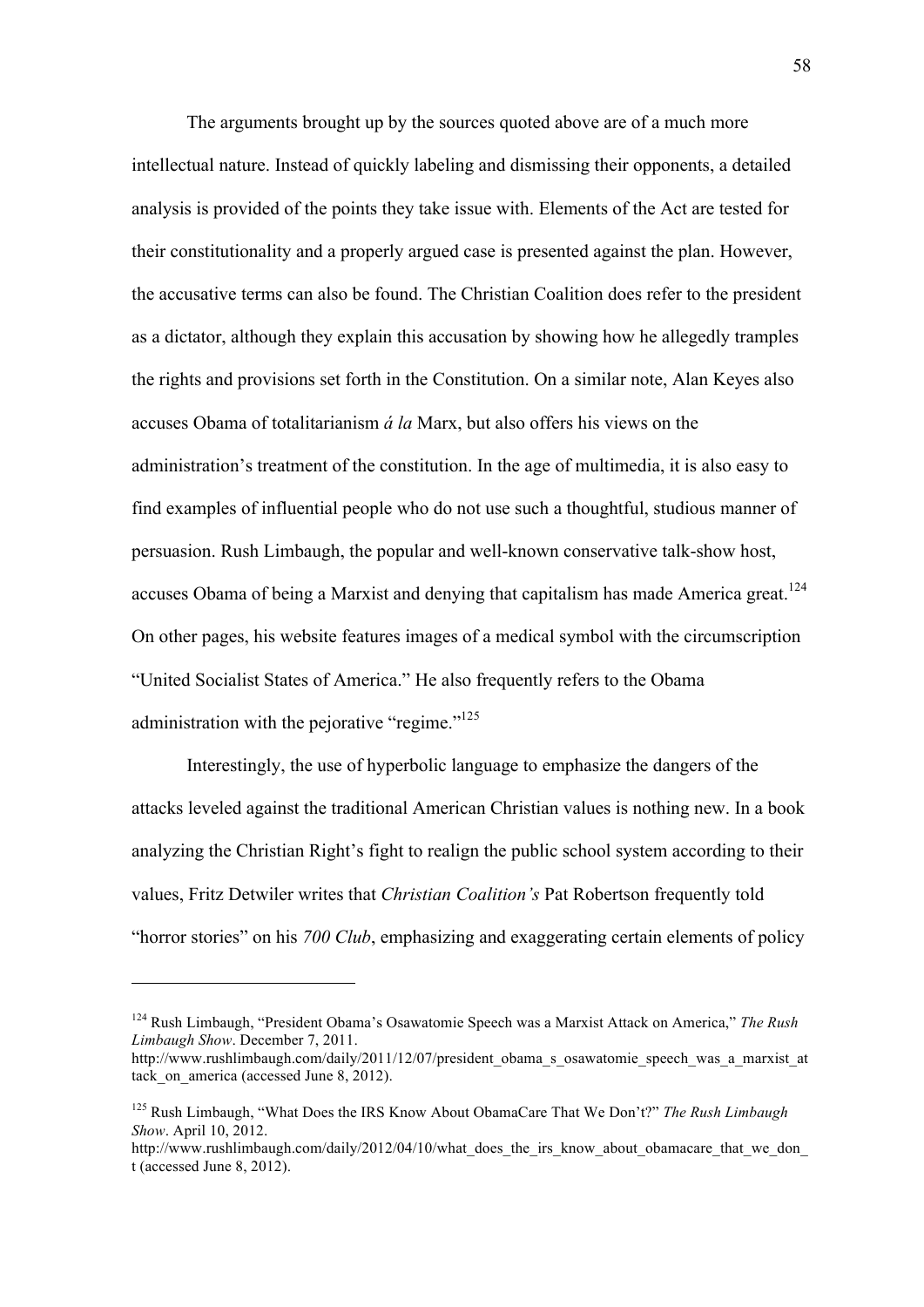that he considered a danger to traditional values.<sup>126</sup> Indeed, he later notes how the *Coalition* followed *Heritage's* advice to train candidates and spokespersons to abandon the use of religious talk and theological absolutes, instead promoting the movement's agenda in "common sense terms."<sup>127</sup> Certainly, in the examples quoted above, *Heritage* shows itself to be a fine example of this, using argumentation that is not based on theological premises but focusing on legal and common sense issues.

Not all of the rhetoric employed by the PPACA's opponents is of a negative nature. There are also many examples available of much more positive formulations of (Christian) conservative ideology, which implicitly reveals the opposition to Obama's policies. The *Heritage Foundation* published a book titled *Saving the American Dream*. Obviously, the underlying assumption of its authors is that *the American Dream* (never specified) is somehow in jeopardy. *Heritage*'s proposals are designed to "save" this dream – whatever their opponents do will likely further endanger it.<sup>128</sup> The *Family Research Council* uses similar language, stating that it "respects" life, whereas pro-abortionists "terminate" it. *FRC* therefore "defends" traditional values and the "sanctity" of life – framing its political action in a language of contest.<sup>129</sup> An evangelical political action committee is trying to mobilize Christians to vote in the presidential elections with the goal to "restoring hope and preserving liberty" – in short, to "restore America."<sup>130</sup>

<sup>126</sup> Fritz Detwiler, *Standing on the Premises of God: The Christian Right's Fight to Redefine America's Public Schools* (New York: New York University Press, 1999), 64.

 $127$  Ibid., 66.

<sup>128</sup> Stuart M. Butler, Alison Acosta Fraser, and William W. Beach (eds.), *Saving the American Dream* (Washington: The Heritage Foundation, 2011).

<sup>129</sup> "Human Life & Bioethics," *Family Research Council*. http://www.frc.org/life--bioethics (accessed June 11, 2012).

<sup>130</sup> "About Us," *Restore America*. http://restoreamerica.org/about/ (accessed June 11, 2012).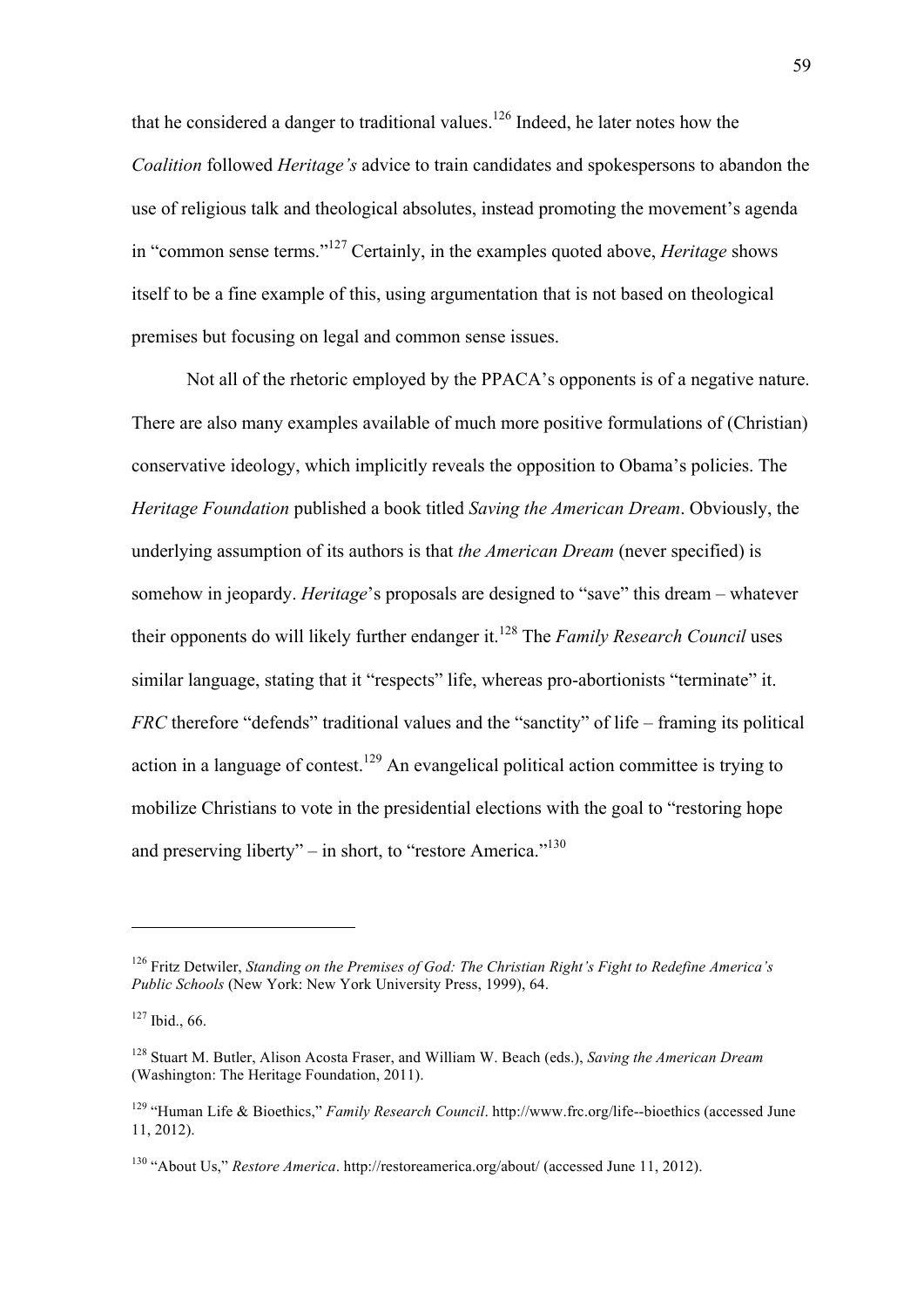### The Christian and Conservatism

As was explained in the first chapter, the ideology of the Christian Right was for the most part based on a broader form of American conservatism. Indeed, the rise of the Christian Right was seen in connection with the resurgence of conservatism in the decades after the Second World War. As has been shown in this chapter, Christian opponents of the health reform Act still use the same traditionally conservative arguments against expansion of government and increasing taxes. Occasionally, as with Rush Limbaugh, the old anti-Communism language is revived and applied to Obama's policies, but this is not the mainstream opposition to health reform.

On the other hand, conservatism has also given a place to values and opinions based on the Bible, even if all conservatives are not necessarily Christians. Rush Limbaugh, for example, is far from a traditional Christian or evangelical, but also challenges the administration's policies on abortion in relation to health reform, and on other issues such as same-sex marriage.

It appears thus that American conservatism is especially appealing to Christians because of its adoption of several issues that are considered important by many believers. Nevertheless, not all Christians are found in the conservative camp. As Michael Kazin writes in his study of the American Left, early progressives often used to Bible to justify their calls for reform. With the Social Gospel, protestant reformers sought to fix the problems that they saw in American society.<sup>131</sup> Many Christians read the Bible in a different way than evangelicals do, with less emphasis on the so-called "literal interpretation" of Scripture, and with less rigidly theological ideas. For example, abortion is not an issue if one believes life does not begin at conception. Similarly, not everyone

<sup>131</sup> Kazin, *Dreamers*, 75-76.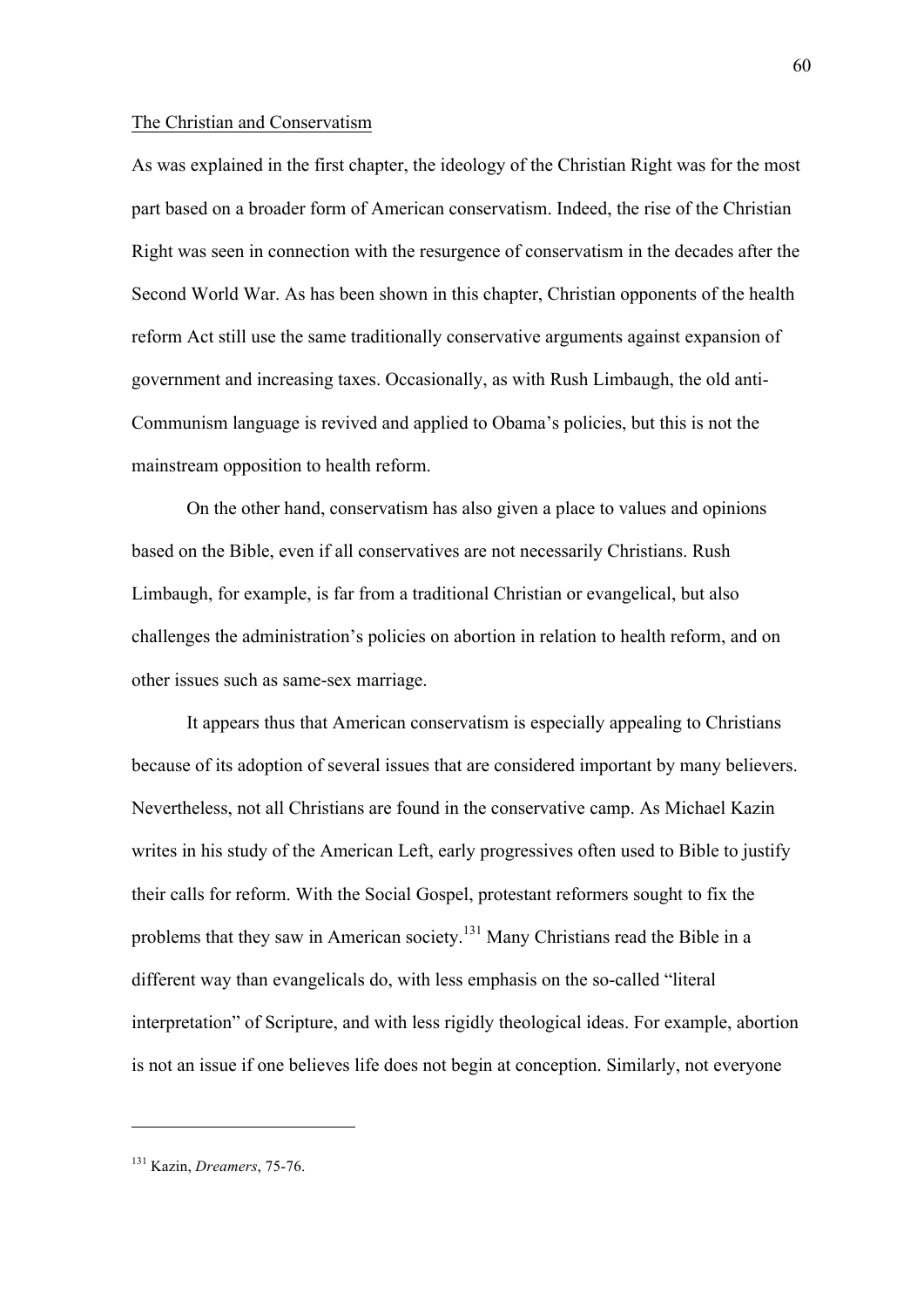reads the Constitution as a document based on Christian ideology. State expansion is not by definition something going against religious doctrine. Taken together, these three premises could be used by less rigid Christians to justify their support of liberal reform – including Obama's Patient Protection and Affordable Care Act.

### The alternative

So is it possible to extract a coherent ideology or pragmatic alternative to Obama's proposals from the sources discussed above? At the outset, it is important to note that most of the criticisms leveled against the health reform plan are rejections of the *complete* Act because *certain elements* are taken issue with. Assuming that conservatives and Obamatype liberals alike agree that reform is necessary, an alternative can be formulated based on a synthesis of the proposals made by the sources discussed before.

One of the central principles maintained in health reform is the *limitation of government*. The market should work free from government interference to establish the cost of medical services and the price of premiums, according to the workings of supply and demand. Furthermore, insurance companies and medical practitioners should have the freedom to make their own rules, or otherwise it is the responsibility of the states to regulate this – not the federal government. There are some exceptions to this rule – most conservatives agree the federal government should work towards creating a national market for insurances. The second, albeit related, issue is that of *personal choice*. The Constitution limits the powers of the federal government and establishes freedom and liberty for citizens. Americans should be *persuaded* but not *mandated* to buy insurance. When responsibility lies with the individual, no one should be dependent on a third party. Thus, the employer-based system of health insurances should be phased out. A third principal is that public funds should never be used to subsidize *immoral practices*.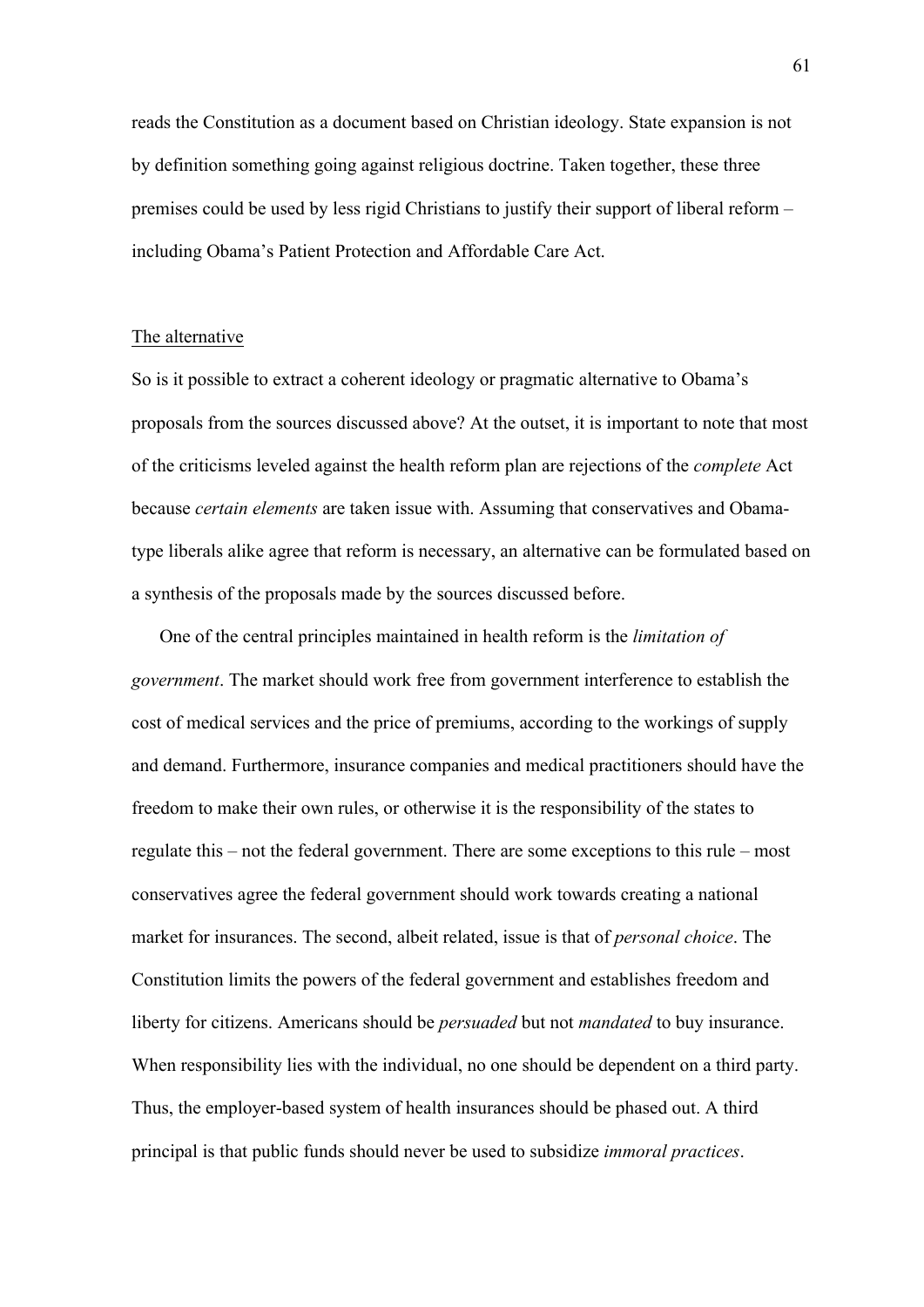According to Christian conservatives, this means that no money should go towards subsidizing abortions or abortifacients, contraceptives, and euthanasia. Furthermore, the first amendment should be interpreted as also safeguarding individuals with objections to any practices that go against their religious convictions. The final principle is *fiscal sustainability*. Medicare and Medicaid would be transformed into means-tested programs, whose output is only determined by revenues.

These fundamental principles of the Christian conservative alternative to Obama's health reform plan can be extracted from the sources that have been discussed. The *Heritage Foundation* published a reform plan for the American economy, titled *Saving the American Dream*. In this booklet it sets forth a conservative plan for reforming the federal government and limiting its size and spending. The plan does not refer to any specifically Christian values, but incorporates the other ones enumerated above.<sup>132</sup>

## The core of the movement

 $\overline{a}$ 

In this chapter, several sources have been analyzed that have published articles or opinion pieces about Obama's Patient Protection and Affordable Care Act. The goal of this was to find out whether the Christian Right still exists today in some form or other, and what organizations represent and safeguard its ideology. Several organizations and individuals have been discussed and also placed in relation to broader, not specifically Christian, conservatism. Several observations have already been made about these in the process, but some more can be made to work towards a final conclusion.

There are several large organizations that represent the ideological positions of the Christian Right. The *Heritage Foundation* does not classify itself as a Christian

<sup>132</sup> Stuart M. Butler, Alison Acosta Fraser, and William W. Beach (eds.), *Saving the American Dream* (Washington: The Heritage Foundation, 2011).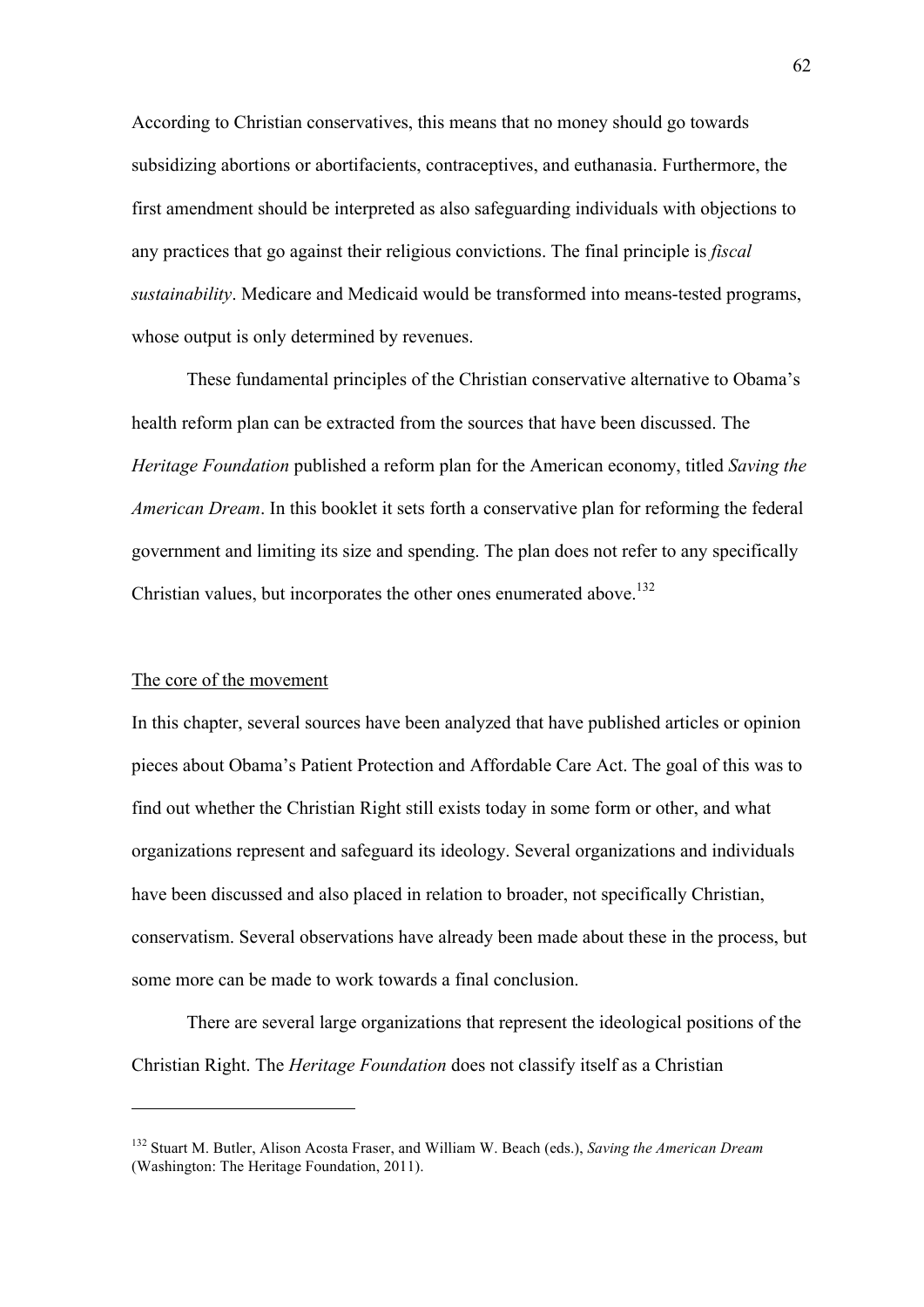organization, but Christian conservatives will certainly feel comfortable with its policy positions. *Heritage* says it also fights for traditional values and supports the traditional family structure. In the ObamaCare debate it focused its attacks on the unconstitutional nature of mandates eliminating constitutional protection for religious people who cannot comply with such demands on moral grounds. Its annual report for 2011 reveals that the potential influence is quite significant. Throughout the year, the organization published hundreds of reports and papers, advised politicians, organized lectures and debates, and received almost ten million visitors on their website.<sup>133</sup> The organization was founded in 1973 and has since grown to a considerable size. In its own words, it is the "most widely supported think tank in America, with some 700,000 active members."<sup>134</sup> This is further proved by the fact that the organization received almost 74 million dollars in contributions in 2011.<sup>135</sup> *Heritage* policy advisers frequently testify in courts and before Congress, showing it is indeed considered influential.

The *Family Research Council* is another conservative think tank, although it has a narrower focus than *Heritage*, concerning itself mostly with issues relating to the family. *FRC* takes a definitively Christian position on most of these issues. It bases its pro-life ideas on the Bible and advocates a "Judeo-Christian worldview as the basis for a just, free, and stable society."136 *FRC* employs about a dozen research fellows, assisted by about fifty other employees. Like *Focus on the Family*, the *Family Research Council* cannot endorse political parties or candidates. Therefore, it also created a political action committee (PAC)

<sup>&</sup>lt;sup>133</sup> Saving the American Dream: The Heritage Foundation 2011 Annual Report (Washington: The Heritage Foundation, 2012), 4. Via http://thf\_media.s3.amazonaws.com/2012/pdf/thf\_2011annrep\_web.pdf (accessed June 12, 2012).

<sup>134</sup> Ibid., 32.

 $135$  Ibid., 35.

<sup>136</sup> "Mission Statement," *Family Research Council*. http://www.frc.org/mission-statement (accessed June 12, 2012).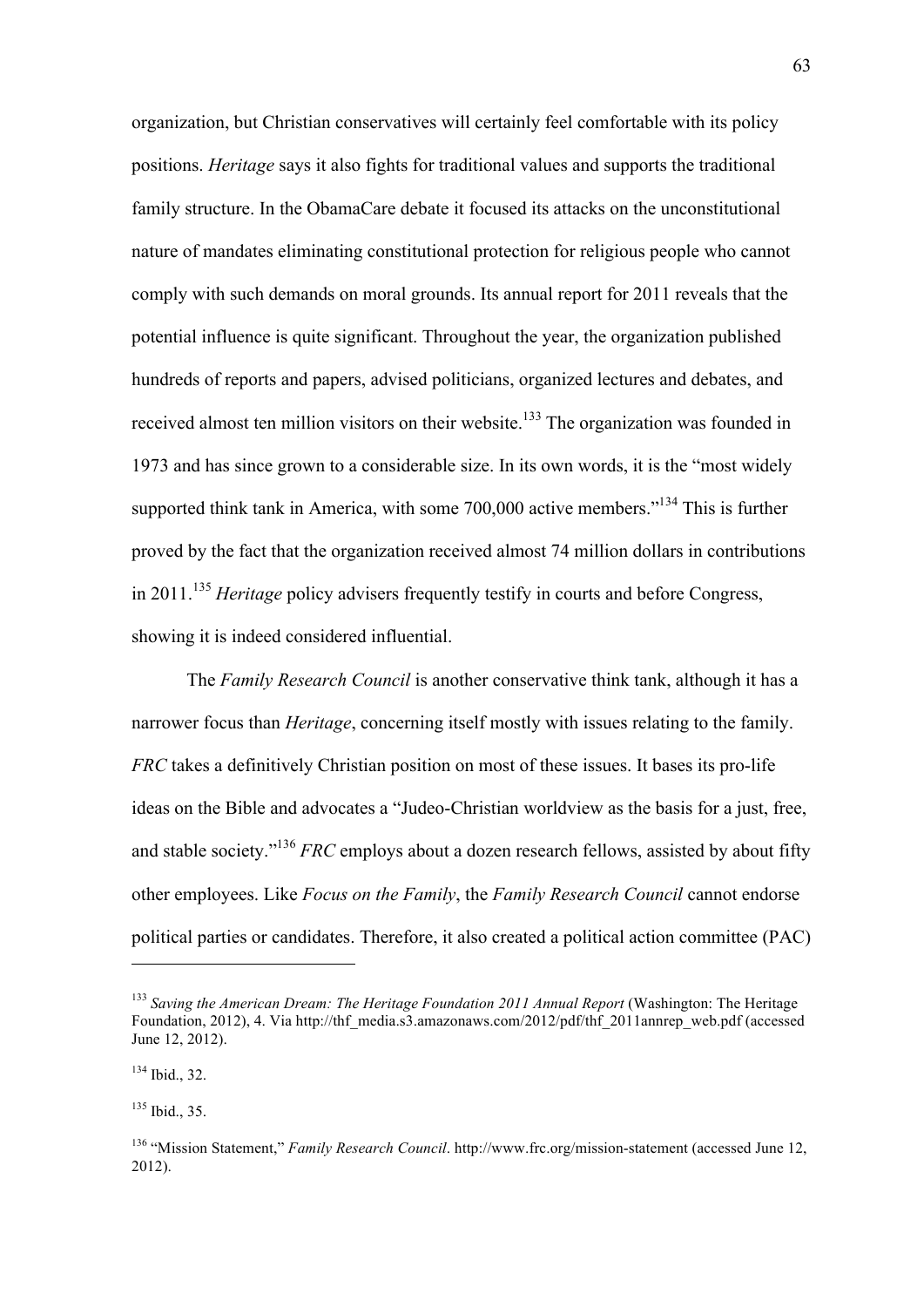– *FRC Action –* which can financially support candidates and mobilize people. Like *Heritage*, and the *Christian Coalition*, this PAC publishes congressional scorecards to educate voters. *FRC* received about 13 million in donations in 2011, but does not publish any information about the popularity of its resources.<sup>137</sup> Nevertheless, the millions of donations received suggest its popularity and influence could be significant. On its website, the organization mentions several other lobbying groups it works together with, forming a core group of Christian conservative organizations.<sup>138</sup>

Pat Robertson, a famous televangelist and host of the *700 Club*, founded the *Christian Coalition* in 1989. In 1988, Robertson campaigned for the highest office in the United States but lost from the incumbent vice president, George H.W. Bush. After that, he started the *Coalition*, which quickly grew and became an influential lobbying organization. Indeed, *Fortune* ranked it as the seventh most influential organization in Washington in 1997.<sup>139</sup> However, soon after, its influence began to decline due to internal problems.<sup>140</sup> Its revenues dropped from 26 million in the mid-nineties to a low of only one million a year recently.<sup>141</sup>

James C. Dobson founded *Focus on the Family* in 1977. The organization quickly grew to prominence, and raised over 80 million dollars in donations in  $2011$ <sup>142</sup>. In the late

<sup>137</sup> "Family Research Council Profile," *Evangelical Council for Financial Accountability*. http://www.ecfa.org/MemberProfile.aspx?ID=10064 (accessed June 12, 2012).

<sup>138</sup> "Frequently Asked Questions," *Family Research Council*. http://www.frc.org/faqs (accessed June 12, 2012).

<sup>139</sup> Jeffrey H. Birnbaum, "Washington's Power 25," *Fortune* (December 1997): 144-158.

<sup>&</sup>lt;sup>140</sup> Lee Bandy, "Christian Coalition Fading Fast: Grass-Roots Religious Group Now Based in S.C. Has Lost Leadership, Influence," *The South Carolina State*, September 18, 2005. Via *Theocracy Watch* http://www.theocracywatch.org/new\_coalition\_fading\_sept18\_05.htm (accessed June 12, 2012).

<sup>141</sup> "Christian Coalition in Financial Trouble," *Newsmax.com*, April 10, 2006. http://archive.newsmax.com/archives/ic/2006/4/10/115131.shtml (accessed June 12, 2012).

<sup>142</sup> *Focus on the Family and CitizenLink: 2011 Annual Report* (Focus on the Family, 2011), 7.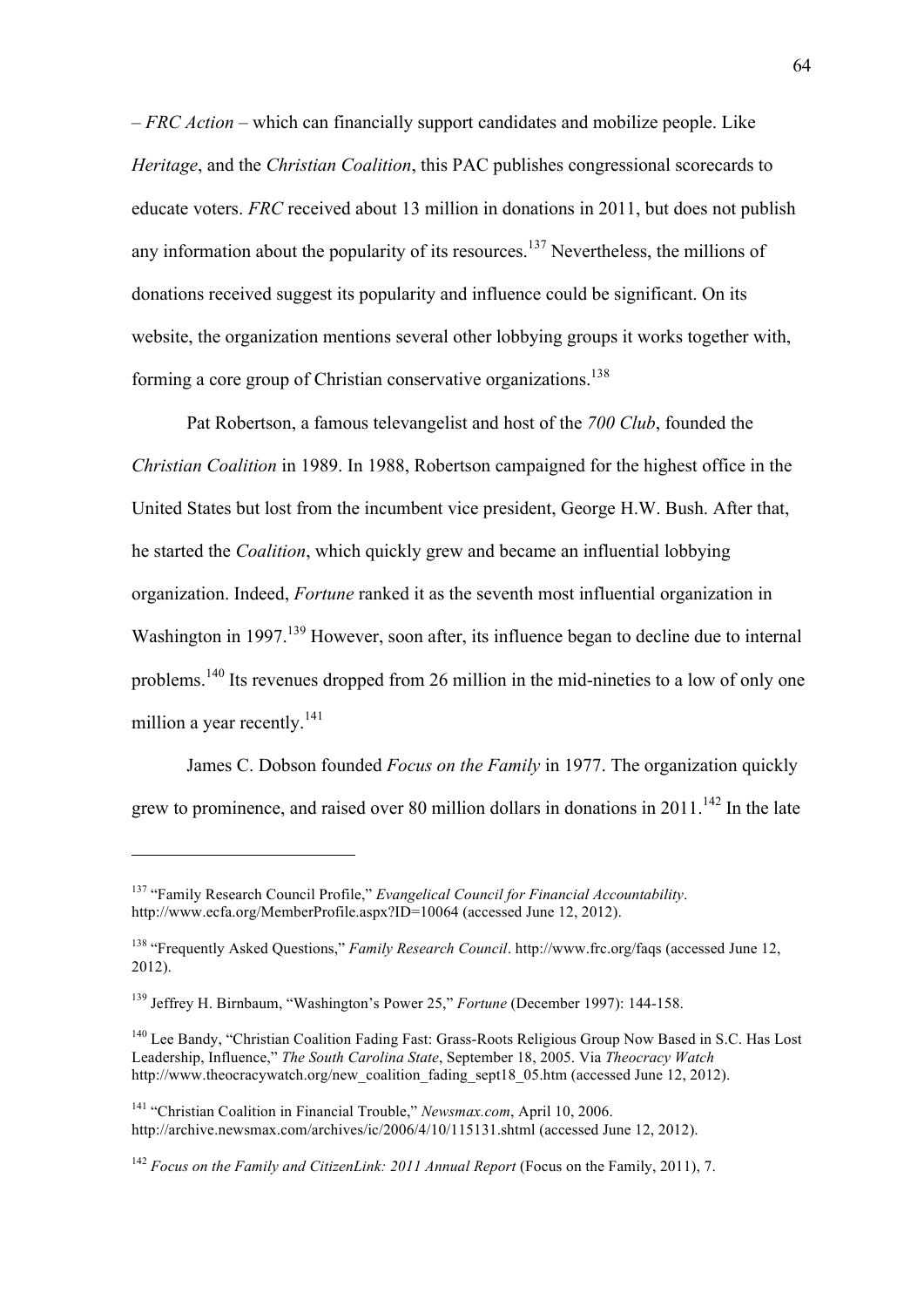1980s, Dobson was rated as one of the most influential leaders of the Christian Right, second only to Billy Graham. With *Focus*, Dobson built a vast media empire through which he could reach millions of Americans. Nevertheless, until well into the nineties, he remained virtually unknown outside the Christian Right. In 1998, he attacked the leadership of the Republican Party and scholars and the media began to see him as a more influential figure than Pat Robertson of the *Christian Coalition*. Quite successfully, *Focus on the Family* began publishing educational materials for schools and the home, which could be used to teach children Christian values.143 Today, *Focus* has a vast amount of online and paper resources available on a wide range of topics, providing a Christian perspective on everyday practical matters.

### Conclusion

The economic recession highlighted some of the problems of the American healthcare system. High premiums made insurances expensive and the third-party system proved flawed when many Americans lost their health insurance along with their job. In the 2008 presidential election, candidates from both parties proposed reforms to eliminate disparities and create a sustainable program. Winning with wide margins in the presidential and congressional elections, the Democrats regained control of the legislative and executive branches and set out to craft a plan for reform. The Patient Protection and Affordable Care Act was signed into law in 2010. Among conservatives, opposition to the Act ran high. Conservative think tanks like the *Heritage Foundation* focused on the – according to them – unconstitutional provisions, infringing upon the individual's liberty and disproportionately extending the federal government's power and authority. As part of

<sup>143</sup> Detwiler, *Premises*, 68-71.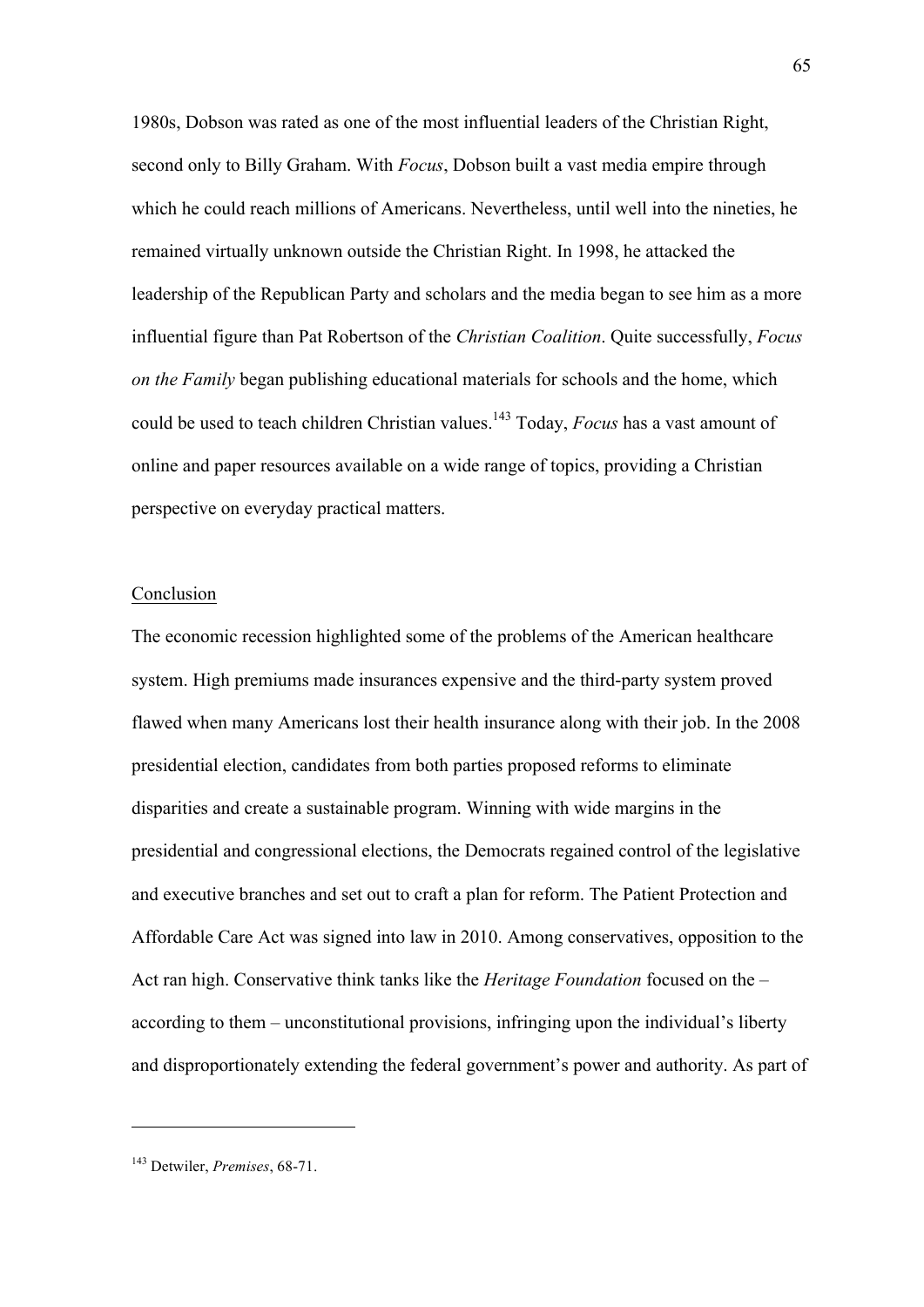this argument, some opponents employ the anti-Communist rhetoric used during the Cold War, placing itself in a distinctively Conservative tradition.

In the midst of all this opposition, a rather distinctive voice was heard, denouncing the Act by focusing on some very specific issues. Since the rise of the Christian Right in the seventies and eighties, pro-life issues have been at the center of its ideology, and one of the main reasons they cite for opposing the Act, is because it would allow insurance companies to use revenues from premiums to subsidize abortion-inducing drugs and contraceptives. They also foresaw the possibility of doctors and companies promoting euthanasia instead of treatment because it would be economical.

As has been shown, several organizations cater to this specifically conservative Christian base, and focus on moral issues, even if these people do not consider such issues the most important, as a Pew poll indicated. Nevertheless, the financial success of most of these organizations – probably excluding the decreasing popularity of the *Christian Coalition* – hints at their successes in creating and holding on to a solid base of support. Except for the *Family Research Council*, these organizations have existed since the rise of the Christian Right and continue to be relatively successful to this day. The *Heritage Foundation* is not by definition a conservative Christian think tank, but does also seek support among this group by including their moral objections to health reform.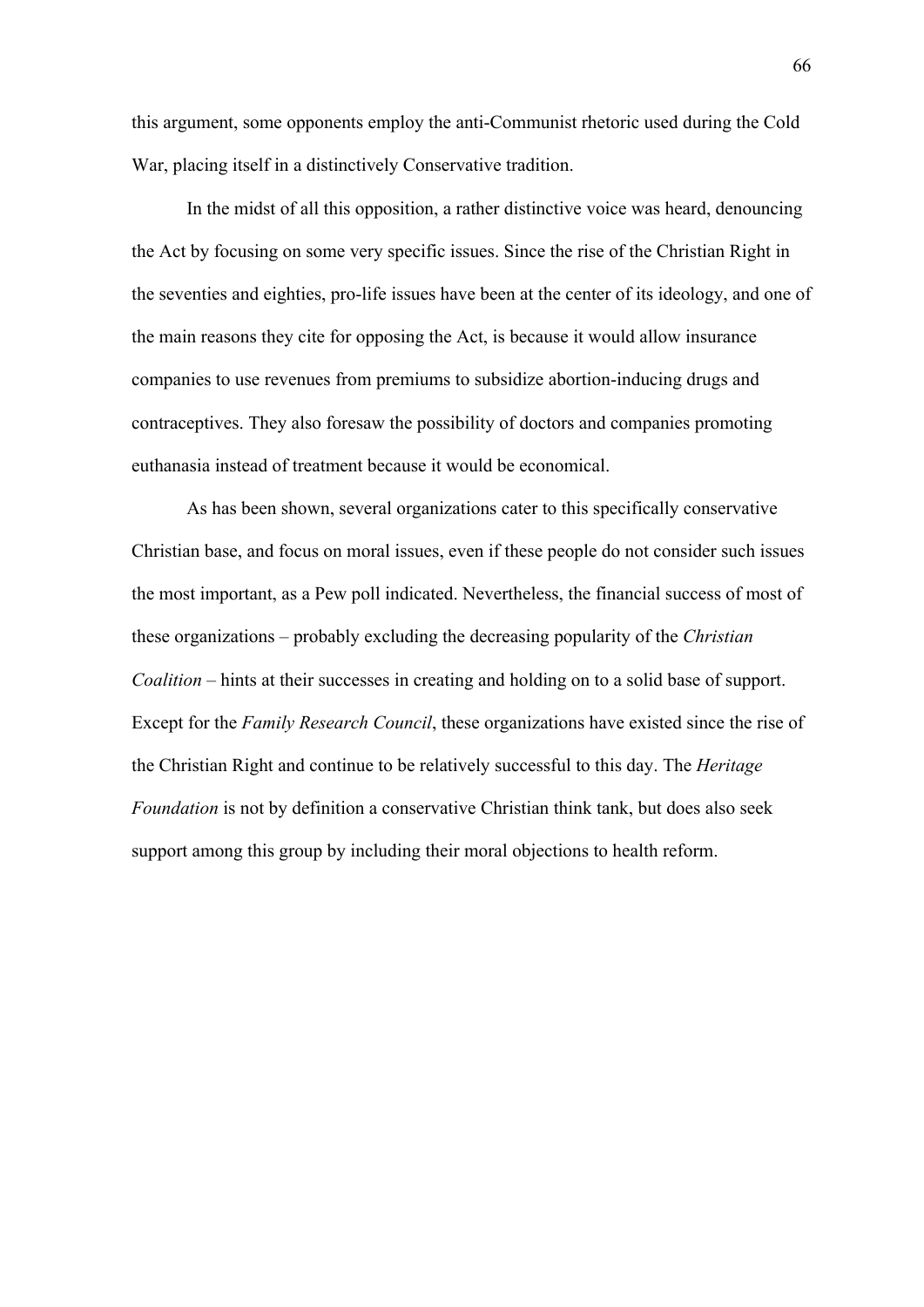### **Conclusion**

Ever since the Scopes trial of 1925, it had seemed that religion had retreated to the private sphere. Increasingly, liberal values became the status quo in the United States. At some point, however, evangelicals became so concerned with the course the country was taking that they began to be politically active. They emerged from their hiding places and joined grassroots movements mobilizing people for the conservative Christian cause. The rise to national prominence of the Christian Right should be seen in the context of a resurging conservatism, which in turn can only be understood in its historical context. Concerned with the threat of Communism – abroad and domestic – and afraid that liberal administrations were taking the country off the path intended by the founders, millions of Americans rallied behind the conservative movement. The first chapter discussed the rise of the Christian Right and argued that it singled out a limited number of issues, like abortion and the traditional family, which distinguished it from the broader conservative Right. Although Reagan received a lot of support from the movement and the Christian Right's leaders had frequent access to the White House, the president failed to actively pursue their agenda.

Several authors argued that the movement lost its momentum or had died by the end of the nineties. Indeed, during that decade, not much was heard about it. Some of its organizations did not survive, but the third chapter showed that several organizations survive to this day, and some of them are quite successful. George W. Bush was president of evangelical signature, who actively pursued a conservative Christian political agenda. Barack Obama campaigned on a very different platform, propagating liberal values and promising to revert some of the very policies enacted by his predecessor.

The second chapter provided an overview of the development of America's welfare state. It showed that Democratic presidents proposed its most important expansions, which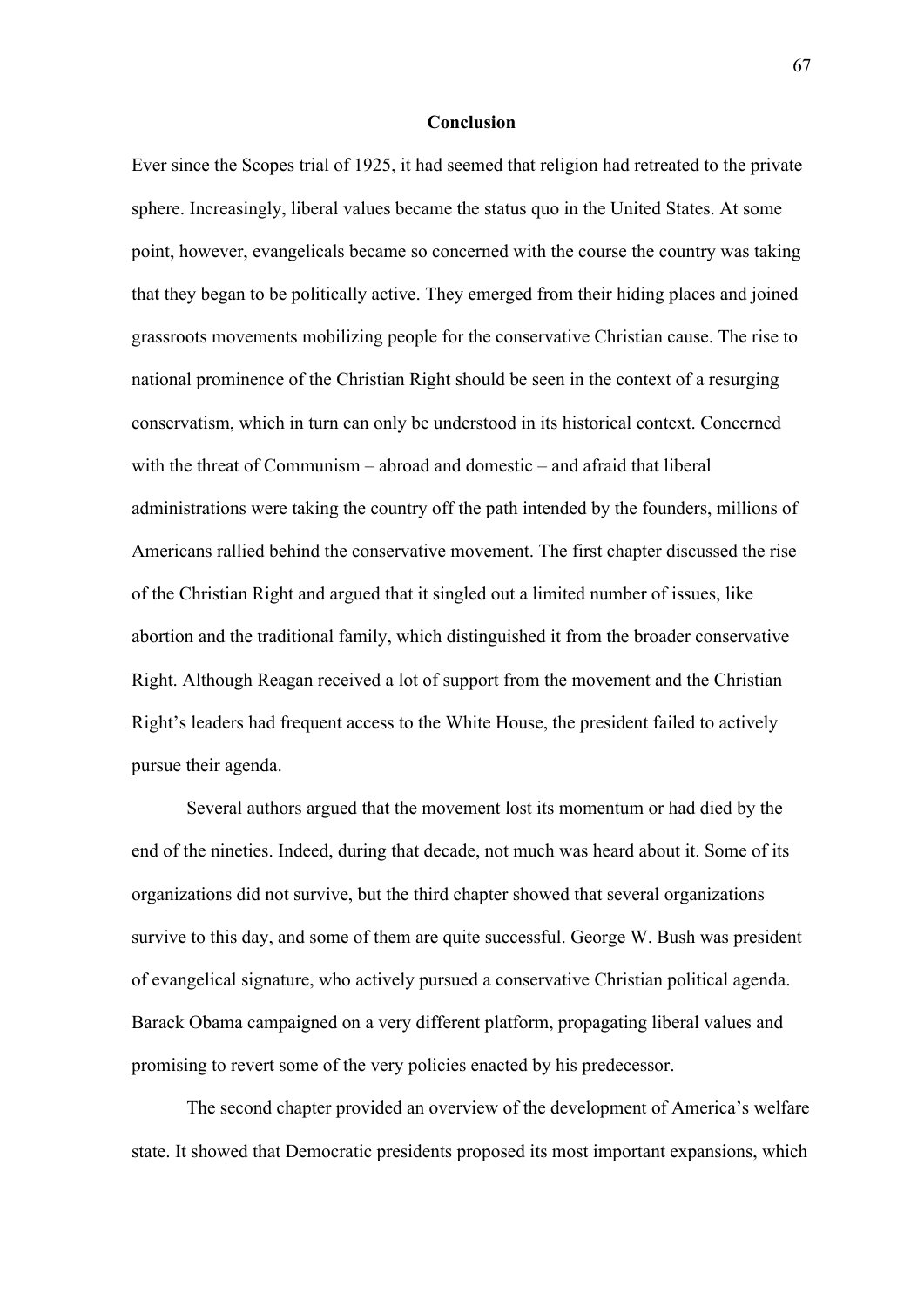predicts that the Christian Right would not be very supportive. Regardless of the opposition many of the proposals have faced, support for welfare state programs is generally high. The chapter also analyzed the ideology behind the welfare state, showing that it originated mainly in liberal political thought. Indeed, New Deal pragmatism in turn revised liberal ideology. Liberalism seemed dead after the Cold War ended, but with Barack Obama in the White House, it might not have been dead at all.

The third chapter discussed the Christian Right's opposition to the Obama administration's Patient Protection and Affordable Care Act. Some of the old anti-Communism language was revived, but influential organizations like the *Heritage Foundation* and *Family Research Council* focus on other issues. The Act's constitutionality is questioned because it clashes with traditionally conservative – even libertarian – values of limited government and individual responsibility. In addition, however, the think tanks have published extensively on pro-life issues, arguing that the Act should be repealed because it provides subsidies for abortions and promotes end-oflife solutions. These issues have always been central in the Christian Right's ideology.

The research showed that there are still a number or large organizations that fit the Christian Right's mold. Millions of dollars in donations find their way each year to the *Family Research Council*, *Focus on the Family*, and the *Christian Coalition*. The *Heritage Foundation* also caters to this public, although it is not of a distinctly Christian signature. This suggests that it remains worthwhile to cater to this public.

It is difficult to determine the successes of these organizations today. Only the *Heritage Foundation* provides statistics, showing it manages to reach many people and has considerable influence among conservative Republican candidates. It is much harder to establish this for the other organizations. Most of them publish score cards for their supporters, trying to influence their supporters. The *Family Research Council* and *Focus*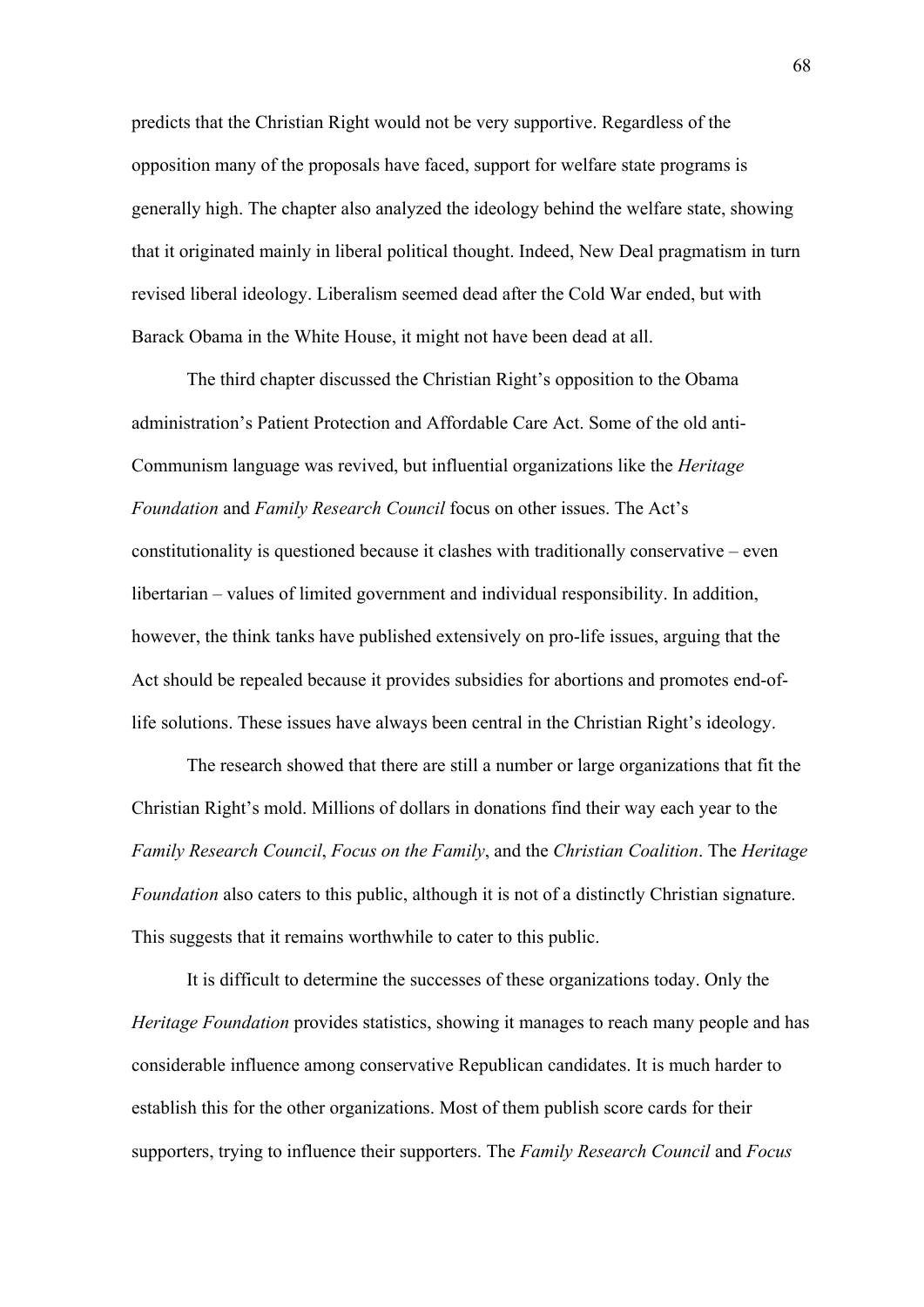*on the Family* focus in particular on family-related issues, but also include articles and research on other topics. *Heritage* is much broader and offers a much more comprehensive ideology for American politics. Then there are some smaller organizations, like the *National Right to Life Committee*, focusing only on pro-life issues.

Although it is clear that there is still a Christian Right, it has not been possible to determine whether there are any individuals that are seen as leaders of the movement. Indeed, based on the sources discussed, it is difficult to assert that the Christian Right is a coherent movement, or whether its organizations only supply information on a number of issues important to a limited group of Christians.

## Revisiting racism

 $\overline{a}$ 

The second chapter also included a discussion of Martin Gilens's assertion that opposition to the welfare state is largely racially motivated. The third chapter used many articles as sources to analyze the Christian Right's opposition to Obama's plans, but no evidence of racism emerged from these documents. They did not focus on the undeserving poor, nor did they use Blacks as examples of what is wrong with the PPACA. Their arguments focused exclusively on race-neutral themes.

In 1996, a study was published in the *Journal of Personality and Social Psychology*, arguing that there is a link between intellect, conservatism, and racism. The authors concluded that racism increases among more intellectual conservatives, hinting at group dominance. Although this paper's research does not suggest that racism influences welfare state opposition, it is worthwhile to further research possible correlations between racism and (Christian) conservatism.<sup>144</sup>

<sup>&</sup>lt;sup>144</sup> Jim Sidanius, Lawrence Bobo, and Felicia Pratto, "Racism, Conservatism, Affirmative Action, and Intellectual Sophistication: A Matter of Principles Conservatism or Group Dominance?" *Journal of Personality and Social Psychology* 70.3 (1996): 476-90.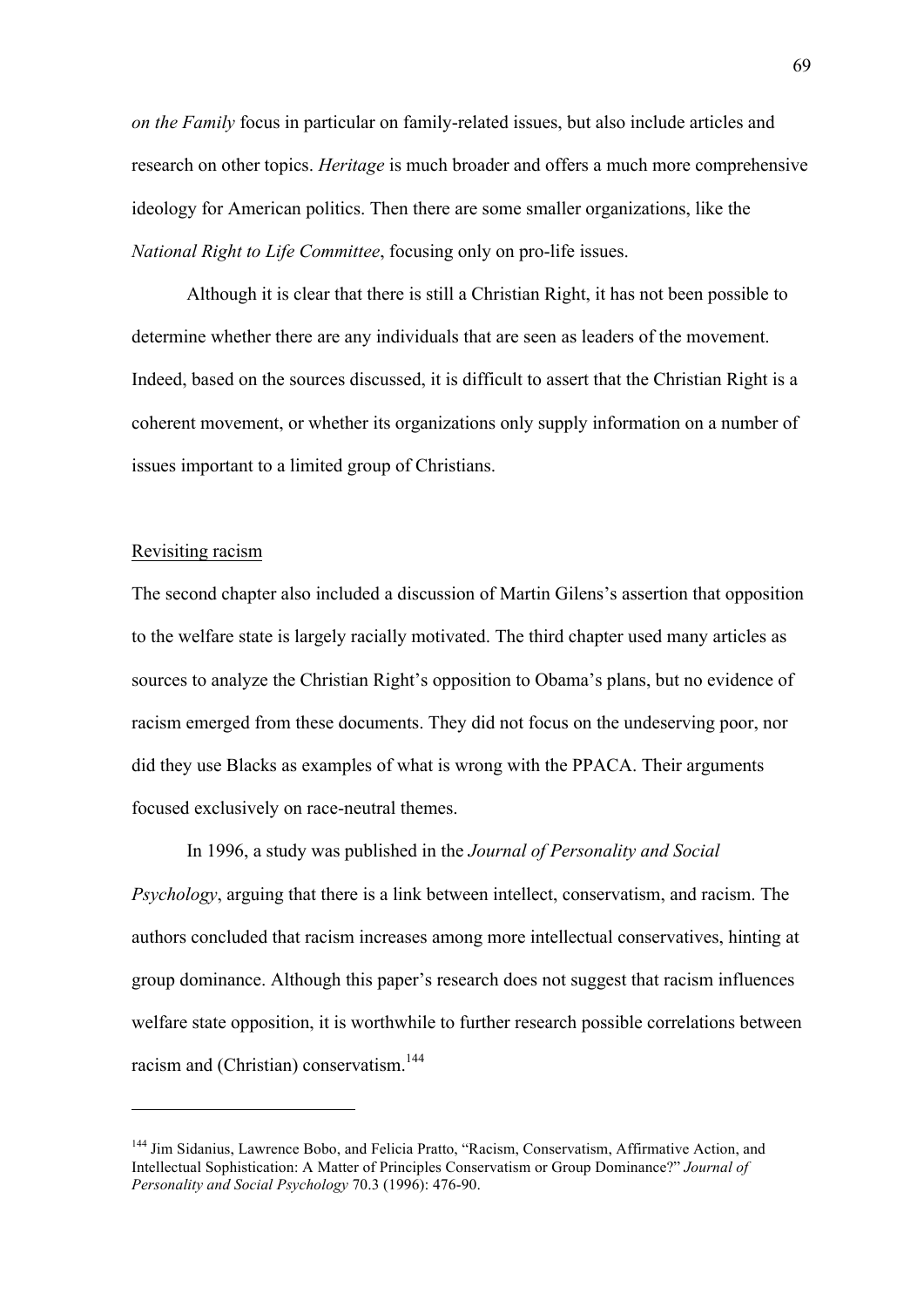#### Reflections

Much has been written about the Christian Right, although most of the research focuses on the sixties, seventies, and eighties. Not much has been written about the movement beyond the Reagan years, which is also an area for which further research is suggested. Abundant sources were available about the early years, but it was more difficult to find information about recent developments. A recommendation for future research is to analyze more thoroughly the status of the Christian Right beyond the Reagan years. The *Moral Majority* collapsed, but it would be interesting to see which organizations have taken its place and how they managed to do this.

Another difficulty was locating sources for the case study presented in the third chapter. I have almost exclusively used websites, which makes it difficult to ascertain influence. On the web, thousands of pages are available with arguments opposing the PPACA. I have decided to focus only on national organizations and persons. As with Lisa McGirr's analysis of the Right, research could be conducted on the Christian Right focusing specifically on local organizations and movements. However, also on a national level more could be done to provide a yet fuller picture of the modern Christian Right. Surveys could be conducted to find out which organizations, politicians, or activists are considered important and are looked at for information and opinion making. Limited space and time forced me to restrict my sources, but further analysis could be conducted on books, radio and television programs, speeches, articles, promotional materials, brochures, voter guides, *et cetera*, providing more details about the status and ideology of the Christian Right in the past and present.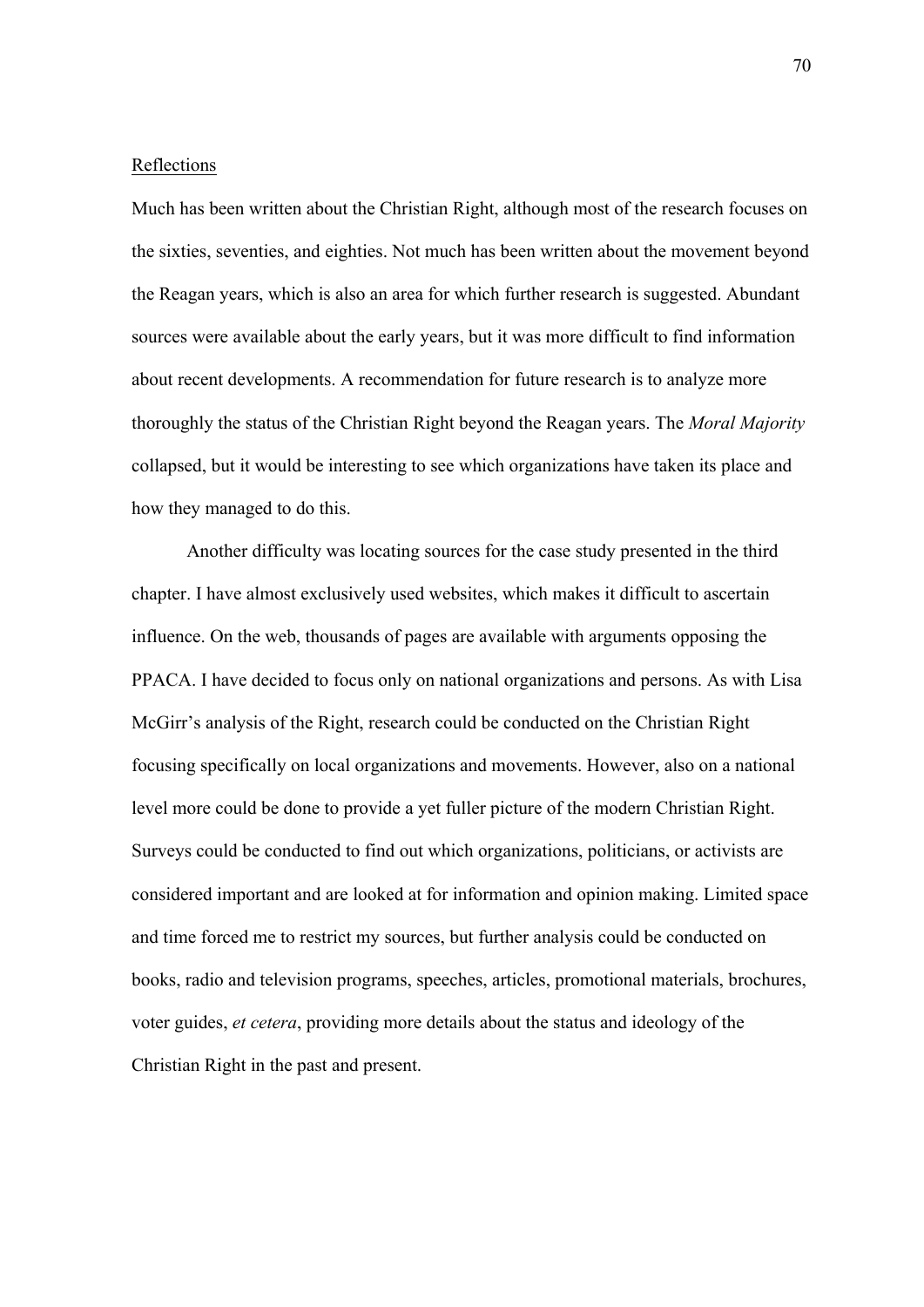## **Bibliography**

#### Primary sources

"Abortion Plays Small Role in Health Reform Opposition: Though Most Oppose Public Funding." *The Pew Forum on Religion & Public Life*, November 19, 2009. http://www.pewforum.org/Abortion/Abortion-Plays-Small-Role-in-Health-Reform-Opposition.aspx (accessed June 12, 2012).

"About Us," *Restore America*. http://restoreamerica.org/about/ (accessed June 11, 2012).

- "America's Seniors and Health Insurance Reform: Protecting Coverage and Strengthening Medicare." *HealthReform.gov*. http://healthreform.gov/reports/seniors/index.html (accessed May 31, 2012).
- Backlin, Jim. "Obama: America's First Dictator?" *The Christian Coalition of America*. February 13, 2012. http://www.cc.org/blog/obama\_america%E2%80%99s\_first\_dictator (accessed June 7, 2012).
- Bandy, Lee. "Christian Coalition Fading Fast: Grass-Roots Religious Group Now Based in S.C. Has Lost Leadership, Influence." *The South Carolina State*, September 18, 2005. Via *Theocracy Watch* http://www.theocracywatch.org/new\_coalition\_fading\_sept18\_05.htm (accessed June 12, 2012).

Birnbaum, Jeffrey H. "Washington's Power 25." *Fortune* (December 1997): 144-158.

- Butler, Stuart M., Alison Acosta Fraser, and William W. Beach. *Saving the American Dream*. Washington: The Heritage Foundation, 2011.
- "Candidates on the Issues." *New York Times*. http://elections.nytimes.com/2008/president/issues/index.html (accessed June 11, 2012).
- "Christian Coalition in Financial Trouble." *Newsmax.com*, April 10, 2006. http://archive.newsmax.com/archives/ic/2006/4/10/115131.shtml (accessed June 12, 2012).
- *Christianity Today*. http://www.christianitytoday.com (accessed June 8, 2012).
- "Coverage Denied: How the Current Health Insurance System Leaves MILLIONS Behind." *HealthReform.gov*. http://healthreform.gov/reports/denied\_coverage/index.html (accessed May 31, 2012).
- Daly, Jim. "High Cost of Healthcare Reform." *Focus on the Family Online Communities – Finding Home*. August 3, 2009. http://www.focusonlinecommunities.com/blogs/Finding\_Home/2009/08/03/highcost-of-healthcare-reform (accessed June 8, 2012).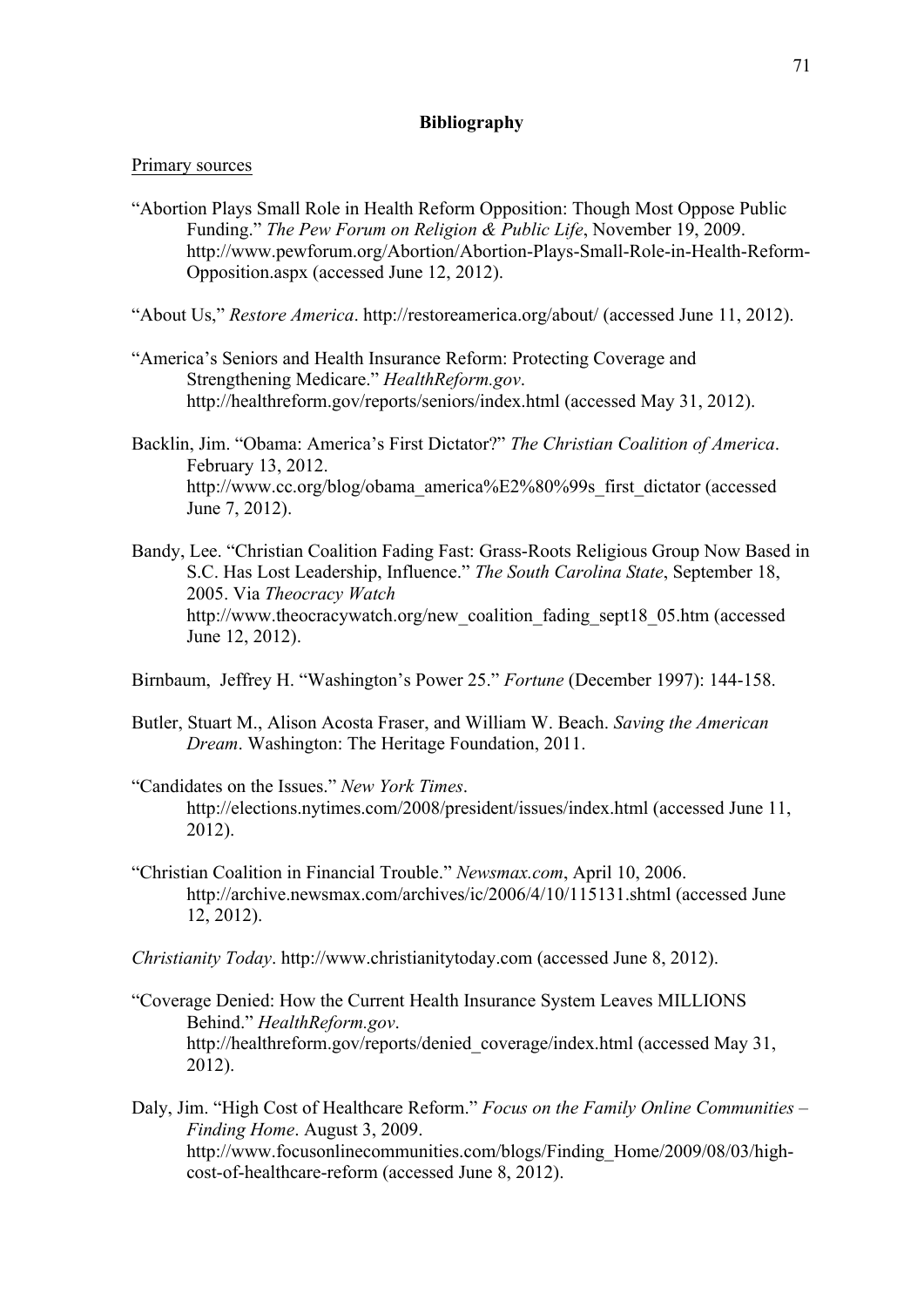- Daly, Jim. "Notre Dame Sues What Can You Do." *Focus on the Family Online Communities – Finding Home*. May 22, 2012. http://www.focusonlinecommunities.com/blogs/Finding\_Home/2012/05/22/notredame-sues--what-you-can-do (accessed June 8, 2012)
- "'Death Panels' Finding Their Way Back Into ObamaCare." *The Christian Coalition of America.* December 28, 2010. http://www.cc.org/blog/quotdeath\_panelsquot\_finidng\_their\_way\_back\_obamacare (accessed June 7, 2012).
- Donovan, Chuck. "HHS's New Health Guidelines Trample on Conscience." *The Heritage Foundation*. August 2, 2011. http://www.heritage.org/research/reports/2011/08/hhss-new-health-guidelinestrample-on-conscience (accessed June 7, 2012)
- "Family Research Council Profile." *Evangelical Council for Financial Accountability*. http://www.ecfa.org/MemberProfile.aspx?ID=10064 (accessed June 12, 2012).
- *Focus on the Family and CitizenLink: 2011 Annual Report*. Focus on the Family, 2011.
- "Frequently Asked Questions." *Family Research Council*. http://www.frc.org/faqs (accessed June 12, 2012).
- "Health Disparities: A Case for Closing the Gap." *HealthReform.gov*. http://healthreform.gov/reports/healthdisparities/index.html (accessed May 31, 2012).
- "Human Life & Bioethics." *Family Research Council*. http://www.frc.org/life--bioethics (accessed June 11, 2012).
- "Insurance Companies Prosper, Families Suffer: Our Broken Healthcare System." *HealthReform.gov*. http://healthreform.gov/reports/insuranceprospers/index.html (accessed May 31, 2012).
- "Join Nearly 3,000 Pastors in the Fight for Religious Liberty." *Family Research Council*. http://www.frc.org/watchmenonthewall/join-nearly-3000-pastors-in-the-fight-forreligious-liberty (accessed June 7, 2012).
- "Key Points on Pro-Abortion Provisions in Obama-Backed Health Care Bills." *National Right to Life Committee*. November 3, 2009. http://www.nrlc.org/AHC/TalkingPointsAbortionHealthCare.pdf (accessed June 7, 2012).
- Keyes, Alan. "Health Care What the Revolt to Freedom Requires." *Alan Keyes Is Loyal to Liberty*. August 25, 2009. http://loyaltoliberty.com/?p=94 (accessed June 7, 2012).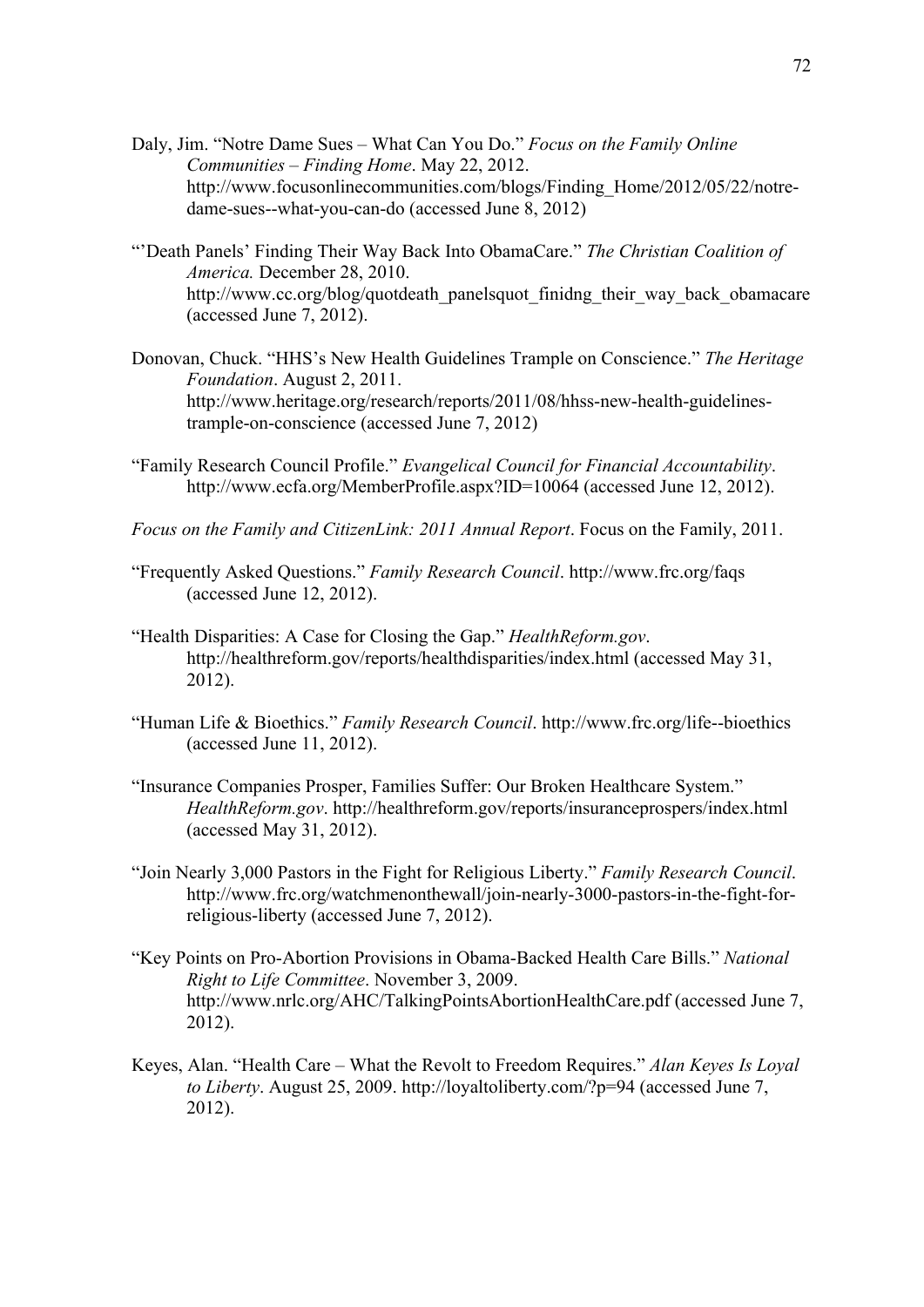- Keyes, Alan. "Stop Obama's Totalitarian Health System Takeover." *Alan Keyes Is Loyal to Liberty*. August 3, 2009. http://www.podbean.com/podcast-detail?pid=41386 (accessed June 7, 2012).
- Limbaugh, Rush. "President Obama's Osawatomie Speech was a Marxist Attack on America." *The Rush Limbaugh Show*. December 7, 2011. http://www.rushlimbaugh.com/daily/2011/12/07/president\_obama\_s\_osawatomie speech was a marxist attack on america (accessed June 8, 2012).
- Limbaugh, Rush. "What Does the IRS Know About ObamaCare That We Don't?" *The Rush Limbaugh Show*. April 10, 2012. http://www.rushlimbaugh.com/daily/2012/04/10/what\_does\_the\_irs\_know\_about obamacare that we don t (accessed June 8, 2012).
- Maers, Bill. "Supreme Court Divided Over Health Care Mandate." *CNN*, March 27, 2012. http://edition.cnn.com/2012/03/27/justice/scotus-health-care/index.html (accessed June 11, 2012).
- Milbank, Dana. "Our Do-Almost-Nothing Congress." *The Washington Post*, May 2, 2012. http://www.washingtonpost.com/opinions/the-big-talk-no-actioncongress/2012/05/02/gIQAtOu7uT\_story.html (accessed June 11, 2012).
- "Mission Statement." *Family Research Council*. http://www.frc.org/mission-statement (accessed June 12, 2012).
- "Obama Admin Trying to Eliminate Doctor and Nurce Conscience Protections on Abortion." *The Christian Coalition of America*. March 21, 2011. http://www.cc.org/blog/obama\_admin\_trying\_eliminate\_doctor\_and\_nurse conscience protections abortion (accessed June 7, 2012).
- Obama, Barack H. "C-SPAN: Second 2008 Presidential Debate (Full Video)." *YouTube*. October 8, 2008. http://www.youtube.com/watch?v=VkBqLBsu-o4 (accessed May 29, 2012).
- "Obamacare Anti-Conscience Mandate: An Assault on the Constitution." *The Heritage Foundation*. February 17, 2012. http://www.heritage.org/research/factsheets/2012/02/obamacare-anti-consciencemandate-an-assault-on-the-constitution (accessed June 7, 2012).
- "ObamaCare: Home of the \$1 Abortions." *Family Research Council*. http://www.frc.org/washingtonupdate/obamacare-home-of-the-1-abortions (accessed June 7, 2012).
- Piper, John. "No Mr. President. Killing Is Killing No Matter What We Call It." *Desiring God,* May 13, 2009. http://www.desiringgod.org/blog/posts/no-mr-presidentkilling-is-killing-no-matter-what-we-call-it (accessed June 11, 2012).
- "Press Release: FRC Opposes HHS Mandated Coverage of Abortifacients Under ObamaCare." *Family Research Council*. August 1, 2011.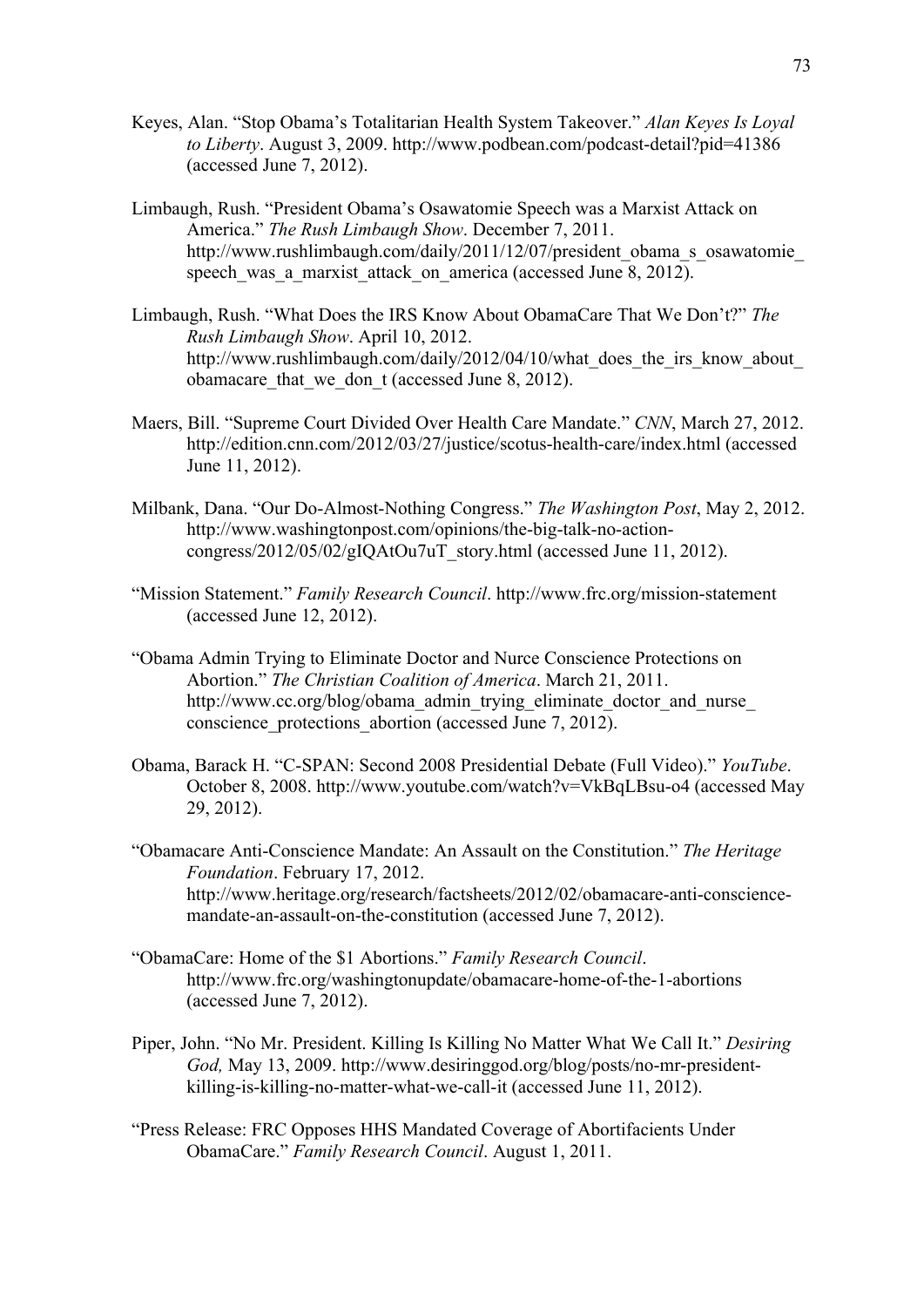http://www.frc.org/newsroom/frc-opposes-hhs-mandated-coverage-ofabortifacients-under-obamacare (accessed June 7, 2012)

- *Saving the American Dream: The Heritage Foundation 2011 Annual Report.* Washington: The Heritage Foundation, 2012. Via http://thf\_media.s3.amazonaws.com/2012/pdf/thf\_2011annrep\_web.pdf (accessed June 12, 2012).
- Steeve, Dustin R. "A Conservative Argument From Principle Against Universal Healthcare." *The Evangelical Outpost*. September 23, 2009. http://evangelicaloutpost.com/archives/2009/09/principle-against-universalhealthcare.html (accessed June 8, 2012).
- Stone, Andrea. "Most Think Founders Wanted Christian USA." *USA Today*, September 13, 2007. http://www.usatoday.com/news/nation/2007-09-11-amendment\_N.htm (accessed June 11, 2012).
- "The Heritage Guide to the Constitution." *The Heritage Foundation*. http://www.heritage.org/constitution/ (accessed June 11, 2012).
- "The Issues: Health Care." *CNN*. http://edition.cnn.com/ELECTION/2008/issues/issues.healthcare.html (accessed June 11, 2012).
- "The Second Presidential Debate." *New York Times*, October 7, 2008. http://elections.nytimes.com/2008/president/debates/second-presidentialdebate.html (accessed June 11, 2012).
- "Turns Out ObamaCare Funds Abortion After All (Just Like Pro-Lifers Predicted)." *The Christian Coalition of America*. July 14, 2010. http://www.cc.org/blog/turns\_out\_obamacare\_funds\_abortion\_after\_all\_just\_prolif ers predicted (accessed June 7, 2012).
- "U.S. Senate Roll Call Votes  $111<sup>th</sup> Congress 1<sup>st</sup> Session On Passage of the Bill (H.R.$ 3590 as Amended)." *United States Senate*, December 24, 2009. http://www.senate.gov/legislative/LIS/roll\_call\_lists/roll\_call\_vote\_cfm.cfm?congr ess=111&session=1&vote=00396 (accessed June 11, 2012).

## Secondary sources

- Balmer, Randall. *God in the White House – A History: How Faith Shaped the Presidency from John F. Kennedy to George W. Bush.* HarperOne, 2008.
- Berggren, D. Jason. "'I Had a Different Way of Governing': The Living Faith of President Carter." *Journal of Church and State* 47.1 (2005): 43-61.
- Brands, H.W. *The Strange Death of American Liberalism*. New Haven: Yale University Press, 2003.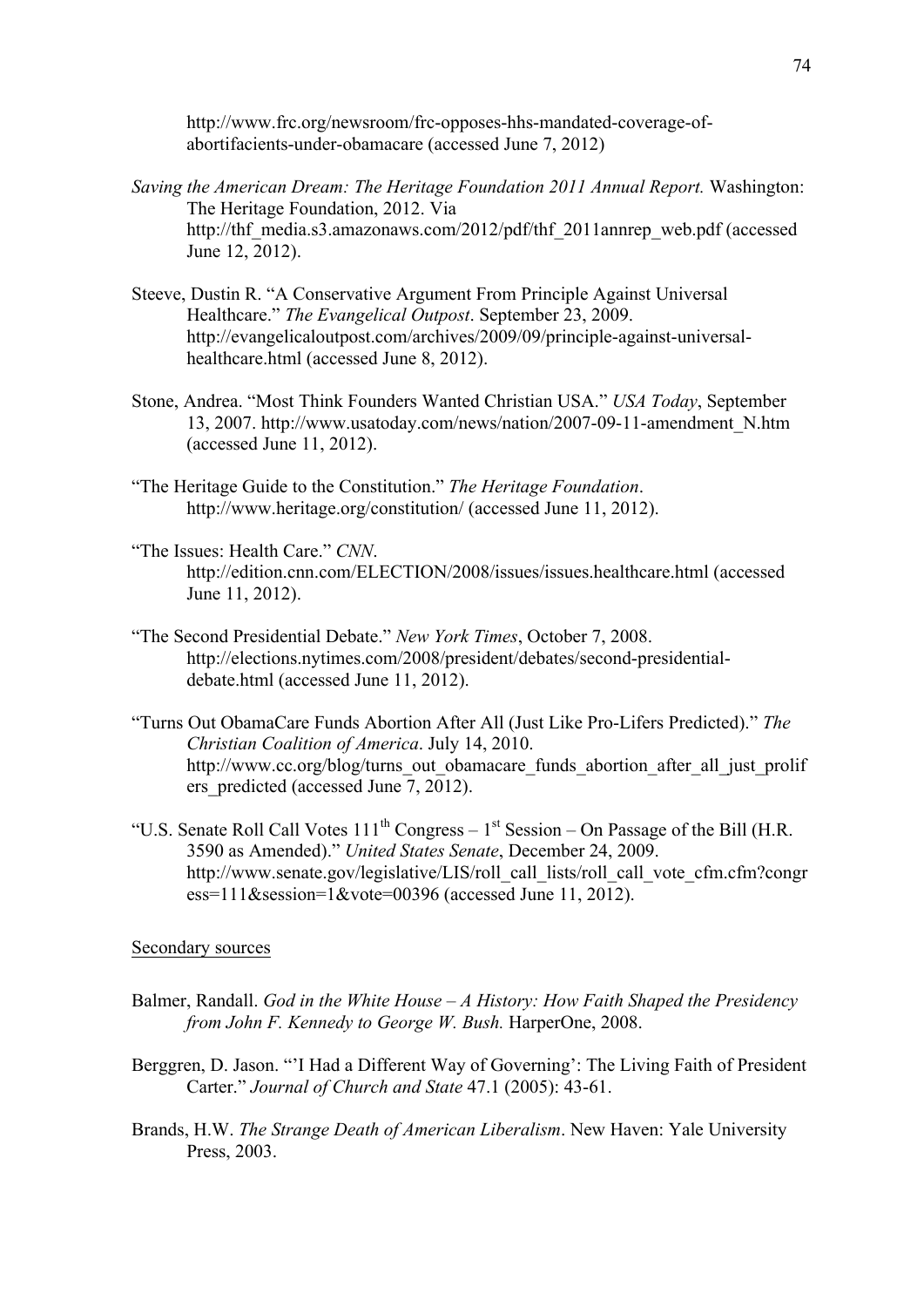- Bruce, Steve. *The Rise and Fall of the New Christian Right.* Oxford: Oxford University Press, 1988.
- Cromartie, Michael ed. *No Longer Exiles: The Religious Right in American Politics.* Washington: Ethics and Public Policy Center, 1993.
- "Defining Evangelicalism." *Institute for the Study of American Evangelicals*. http://isae.wheaton.edu/defining-evangelicalism/ (accessed February 14, 2012).
- Detwiler, Fritz. *Standing on the Premises of God: The Christian Right's Fight to Redefine America's Public Schools*. New York: New York University Press, 1999.
- Eskridge, Larry. "Defining the Term [Evangelicalism]." *Institute for the Study of American Evangelicals*. http://isae.wheaton.edu/defining-evangelicalism/defining-the-termin-contemporary-times/ (accessed April 27, 2012).
- Farber, David. *The Rise and Fall of Modern American Conservatism: A Short History.*  Princeton: Princeton UP, 2010.
- Geerling, Bas. *"The New Religious Right": Politiek actieve christen-fundamentalisten in de Verenigde Staten in de jaren tachtig: een interpretatie.* Utrecht: Utrecht Historische Cahiers, 1993.
- Gerber, William. *American Liberalism*. Boston: Twayne Publishers, 1975.
- Gilens, Martin. *Why Americans Hate Welfare: Race, Media, and the Politics of Antipoverty Policy.* Chicago University Press, 1999.
- Hartz, Louis. *The Liberal Tradition in America*. Harvest, 1992.
- Hill, Samuel S. and Denis E. Owen. *The New Religious Political Right in America.* Nashville: Abingdon, 1982.
- Hofstadter, Richard. *The Age of Reform: From Bryan to FDR*. London: Jonathan Cape, 1962.
- Huntington, Samuel P. "The Democratic Distemper." *The Public Interest* 41 (Fall 1975): 9 -38.
- Kazin, Michael. *American Dreamers: How the Left Changed a Nation*. New York: Alfred E. Knopf, 2011.
- Kleinberg, S. Jay. "The Economic Origins of the Welfare State: 1870-1939." In *Social and Secure? Politics and Culture of the Welfare State: A Comparative Inquiry*, edited by Hans Bak, 94-116. Amsterdam: VU University Press, 1996.
- McGirr, Lisa. *Suburban Warriors: The Origins of the New American Right.* Princeton: Princeton University Press, 2001.